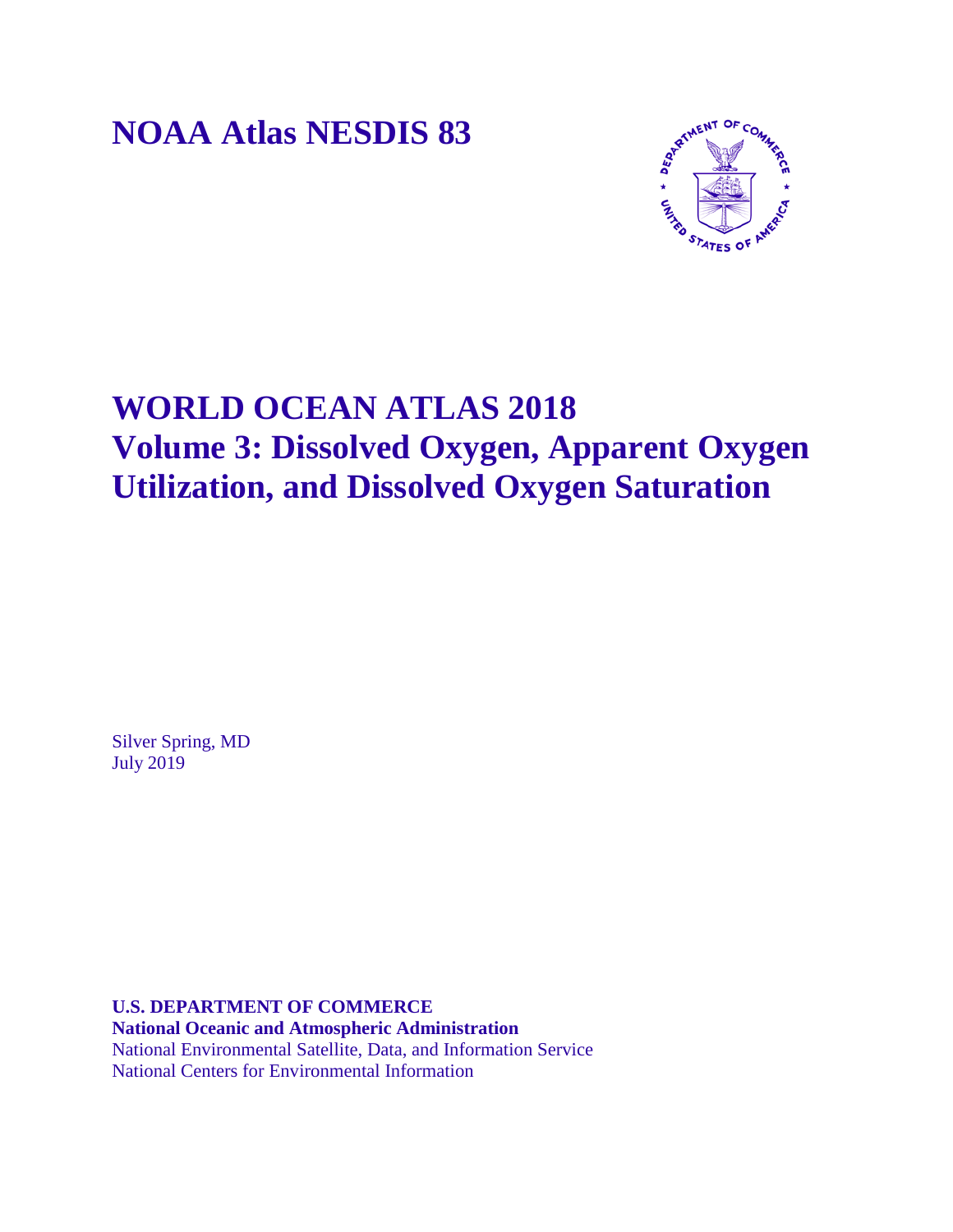# **NOAA National Centers for Environmental Information**

Additional copies of this publication, as well as information about NCEI data holdings and services, are available upon request directly from NCEI.

NOAA/NESDIS National Centers for Environmental Information SSMC3, 4th floor 1315 East-West Highway Silver Spring, MD 20910-3282

Telephone: (301) 713-3277 E-mail: [NCEI.Info@noaa.gov](mailto:NCEI.info@noaa.gov) WEB: <http://www.nodc.noaa.gov/>

For updates on the data, documentation, and additional information about the WOA18 please refer to:

<http://www.nodc.noaa.gov/OC5/indprod.html>

This document should be cited as:

Garcia H. E., K.W. Weathers, C.R. Paver, I. Smolyar, T.P. Boyer, R.A. Locarnini, M.M. Zweng, A.V. Mishonov, O.K. Baranova, D. Seidov, and J.R. Reagan (2019). World Ocean Atlas 2018, Volume 3: Dissolved Oxygen, Apparent Oxygen Utilization, and Dissolved Oxygen Saturation. A. Mishonov Technical Editor. *NOAA Atlas NESDIS 83*, 38pp.

This document is available on-line at<https://www.nodc.noaa.gov/OC5/woa18/pubwoa18.html>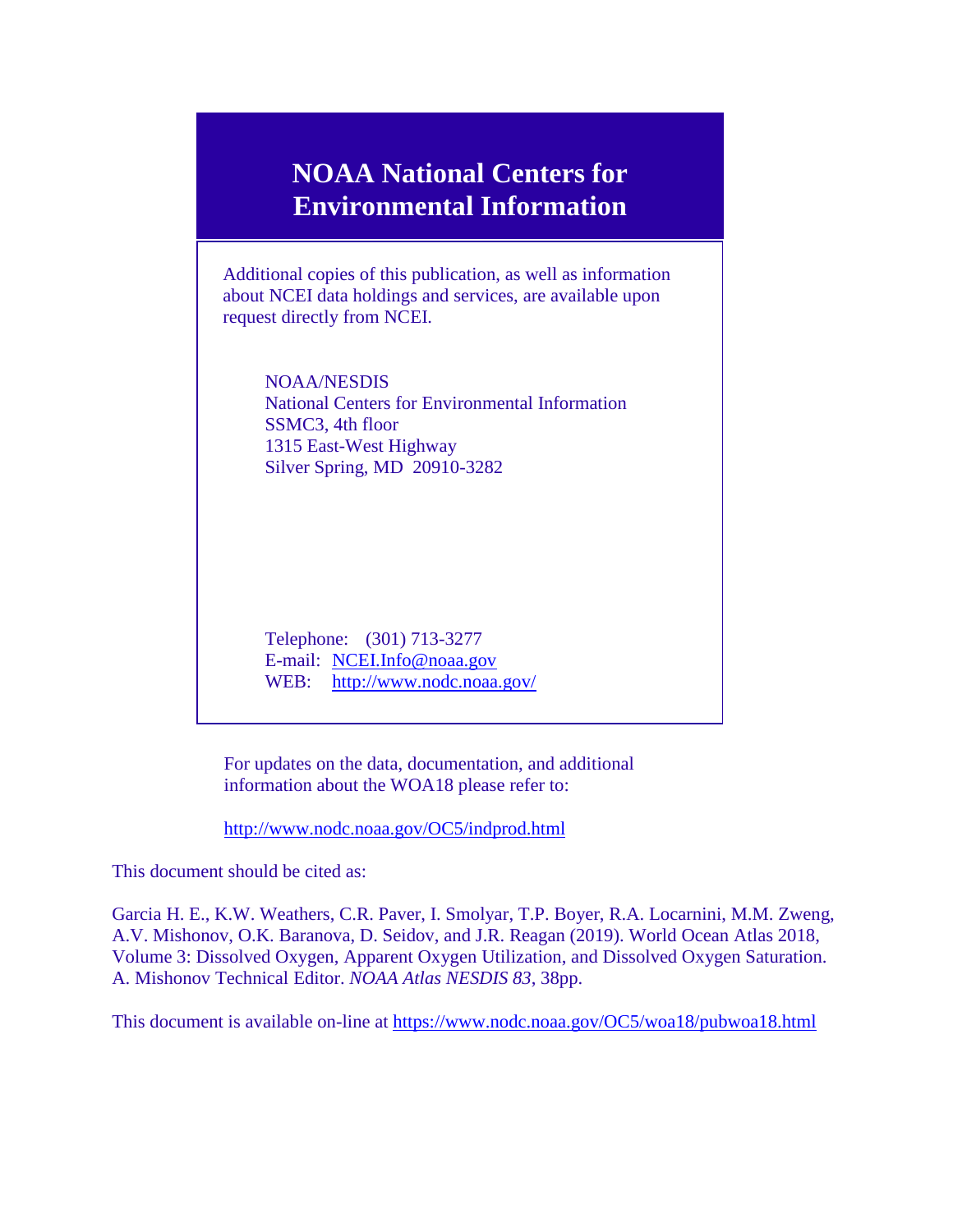## **NOAA Atlas NESDIS 83**

# *WORLD OCEAN ATLAS 2018 Volume 3: Dissolved Oxygen, Apparent Oxygen Utilization, and Dissolved Oxygen Saturation*

Hernan E. Garcia, Katharine W. Weathers, Chris R. Paver, Igor Smolyar, Timothy P. Boyer, Ricardo A. Locarnini, Melissa M. Zweng, Alexey V. Mishonov, Olga K. Baranova, Dan Seidov, James R. Reagan

Technical Editor: Alexey Mishonov

National Centers for Environmental Information Silver Spring, Maryland July 2019





**U.S. DEPARTMENT OF COMMERCE** Wilbur L. Ross, Secretary

### **National Oceanic and Atmospheric Administration**

Neil Jacobs, Assistant Secretary of Commerce for Environmental Observation and Prediction,

Acting Under Secretary of Commerce for Oceans and Atmosphere

National Environmental Satellite, Data, and Information Service Stephen Volz, Assistant Administrator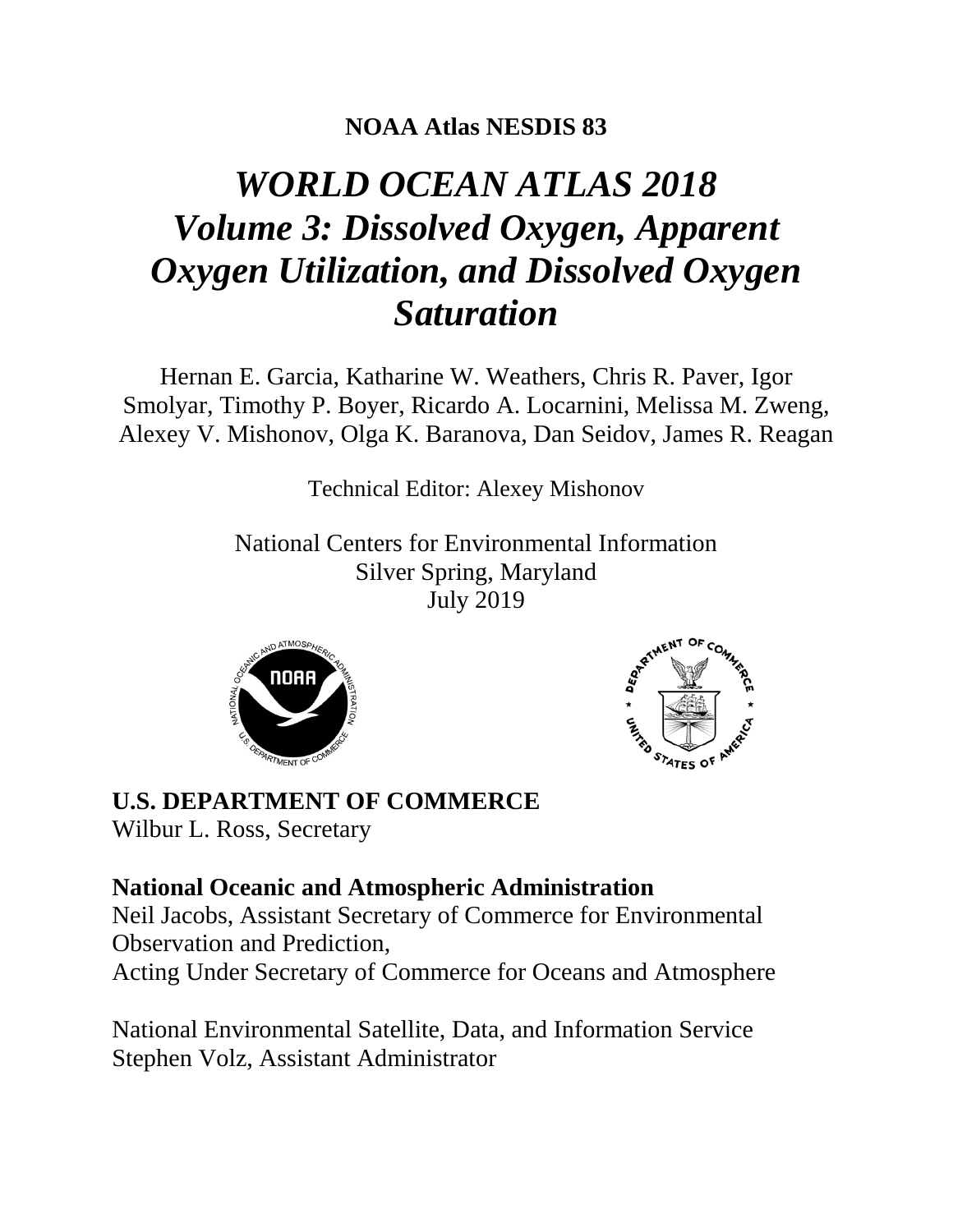# **To Sydney (Syd) Levitus**

Syd exemplifies the craft of careful, systematic inquiry of the largescale distributions and low-frequency variability from seasonal-to-decadal time scales of ocean properties. He was one of the first to recognize the importance and benefits of creating objectively analyzed climatological fields of measured ocean variables including temperature, salinity, oxygen, nutrients, and derived fields such as mixed layer depth. Upon publishing *Climatological Atlas of the World Ocean* in 1982, he distributed



this work without restriction, an act not common at the time. This seminal atlas moved the oceanographic diagnostic research from using hand-drawn maps to using objectively analyzed fields of ocean variables.

With his NODC Ocean Climate Laboratory (OCL) colleagues, and unprecedented cooperation from the U.S. and international ocean scientific and data management communities, he created the *World Ocean Database (WOD)*; the world's largest collection of ocean profile data that are available internationally without restriction. The *World Ocean Atlas (WOA)* series represents the gridded objective analyses of the WOD and these fields have also been made available without restriction.

The WOD and WOA series are used so frequently that they have become known generically as the "Levitus Climatology". These databases and products enable systematic studies of ocean variability in its climatological context that were not previously possible. His foresight in creating WOD and WOA has been demonstrated by their widespread use over the years. Syd has made major contributions to the scientific and ocean data management communities. He has also increased public understanding of the role of the oceans in climate. He retired in 2013 after 39 years of distinguished civil service. He distilled the notion of the synergy between rigorous data management and science; there are no shortcuts.

All of us at the Ocean Climate Laboratory would like to dedicate this atlas to Syd, his legacy, vision, and mentorship.

The OCL team members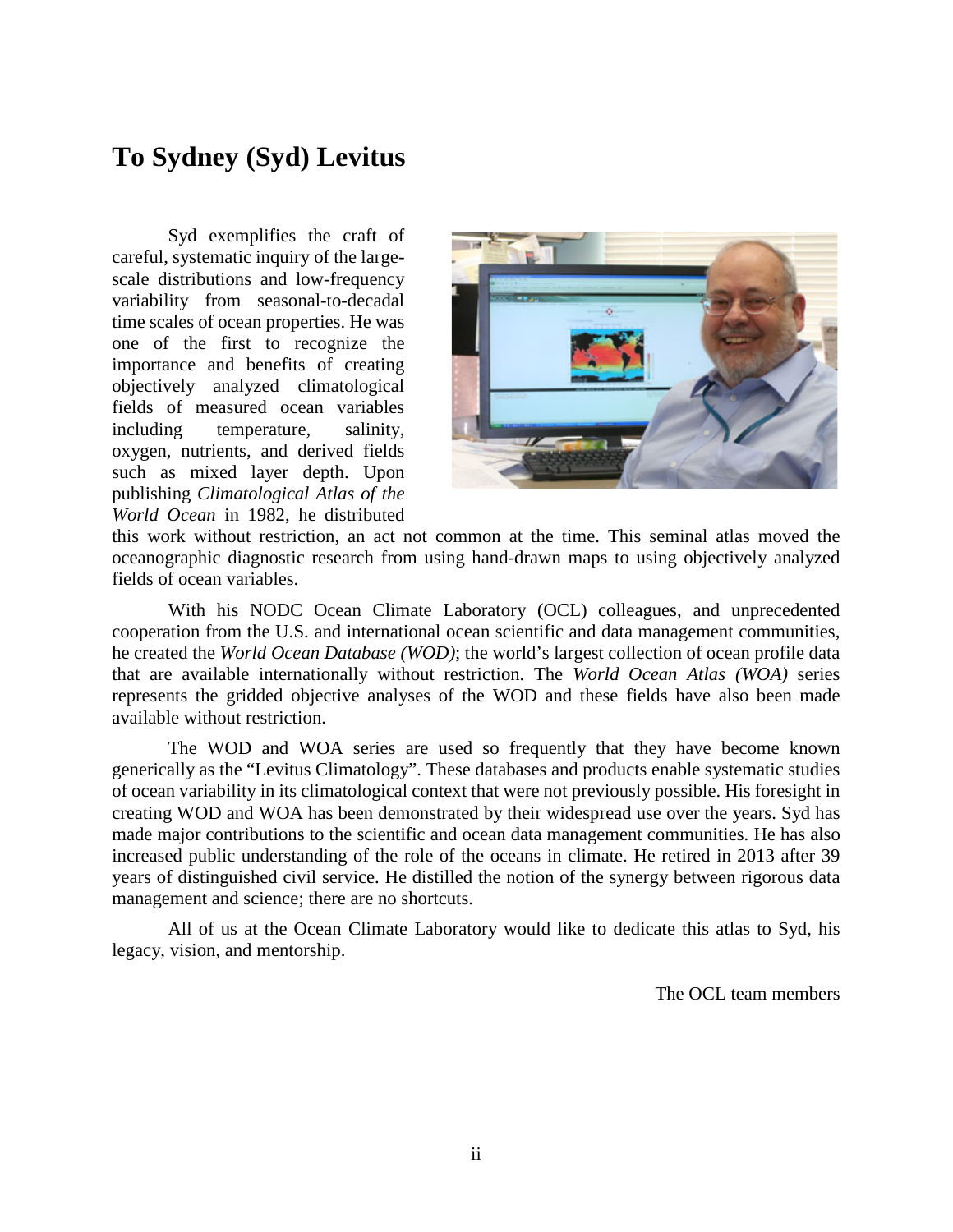### **Table of Contents**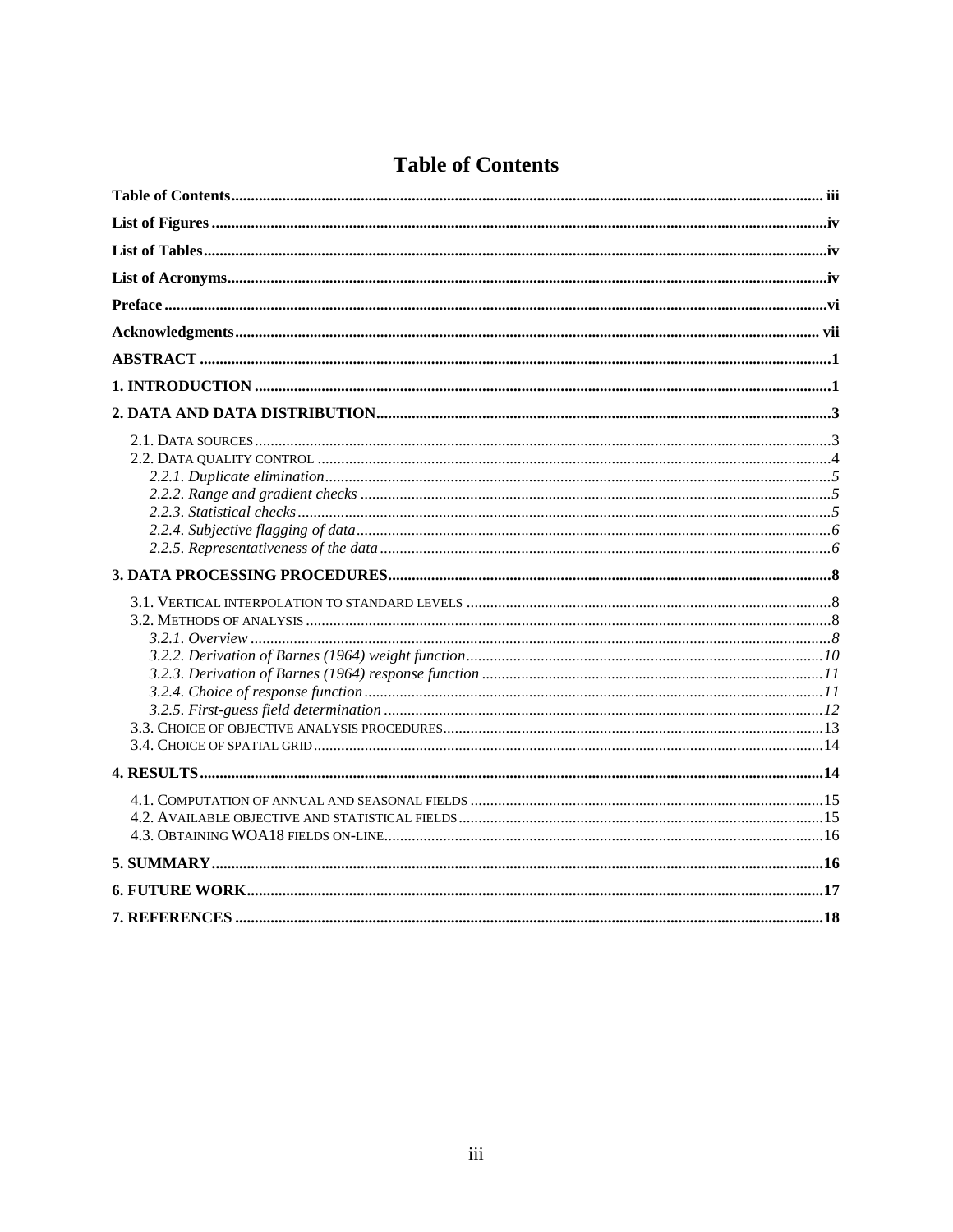# **List of Figures**

| FIGURE 1. RESPONSE FUNCTION OF THE WOA18, WOA13, WOA05, WOA01, WOA98, WOA94, AND LEVITUS                   |  |
|------------------------------------------------------------------------------------------------------------|--|
| FIGURE 2. SCHEME USED IN COMPUTING ANNUAL, SEASONAL, AND MONTHLY OBJECTIVELY ANALYZED MEANS FOR            |  |
| DISSOLVED OXYGEN (O <sub>2</sub> ), APPARENT OXYGEN UTILIZATION (AOU), AND OXYGEN SATURATION ( $O_2^S$ )29 |  |

### **List of Tables**

| TABLE 1. DESCRIPTIONS OF CLIMATOLOGIES FOR DISSOLVED OXYGEN (O2), APPARENT OXYGEN UTILIZATION (AOU), |  |
|------------------------------------------------------------------------------------------------------|--|
| AND OXYGEN SATURATION ( $O_2^S$ ) IN WOA18. THE CLIMATOLOGIES HAVE BEEN CALCULATED BASED ON BOTTLE   |  |
|                                                                                                      |  |
| TABLE 2. ACCEPTABLE DISTANCES (M) FOR DEFINING INTERIOR (A) AND EXTERIOR (B) VALUES USED IN THE      |  |
| REINIGER-ROSS SCHEME FOR INTERPOLATING OBSERVED LEVEL DATA TO STANDARD LEVELS. 23                    |  |
| TABLE 3. RESPONSE FUNCTION OF THE OBJECTIVE ANALYSIS SCHEME AS A FUNCTION OF WAVELENGTH FOR WOA18    |  |
|                                                                                                      |  |
| TABLE 4. BASINS DEFINED FOR OBJECTIVE ANALYSIS AND THE SHALLOWEST STANDARD DEPTH LEVEL FOR WHICH     |  |
|                                                                                                      |  |
| TABLE 5. STATISTICAL FIELDS CALCULATED AS PART OF WOA18 ("V"DENOTES FIELD WAS CALCULATED AND IS      |  |
|                                                                                                      |  |
| TABLE 6. NOMINAL DEPTH AVERAGE O2 (µMOL/KG) DIFFERENCES (±1 STANDARD DEVIATION) OF THE GLODAPV2      |  |
|                                                                                                      |  |

# **List of Acronyms**

| Acronym            | <b>Expanded Term</b>                                              |
|--------------------|-------------------------------------------------------------------|
| <b>APB</b>         | Autonomous Pinniped Bathythermograph                              |
| <b>BAMS</b>        | Bulletin of the American Meteorological Society                   |
| <b>CSV</b>         | Comma-Separated Value                                             |
| <b>CTD</b>         | <b>Conductivity Temperature Depth</b>                             |
| <b>DBT</b>         | Drifting Bathythermograph                                         |
| <b>DOC</b>         | Department of Commerce                                            |
| <b>DOE</b>         | Department of Energy                                              |
| <b>DRB</b>         | <b>Drifting Buoy</b>                                              |
| <b>ENSO</b>        | El Niño-Southern Oscillation                                      |
| ERL                | Earth Research Laboratory                                         |
| ETOPO <sub>2</sub> | Earth Topography 2 arc minute                                     |
| <b>EVR</b>         | <b>Extended Vertical Resolution</b>                               |
| <b>GIS</b>         | Geographic Information System                                     |
| <b>GLD</b>         | Glider                                                            |
| <b>GMT</b>         | Greenwich Mean Time, or Generic Mapping Tools                     |
| <b>GODAR</b>       | Global Ocean Data Archaeology and Rescue                          |
| <b>GTSPP</b>       | Global Temperature-Salinity Profile Program                       |
| <b>IAPSO</b>       | International Association for the Physical Sciences of the Oceans |
| <b>IOC</b>         | <b>International Oceanographic Commission</b>                     |
| <b>IODE</b>        | International Oceanographic Data Exchange                         |
| <b>IRI</b>         | International Research Institute for Climate and Society          |
| <b>JAMSTEC</b>     | Japan Agency for Marine-Earth Science and Technology              |
| <b>JPOTS</b>       | Joint Panel on Oceanographic Tables and Standards                 |
| <b>LDEO</b>        | <b>Lamont-Doherty Earth Observatory</b>                           |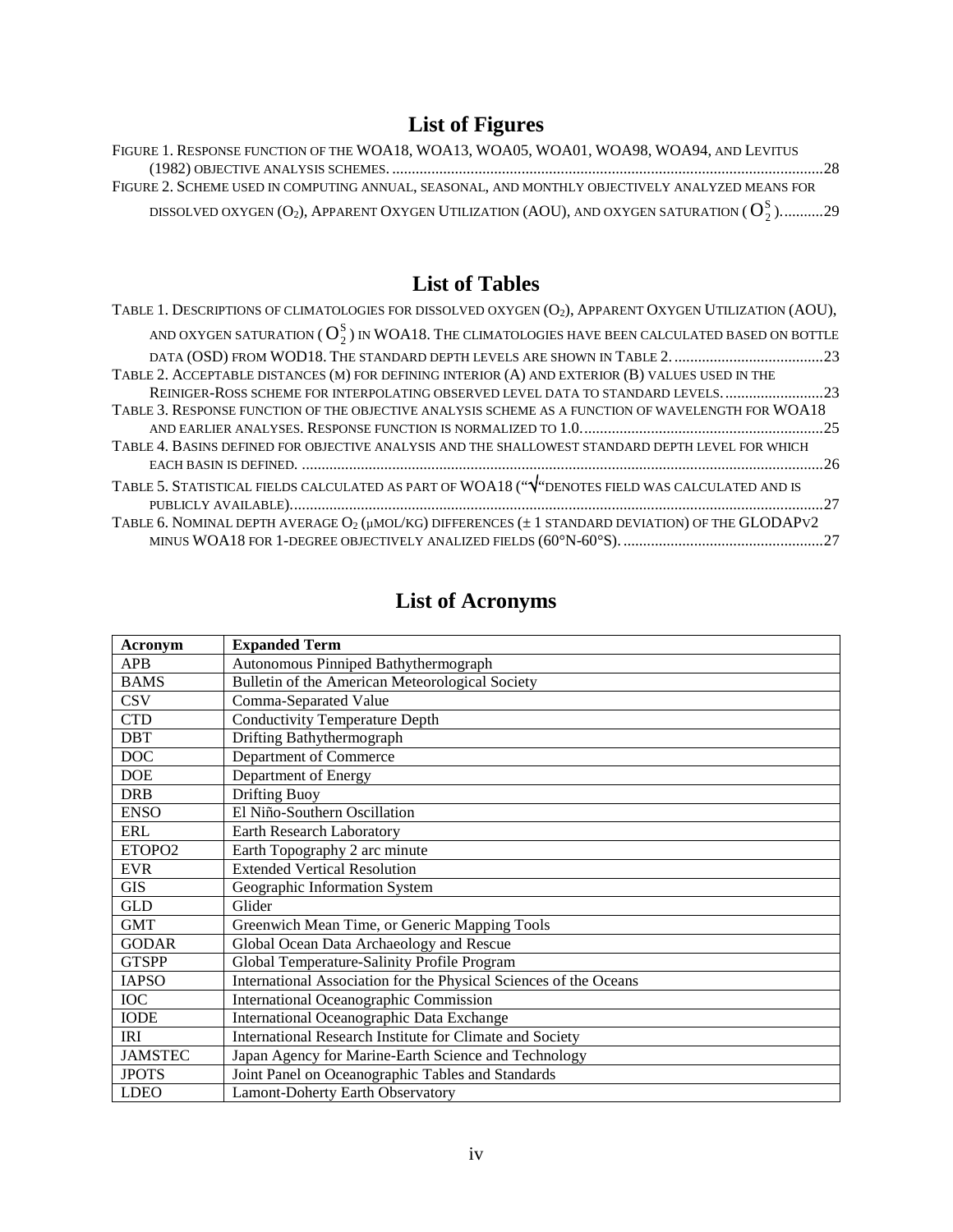| Acronym           | <b>Expanded Term</b>                                                               |
|-------------------|------------------------------------------------------------------------------------|
| <b>MAST</b>       | Marine Science and Technology                                                      |
| <b>MBT</b>        | Mechanical Bathythermograph                                                        |
| <b>MEDAR</b>      | Mediterranean Data Archeology and Rescue                                           |
| <b>MRB</b>        | Moored Buoy                                                                        |
| <b>NAO</b>        | North Atlantic Oscillation                                                         |
| <b>NASA</b>       | National Aeronautics and Space Administration                                      |
| <b>NATO</b>       | North Atlantic Treaty Organization                                                 |
| <b>NCEI</b>       | National Centers for Environmental Information                                     |
| <b>NESDIS</b>     | National Environmental Satellite, Data, and Information Service                    |
| <b>NOAA</b>       | National Oceanic and Atmospheric Administration                                    |
| <b>NODC</b>       | National Ocean Data Center                                                         |
| OCL               | Ocean Climate Laboratory                                                           |
| <b>ODV</b>        | Ocean Data View                                                                    |
| PFL               | <b>Profiling Float</b>                                                             |
| <b>PIRATA</b>     | Prediction and Research Moored Array in the Tropical Atlantic                      |
| <b>PSS</b>        | <b>Practical Salinity Scale</b>                                                    |
| <b>RAMA</b>       | Research Moored Array for African-Asian-Australian Monsoon Analysis and Prediction |
| <b>RDML</b>       | Rear Admiral                                                                       |
| <b>SST</b>        | Sea Surface Temperature                                                            |
| <b>SUR</b>        | Surface                                                                            |
| <b>TAO/TRITON</b> | Tropical Atmosphere Ocean moored buoy array                                        |
| <b>TSK</b>        | Tsurumi-Seiki Company                                                              |
| <b>UNESCO</b>     | United Nations Educational, Scientific and Cultural Organization                   |
| <b>UOR</b>        | <b>Undulating Oceanographic Recorder</b>                                           |
| <b>USA</b>        | <b>United States of America</b>                                                    |
| <b>USN</b>        | <b>United States Navy</b>                                                          |
| <b>WDS</b>        | <b>World Data Service</b>                                                          |
| <b>WOA</b>        | World Ocean Atlas                                                                  |
| <b>WOD</b>        | <b>World Ocean Database</b>                                                        |
| <b>XBT</b>        | Expendable Bathythermograph                                                        |
| <b>XCTD</b>       | <b>Expendable Conductivity Temperature Depth</b>                                   |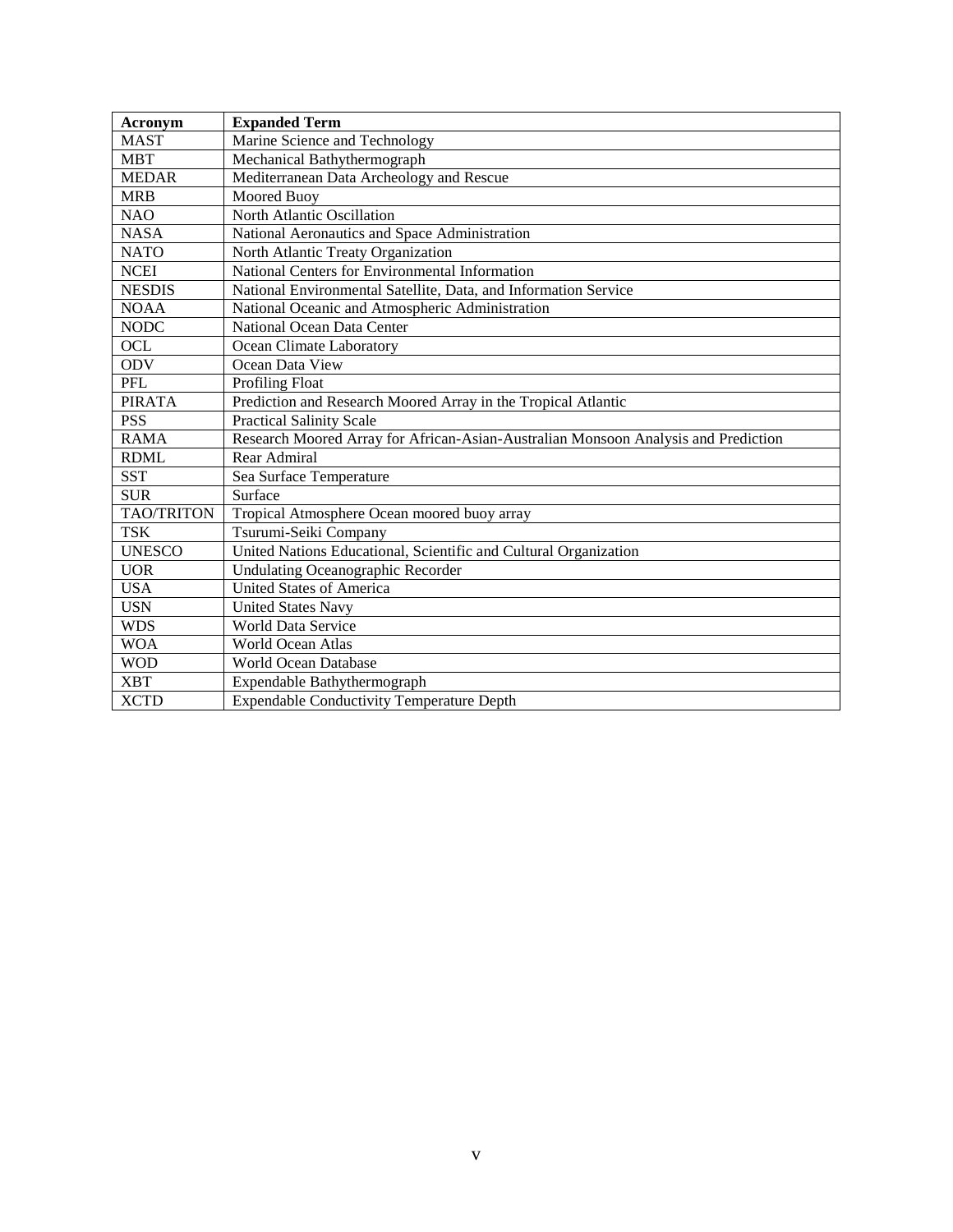### **Preface**

The World Ocean Atlas 2018 (WOA18) is the latest in a line of oceanographic analyses of subsurface ocean variables at standard depths extending back to the groundbreaking *Climatological Atlas of the World Ocean* (Levitus, 1982). The WOA has been published semiregularly since 1994, with versions in 1998, 2001, 2005, 2009, 2013, and now 2018. Previous iterations of the WOA have proven to be of great utility to the oceanographic, climate research, geophysical, and operational environmental forecasting communities. The oceanographic variable analyses are used as boundary and/or initial conditions in numerical ocean circulation models and atmosphere-ocean models, for verification of numerical simulations of the ocean, as a form of "sea truth" for satellite measurements such as altimetric observations of sea surface height, for computation of nutrient fluxes by Ekman transport, and for planning oceanographic expeditions among others.

WOA18 includes analyses on a one-degree grid for all variables and on a quarter-degree grid for temperature and salinity. Since WOA13, the ocean variable analyses are produces on 102 depth levels from the surface to 5,500 m (previously 33 levels within the same depth limits). Ocean data and analyses of data at higher vertical resolution than previously available are needed to document the variability of the ocean, including improving diagnostics, understanding, and modeling of the physics of the ocean.

In the acknowledgment section of this publication, we have expressed our view that creation of global ocean profile and plankton databases and analyses are only possible through the cooperation of scientists, data managers, and scientific administrators throughout the international scientific community.

A pre-release version of WOA18 was made available in September, 2018. The final version of WOA18 was released in July, 2019. In the interim community feedback and our own work has led to changes in the temperature atlas in particular. Animal mounted pinniped temperature profiles have been added as a data source improving coverage in some high latitude areas. A different Expendable Bathythermograph (XBT) correction (Cheng et al., 2014) has been employed. These changes are detailed below. Also, the XBTs were doubly corrected in the prerelease version. The Levitus correction was applied after another correction had been applied (Cheng et al., 2014). This error led to an ocean which was less than 0.1°C cooler in the pre-release WOA18 as compared to the final WOA18 for the most affected decades (1975-84, 1985-94, 1995- 2004) in the upper 400m with smaller differences below. The 1981-2010 climate normal for temperature is slightly cooler (< 0.05°C) in the final WOA18 than in the pre-release WOA18 due to inadvertent double-weighting of the 2001-2010 decade in the pre-release version.

Ocean Climate Laboratory Team National Centers for Environmental Information Silver Spring, MD July 2019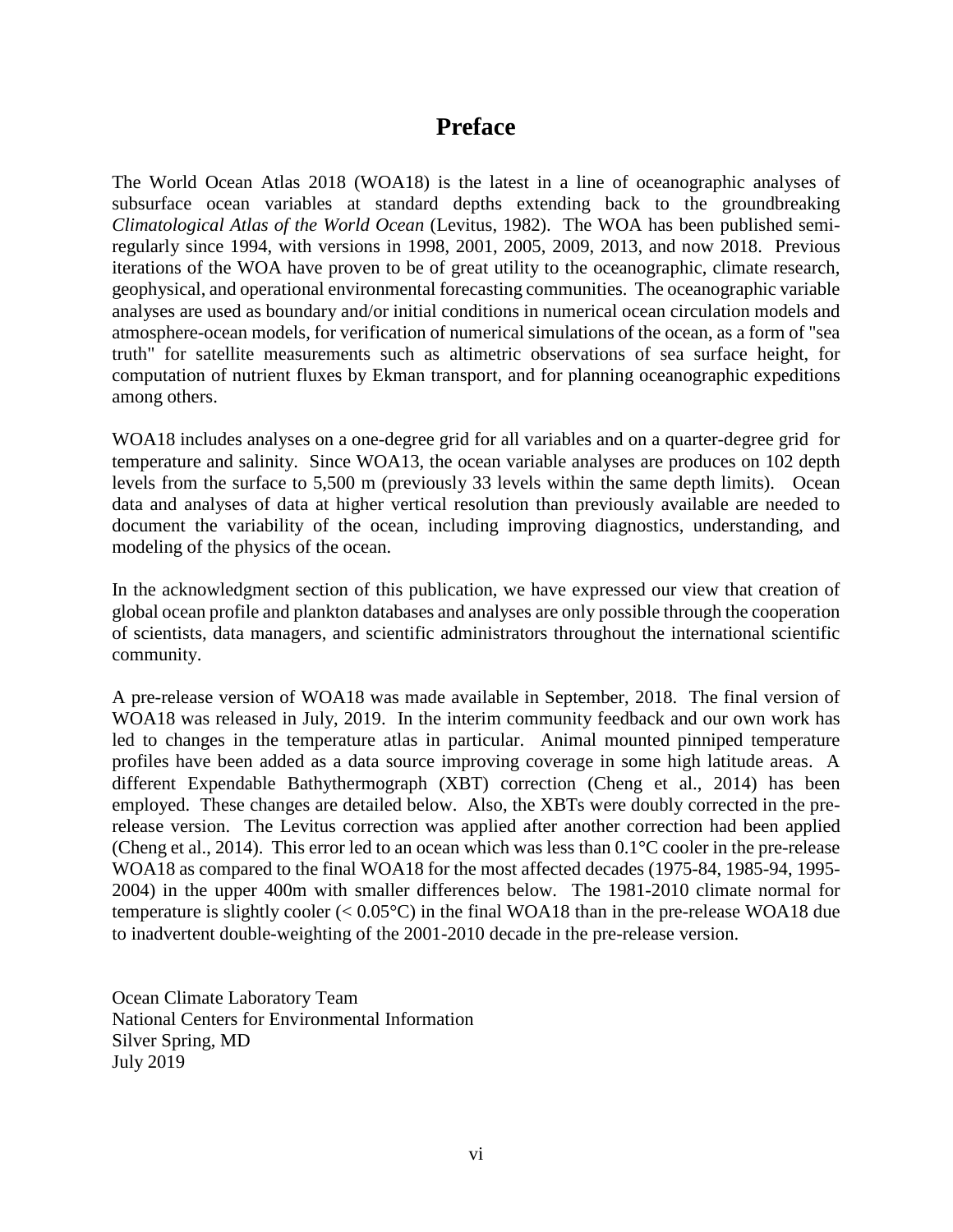## **Acknowledgments**

This work was made possible by a grant from the NOAA Climate and Global Change Program, which enabled the establishment of a research group at the National Oceanographic Data Center (now the National Centers for Environmental Information – NCEI). The purpose of this group is to prepare research quality oceanographic databases, as well as to compute objective analyses of, and diagnostic studies based on, these databases. Support is now from base funds and from the NOAA Climate Program Office.

The data on which this atlas is based are in *World Ocean Database 2018* and are distributed online by NCEI. Many data were acquired as a result of the IOC/IODE *Global Oceanographic Data Archaeology and Rescue* (GODAR) project, and the IOC/IODE *World Ocean Database* project (WOD).

The WOD is a composite of publicly available ocean profile data, both historical and recent. We acknowledge the scientists, technicians, and programmers who have collected and processed data, those individuals who have submitted data to national and regional data centers as well as the managers and staff at the various data centers. We are working on a more substantive and formalized way to acknowledge all those who have collected and contributed to oceanographic measurements, which were used to calculate the fields in the WOA. Until we have such a system in place, we direct the reader's attention to lists of [primary investigators,](http://data.nodc.noaa.gov/woa/WOD/CODES/PDF/primary_investigator_list.pdf) [institutions,](https://data.nodc.noaa.gov/woa/WOD/CODES/PDF/s_4_institute.pdf) and [projects,](https://data.nodc.noaa.gov/woa/WOD/CODES/PDF/s_2_project.pdf) which contributed data (codes can be used to locate data in the World Ocean Database). We also thank our colleagues at the NCEI. Their efforts have made this and similar works possible.

We dedicate this work to Carla Coleman who always contributed with a smile and was taken from us too soon.

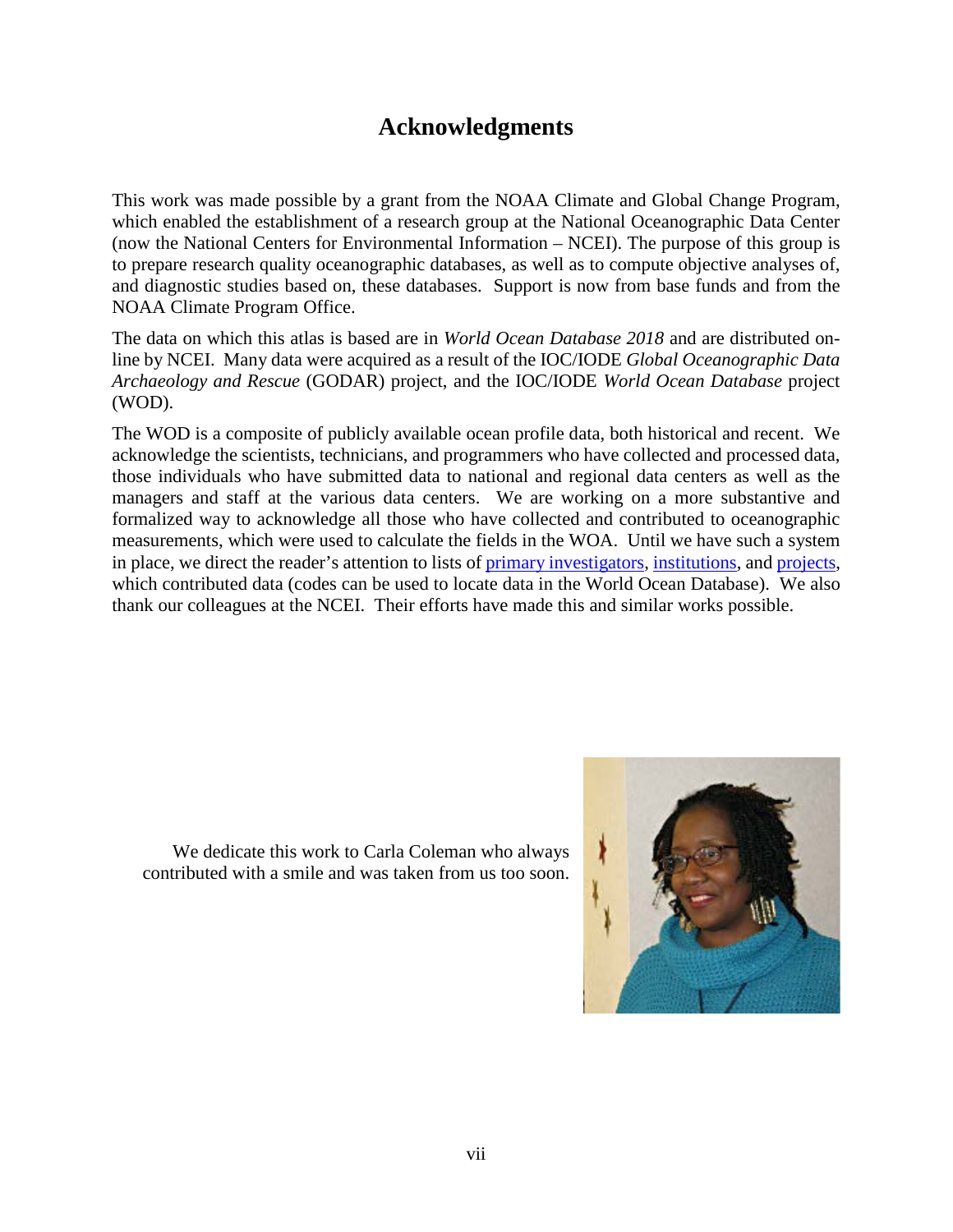### **WORLD OCEAN ATLAS 2018 Volume 3: Dissolved Oxygen, Apparent Oxygen Utilization, and Oxygen Saturation**

#### **ABSTRACT**

This atlas consists of a description of data analysis procedures and horizontal maps of climatological distribution fields of dissolved oxygen (O2), apparent oxygen utilization (AOU), and dissolved oxygen saturation  $(O_2^S)$  at selected standard depth levels of the world ocean on a one-degree latitude-longitude grid. The aim is to illustrate large-scale characteristics of the distribution of dissolved oxygen. The oceanographic data fields used to generate these climatological maps were computed by objective analysis of scientifically quality-controlled historical dissolved oxygen data in the *World Ocean Database 2018* collected on or after 1960. Distribution concentration maps are presented for climatological composite periods (annual, seasonal, monthly, seasonal and monthly difference fields from the annual mean field, and the number of observations) at 102 standard depths. We also provide estimates of the basin-scale uncertainty of the WOA18 O<sub>2</sub> objectively analyzed annual fields.

#### **1. INTRODUCTION**

The distribution of dissolved oxygen  $(O_2)$ , apparent oxygen utilization, and oxygen saturation in the ocean is affected by both biochemical and physical processes. Biochemical processes include sources and sinks of  $O_2$  due to marine production, respiration, and oxidation of organic matter (*e.g.*, biological pump). Physical processes include sources and sinks of  $O<sub>2</sub>$  caused by water mass ventilation, air-sea flux exchange, gas solubility (*e.g.*, thermal pump), and water mixing. The oceanic  $O_2$  inventory is sensitive to local to global changes driven by the physical and biological state of the ocean as well as anthropogenic effects acting on different time and spatial scales (*e.g.*, Keeling and Garcia, 2001; Matear and Hirst, 2003; Stramma *et al.,* 2008; Shaffer *et al.,* 2009; Riebesell *et al.,* 2009; Hofmann and Schellnhuber, 2009). Global  $O_2$  changes can be substantial. For example, Schmidtko *et al.* (2017) suggested that the global ocean  $O_2$ inventory has decreased by about 2% since 1960.

This atlas is part of the *World Ocean Atlas 2018* (WOA18) series (Garcia *et al.* 2019a). The WOA18 series includes analysis for dissolved oxygen (this atlas), temperature (Locarnini *et al.*, 2019) salinity (Zweng *et al.*, 2019), and dissolved inorganic nutrients (Garcia *et al.*, 2019b). This atlas presents annual, seasonal, and monthly climatologies and related statistical fields for dissolved oxygen  $(O_2)$ , apparent oxygen utilization (AOU), and oxygen saturation  $(O_2^S)$ . Climatologies in this atlas are defined as mean oceanographic fields at selected standard depth levels based on the objective analysis of historical oceanographic profiles and select surface-only data. An  $O<sub>2</sub>$  profile is defined as a set of measurements of samples collected at discrete depths taken as an instrument such as a rosette mounted on a Conductivity-Temperature-Depth (CTD) package drops or rises vertically in the water column to collect selected water samples for analysis.

This atlas includes an objective analysis of all scientifically quality-controlled historical  $O_2$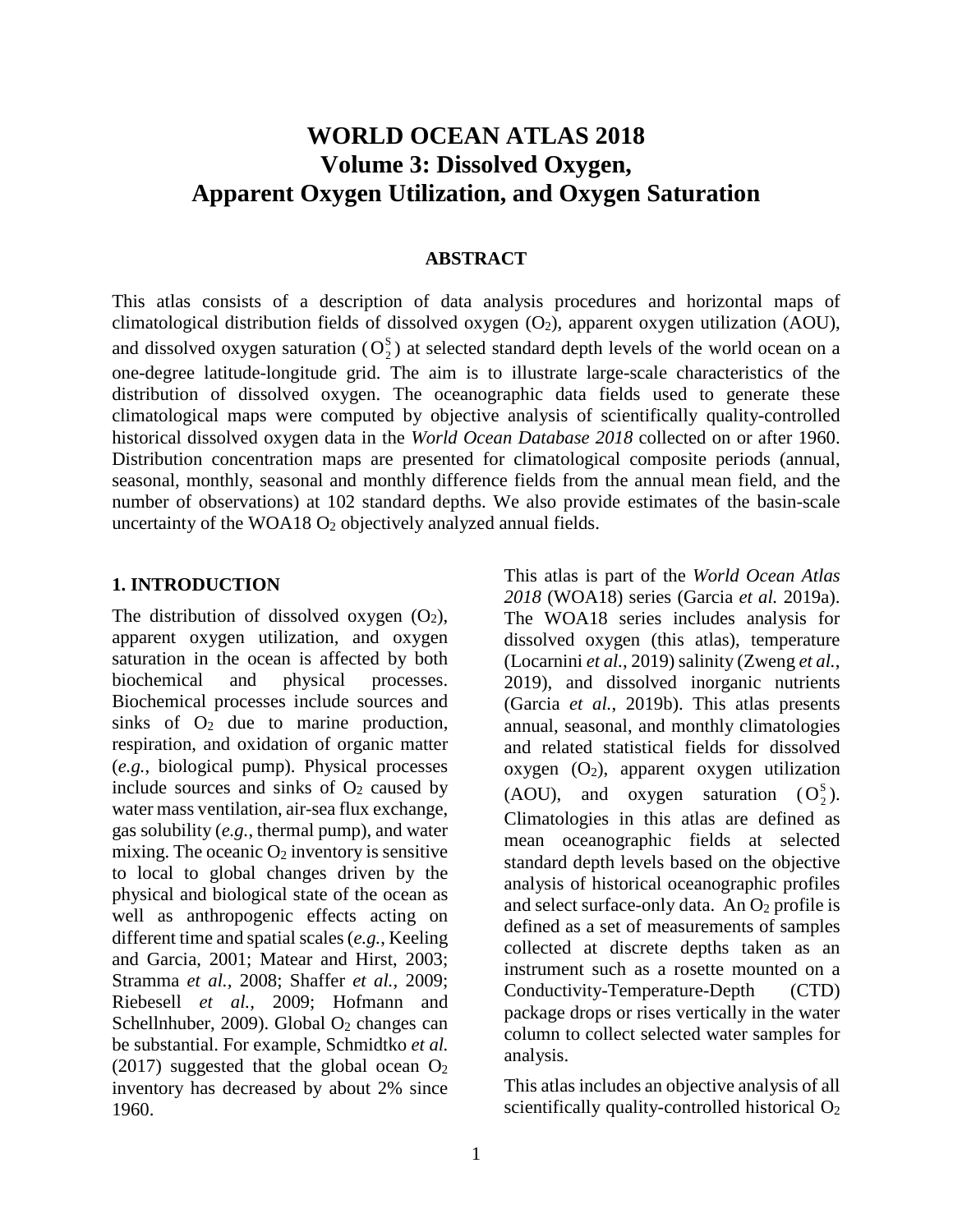measurements available in the *World Ocean Database 2018* (WOD18; Boyer *et al.,* 2018). We present data analysis procedures and horizontal maps showing annual, seasonal, and monthly climatologies and related statistical fields for  $O_2$ , Apparent Oxygen Utilization (AOU), and dissolved oxygen saturation  $(O_2^S)$  at selected standard depth levels between the surface and the ocean bottom to a maximum depth of 5500 m. The complete set of maps, statistical and objectively analyzed data fields, and documentation are all available on-line.

All climatologies use all available  $O<sub>2</sub>$  data collected on or after 1960 to present. Note that previous WOA dissolved oxygen climatologies were calculated using all available O2 data regardless of year of observation that passed our quality control steps. The availability of more post-1960  $O_2$ data have enable us to use more higherquality data. The annual climatology was calculated using all data regardless of the month in which the observation was made. Seasonal climatologies were calculated using only data from the defined season (regardless of year). The seasons are here defined as follows. Winter is defined as the months of January, February, and March. Spring is defined as April, May, and June. Summer is defined as July, August, and September. Fall is defined as October, November, and December. Monthly climatologies were calculated using data only from the given month regardless of the day of the month in which the observation was made.

The O<sub>2</sub> data used in this atlas are available from NOAA National Centers for Environmental Information (NCEI) and the World Data Service for Oceanography (WDS-Oceanography; formerly World Data Center for Oceanography, Silver Spring). The National Oceanic and Atmospheric Administration (NOAA) NCEI formed in 2015 combining the former National

Climatic Data Center (NCDC), National Geophysical Data Center, and National Oceanographic Data Center (NODC). Large volumes of oceanographic data have been acquired because of the fulfillment of several data management projects including:

- a) the Intergovernmental Oceanographic Commission (IOC) Global Oceanographic Data Archaeology and Rescue (GODAR) project (Levitus *et al.,* 2005);
- b) the IOC World Ocean Database project (WOD);
- c) the IOC Global Temperature Salinity Profile project (GTSPP) (IOC, 1998).

The dissolved oxygen data used in the WOA18 have been analyzed in a consistent, objective manner on a one-degree latitudelongitude grid at standard depth levels from the surface to a maximum depth of 5500m. The procedures for "all-data" climatologies are identical to those used in the *World Ocean Atlas 2013* (WOA13) series (Garcia *et al.*, 2013 a, b). Slightly different procedures were followed in earlier analyses (Levitus, 1982; *World Ocean Atlas 1994* series [WOA94, Levitus *et al*., 1994; Levitus and Boyer, 1994 a, b; Conkright *et al*., 1994]). The present analysis uses 102 depth levels for annual and 57 for seasonal and monthly fields.

Objective analyses shown in this atlas are constrained by the nature of the historical  $O<sub>2</sub>$ database (data are non-uniform in space, time, and data quality), characteristics of the objective analysis techniques, and the grid size used. These limitations and characteristics are discussed below.

Since the publication of WOA13, substantial amounts of additional historical and modern bottle O2 data have become available (*e.g.*, GO-SHIP). However, even with these additional data, we are still hampered in a number of ways by a lack of oceanographic data. Because of the lack of  $O<sub>2</sub>$  data, we are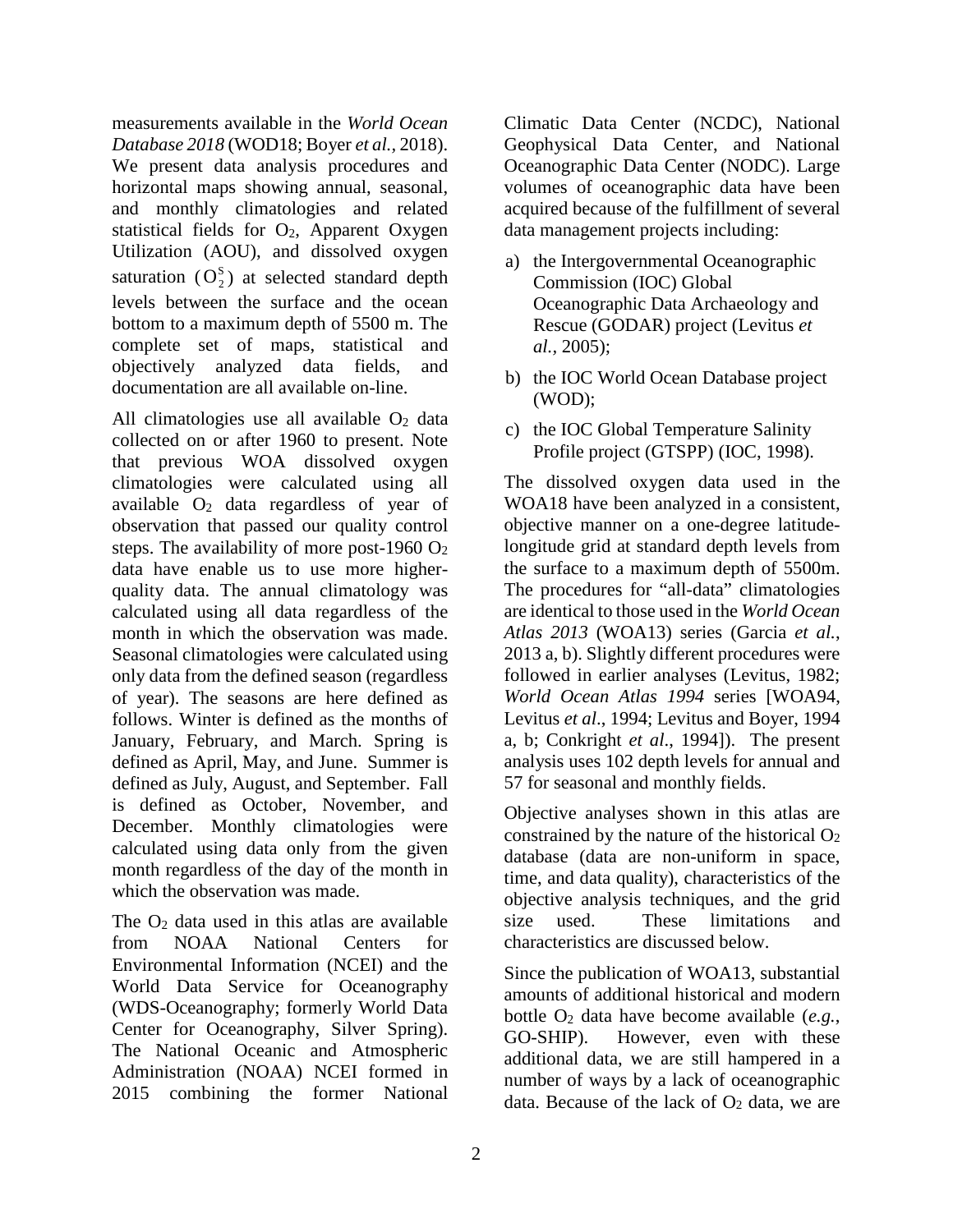forced to examine the annual cycle by compositing all data regardless of the year of observation. In some geographic areas, quality control is made difficult by the limited number of  $O_2$  data collected in these areas. Data may exist in an area for only one season, thus precluding any representative annual analysis. In some areas there may be a reasonable spatial distribution of data points on which to base an analysis, but there may be only a few (perhaps only one) data values in each one-degree latitude-longitude square.

This atlas is divided into sections. We begin by describing the data sources and data distribution (Section 2). Then we describe the general data processing procedures (Section 3), the results (Section 4), summary (Section 5), and future work (Section 6). Global horizontal maps for  $O_2$ , AOU, and  $O_2^s$ at each individual depth levels for each composite time period are available [on-line.](http://www.nodc.noaa.gov/OC5/woa13/woa13data.html)

#### **2. DATA AND DATA DISTRIBUTION**

Data sources and quality control procedures are briefly described below. For further information on the data sources used in WOA18 refer to the *World Ocean Database 2018* (WOD18, Boyer *et al.,* 2019). The quality control procedures used in preparation of these analyses are described by Garcia *et al.* (2019a).

### **2.1. Data sources**

Historical oceanographic data used in this atlas were obtained from the NCEI/WDS-Oceanography archives and include all data gathered as a result of the GODAR and WOD projects. All of the quality-controlled  $O_2$ (expressed in units of micro-mole per kilogram,  $\mu$ mol kg<sup>-1</sup>) data used in this atlas were typically obtained by means of chemical  $O_2$  analysis of serial (discrete) water column samples. The  $O<sub>2</sub>$  values were analyzed following various modifications of

the Winkler titration method (Winkler, 1888) using visual, amperometric, or photometric end-detections (*e.g.*, Carpenter, 1965; Culberson and Huang, 1987; Knapp *et al.,* 1990; Culberson *et al.,* 1991; Dickson, 1994).

We refer to the discrete water sample dataset in WOD18 as Ocean Station Data (OSD). Garcia *et al.*, (2019c) describes the data in the OSD dataset. Typically, each profile in the OSD dataset consists of 1 to up to 36 discrete O2 observations collected at various depths between the surface and the bottom using Nansen or Niskin bottle water samplers.

We note WOD18 contains O<sub>2</sub> data obtained by electronic sensors mounted on the Conductivity-Temperature-Depth (CTD) rosette frame such as optical  $O<sub>2</sub>$  electronic sensors and from other observing systems (e.g., ARGO). While the number of  $O<sub>2</sub>$ measurements made by profiling floats in open ocean waters have now surpassed the number of O2 Winkler titrations, WOA18 used  $O<sub>2</sub>$  data believed to be obtained by chemical Winkler titration methods only.

While optode and other  $O_2$  sensor drifts and calibration issues have been greatly reduced in the past few years (*e.g.*, Bittig and Kortzinger, 2015; Bushinsky *et al.,* 2016; Johnson *et al.*, 2015), we feel that work is still needed to understand data calibrations and drifts between the different  $O<sub>2</sub>$  sensors being used. We have begun working on an internally consistent database of sensorbased  $O_2$  measurements obtained by chemical and sensor-based methods. Our preliminary results look promising. We anticipate releasing preliminary fields in the near future.

In this work, we concentrate on  $O<sub>2</sub>$  data obtained by chemical Winkler titration methods from discreet samples from WOD OSD. We note that most (>75%) of the Bottle O2 data in the WOD18 OSD dataset were collected on or after 1970 when more or less standard  $O<sub>2</sub>$  Winkler analysis methods began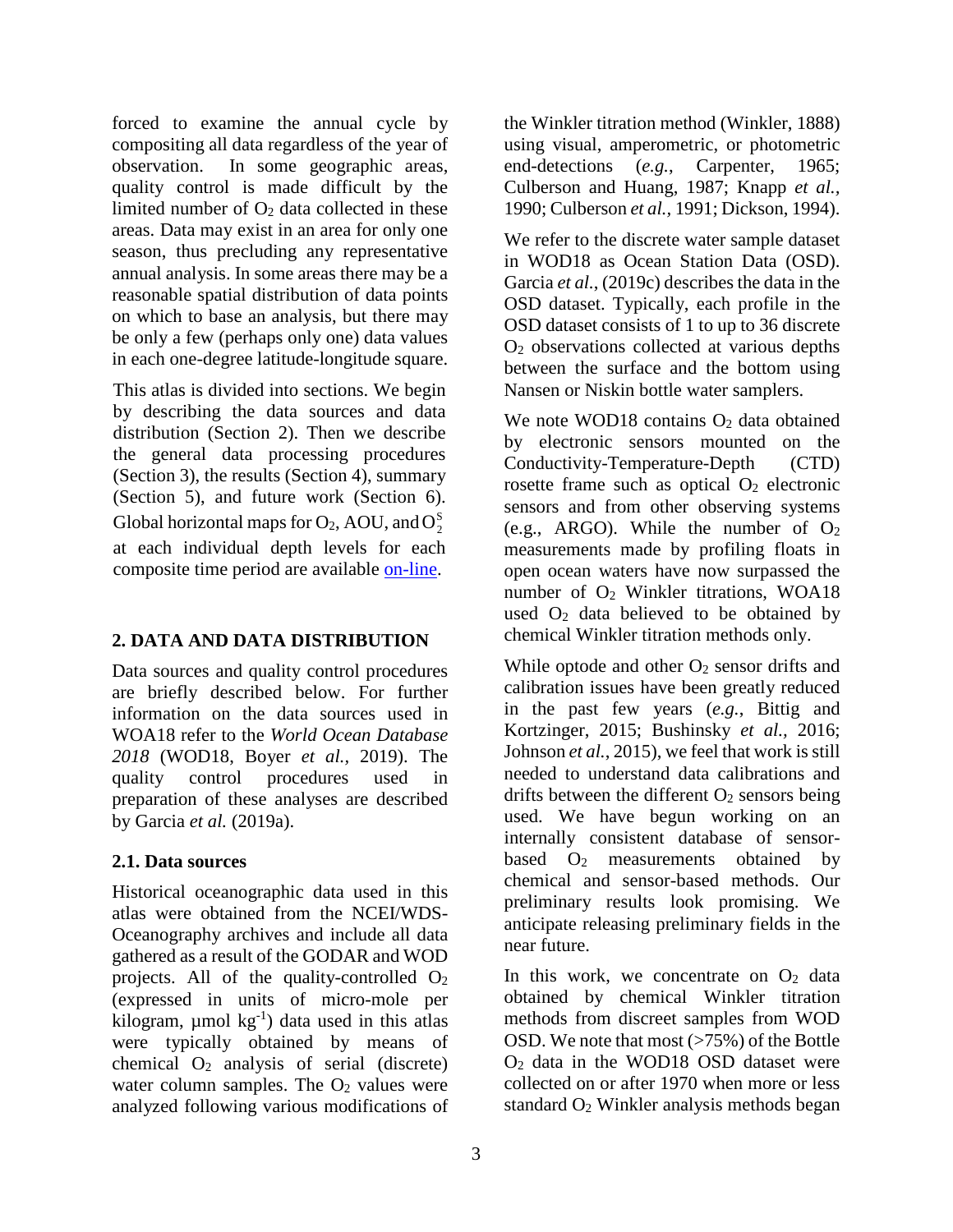to be used (*e.g.*, Carpenter whole bottle method). AOU ( $\mu$ mol kg<sup>-1</sup>) and  $O_2^S$  (percent, %) are derived (calculated) variables for an O2 measurement only when *in situ* temperature and salinity were also measured at the same geographic location, time, and depth (pressure). Section 2.2 describes the calculation of  $O_2^s$  and AOU.

To understand the procedures for taking individual oceanographic observations and constructing climatological fields, definition of the terms "standard depth level data" and "observed depth level data" are necessary. We refer to the actual measured value of an oceanographic variable *in situ* (Latin for "in place") as an "observation", and to the depth at which such a measurement was made as the "observed level depth". We refer to such data as "observed level data". Before the development of oceanographic instrumentation that measure at high frequencies along the vertical profile, oceanographers often attempted to make measurements at selected "standard levels" in the water column. Sverdrup *et al.* (1942) presented the suggestions of the International Association of Physical Oceanography (IAPSO) as to which depths oceanographic measurements should be made or interpolated to for analysis. Historically the World Ocean Atlas used a modified version of the IAPSO standard depths. However, with the increased global coverage of high depth resolution instrumentation, such as profiling floats, WOA has extended the standard depth levels from 33 to 102. The standard depth levels include the original depth levels presented up to WOA09, but have tripled the resolution in the upper 100 meters, more than doubled the depth resolution of the upper 1000 meters, and almost three and a half times the resolution for overall depth levels. For many purposes, including preparation of the present climatologies, observed level data are

4

interpolated to standard depth levels if observations did not occur at the desired standard depths (see section 3.1 for details). The levels at which the  $O_2$ , AOU, and  $O_2^S$ climatologies were calculated are given in Table 1. Table 2 shows the depths of each standard depth level. Section 3.1 discusses the vertical interpolation procedures used in our work.

#### **2.2. Data quality control**

Performing quality control of the  $O<sub>2</sub>$  data is a major task, the difficulty of which is directly related to lack of data and metadata (for some areas) upon which to base statistical checks. Consequently certain empirical criteria were applied (see sections 2.2.1 through 2.2.4), and as part of the last processing step, subjective judgment was used (see sections 2.2.5 and 2.2.6). Individual data, and in some cases entire profiles or all profiles for individual cruises, have been flagged and not used further because these data produced features that were judged to be nonrepresentative or questionable. As part of our work, we have made available WOD18 which contains both observed levels profile data and standard depth level profile data with various quality control flags applied. The flags mark individual measurements or entire profiles which were not used in the next step of the procedure, either interpolation to standard depth levels for observed level data or calculation of statistical means in the case of standard depth level data. Our knowledge of the variability of the world ocean in the instrumental record now includes a greater appreciation and understanding of the ubiquity of eddies, rings, and lenses in some parts of the world ocean as well as interannual and interdecadal variability of water mass properties associated with modal variability of the atmosphere such as the North Atlantic Oscillation, Pacific Decadal Oscillation (PDO), and El Niño Southern Ocean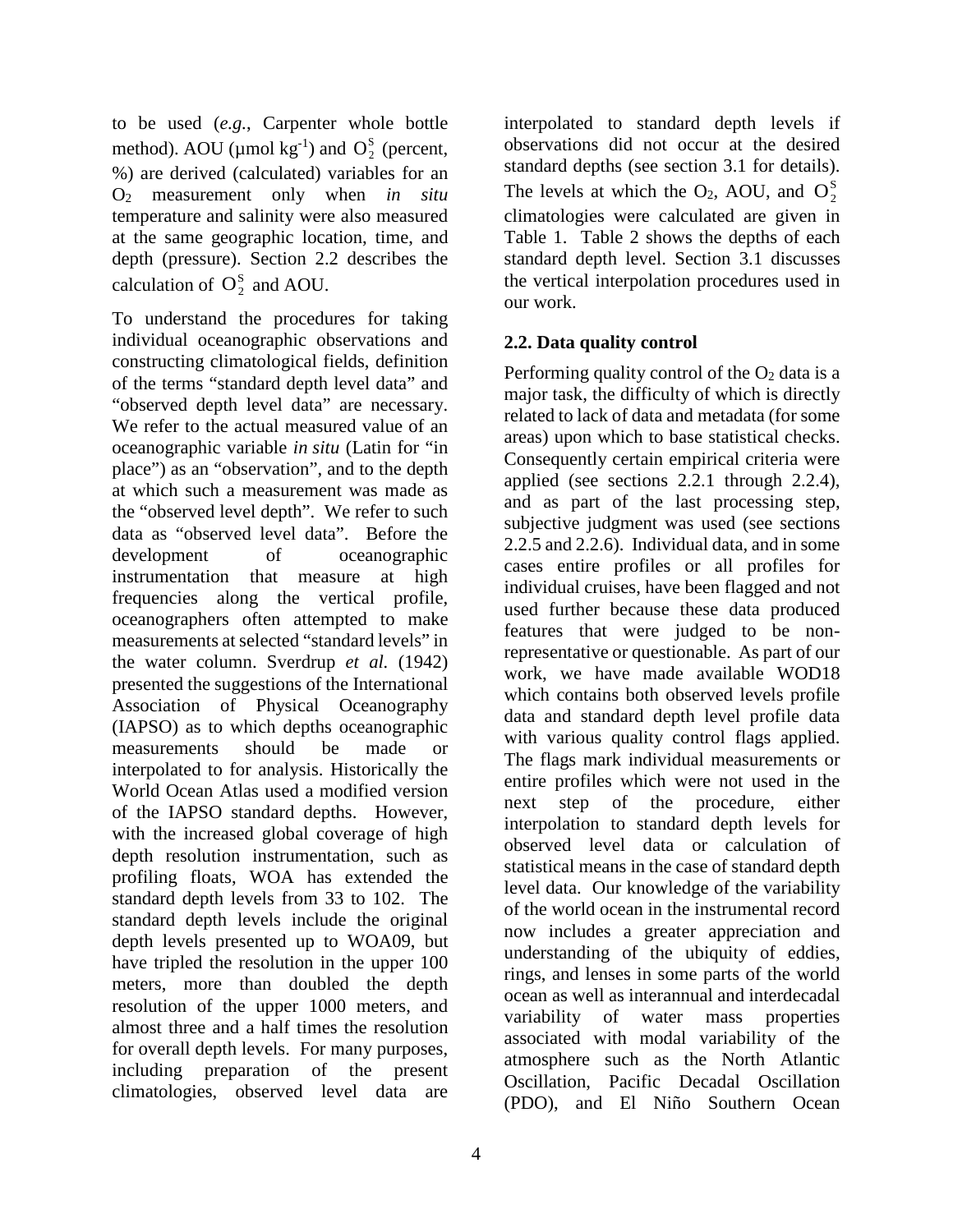Oscillation (ENSO). Therefore, we have simply flagged data, not eliminating them from the WOD18. Thus, individual investigators can make their own decision regarding the representativeness of the  $O<sub>2</sub>$ data. Investigators studying the distribution of features such as eddies will be interested in those data that we may regard as unrepresentative or questionable for the preparation of the analyses shown in this atlas.

#### *2.2.1. Duplicate elimination*

Because  $O_2$  data are received from many sources, sometimes the same data set is received at NCEI/WDS-Oceanography more than once but with slightly different time and/or position and/or data values, and hence are not easily identified as duplicate stations. Therefore, to eliminate the repetitive  $O<sub>2</sub>$  data values our databases were checked for the presence of exact and near exact replicates using eight different criteria. The first checks involve identifying stations with exact position/date/time and data values; the next checks involve offsets in position/date/time. Profiles identified as duplicates in the checks with a large offset were individually verified to ensure they were indeed duplicate profiles. All replicate profiles were eliminated at the first step of our processing except one profile.

### *2.2.2. Range and gradient checks*

Range checking (*i.e.*, checking whether an O2 value is within preset minimum and maximum values as a function of depth and ocean region) was performed on all  $O<sub>2</sub>$  values as a first quality control check to flag from further use values that were grossly outside expected oceanic ranges. Range checks were prepared for individual regions of the world ocean. Garcia *et al.* (2018) and Boyer and Levitus (1994) detail the quality control procedures. Tables showing the  $O<sub>2</sub>$  ranges selected for each basin and depth can be found in Garcia *et al.* (2019a).

A check as to whether excessive vertical gradients occur in the data as a function of depth has been performed for  $O<sub>2</sub>$  data in WOD18 both in terms of positive and negative concentration gradients. See Garcia *et al.* (2019a) for limits for excessive gradients for  $O_2$ . We flagged and not used values that exceeded these gradients.

#### *2.2.3. Statistical checks*

Statistical checks were performed as follows. All data for  $O_2$  (irrespective of year), at each standard depth level, were averaged within five-degree latitude-longitude squares to produce a record of the number of observations, mean, and standard deviation in each square. Statistics were computed for the annual, seasonal, and monthly compositing periods. Below 50 m depth, if data were more than three standard deviations from the mean, the data were flagged and withheld from further use in objective analyses. Above 50 m depth, a five-standard-deviation criterion was used in five-degree squares that contained any land area. In selected fivedegree squares that are close to land areas, a four-standard-deviation check was used. In all other squares a three-standard-deviation criterion was used for the 0-50 m depth layer. For standard depth levels situated directly above the bottom, a four-standard-deviation criterion was used.

The reason for the weaker standard deviation criterion in coastal and near-coastal regions is the exceptionally large range of values in the coastal five-degree square statistics for  $O<sub>2</sub>$ . Frequency distributions of  $O<sub>2</sub>$  values in some coastal regions are observed to be skewed or bimodal. Thus to avoid flagging possibly good data in environments expected to have large variability, the standard deviation criteria were broadened.

The total number of measurements in each profile, as well as the total number of  $O<sub>2</sub>$ observations exceeding the standard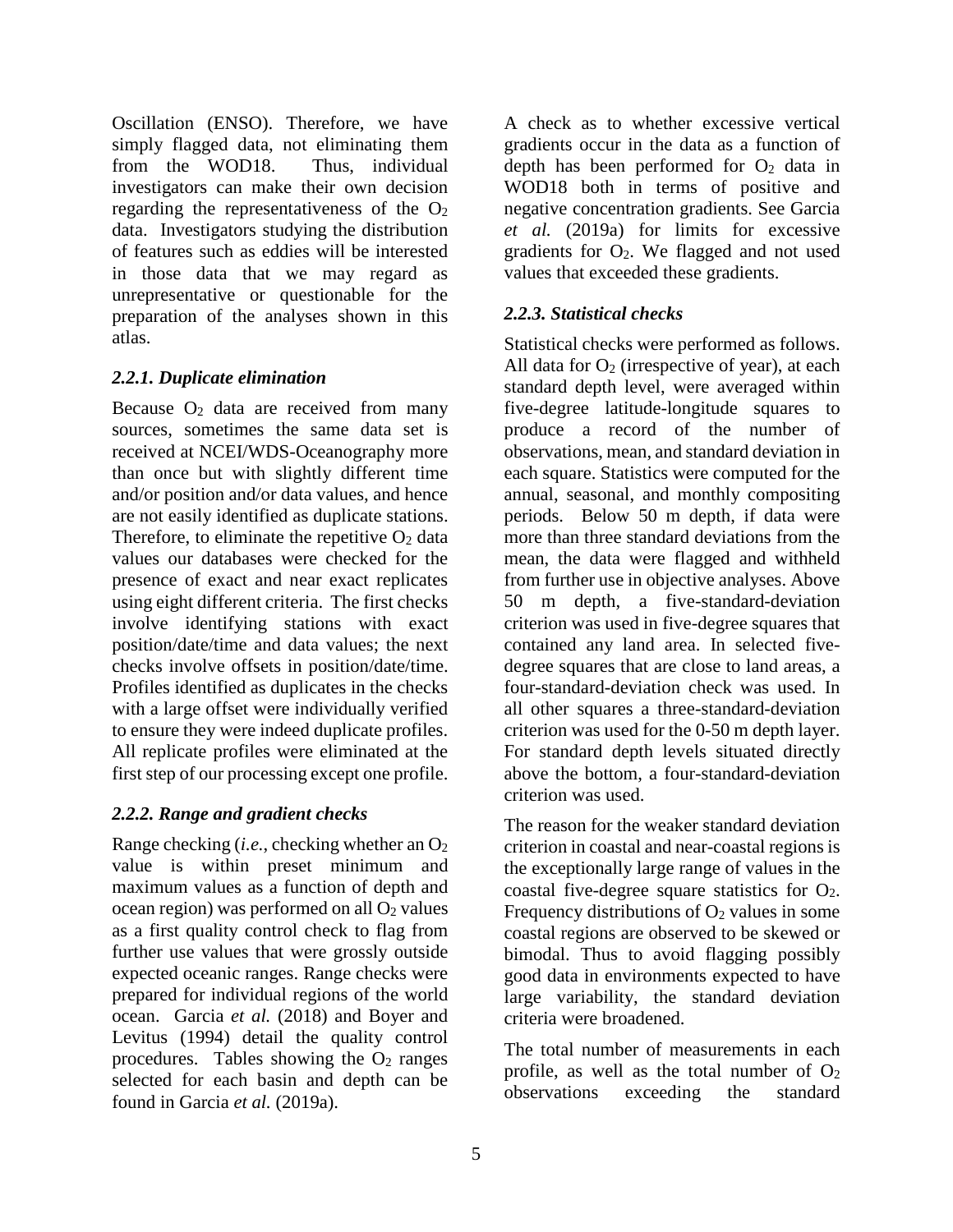deviation criterion, were recorded. If more than two observations in a profile were found to exceed the standard deviation criterion, then the entire profile was flagged. This check was imposed after tests indicated that surface data from particular casts (which upon inspection appeared to be questionable) were being flagged but deeper data were not. Other situations were found where questionable data from the deeper portion of a cast were flagged, while near-surface data from the same cast were not flagged because of larger natural variability in surface layers. One reason for this was the decrease of the number of observations with depth and the resulting change in sample statistics. The standard-deviation check was applied twice to the  $O<sub>2</sub>$  data set for each compositing period.

In summary, first the five-degree square statistics were computed, and the data flagging procedure described above was used to provide a preliminary data set. Next, new five-degree-square statistics were computed from this preliminary data set and used with the same statistical check to produce a new, "clean" data set. The reason for applying the statistical check twice was to flag (and withhold from further use), in the first round, any grossly erroneous or non-representative data from the data set that would artificially increase the variances. The second check is then relatively more effective in identifying smaller, but questionable or nonrepresentative,  $O_2$  observations.

#### *2.2.4. Subjective flagging of data*

The  $O<sub>2</sub>$  data were averaged by one-degree squares for input to the objective analyses program. After initial objective analyses were computed, the input set of one-degree means still contained questionable data contributing to unrealistic distributions, yielding intense bull's-eyes or spatial gradients. Examination of these features indicated that some of them were due to

profiles from particular oceanographic cruises. In such cases, data from an entire cruise were flagged and withheld from further use by setting a flag on each profile from the cruise. In other cases, we flagged individual profiles and/or measurements causing such features.

#### *2.2.5. Representativeness of the data*

Another quality control issue is  $O_2$  data spatial and temporal representativeness. The general paucity of data forces the compositing of all historical data to produce "climatological" fields. In a given one-degree square, there may be data from a month or season of one particular year, while in the same or a nearby square there may be data from an entirely different year. If there is large interannual variability in a region where scattered sampling in time has occurred, then one can expect the analysis to reflect this. Because the observations are scattered randomly with respect to time, except for a few limited areas, the results cannot, in a strict sense, be considered a true long-term climatological average.

We present smoothed analyses of historical means, based (in certain areas) on relatively few observations. We believe, however, that useful information about the oceans can be gained through our procedures and that the large-scale features are representative of the real ocean. We believe that, if a hypothetical global synoptic set of ocean  $O<sub>2</sub>$  data existed and one were to smooth these data to the same degree as we have smoothed the historical means overall, the large-scale features would be similar to our results. Some differences would certainly occur because of interannual-to-decadal-scale variability.

The volume of  $O_2$  observations diminish with increasing depth. In the upper ocean, the alldata  $O_2$  annual and seasonal mean distributions are quite reasonable for defining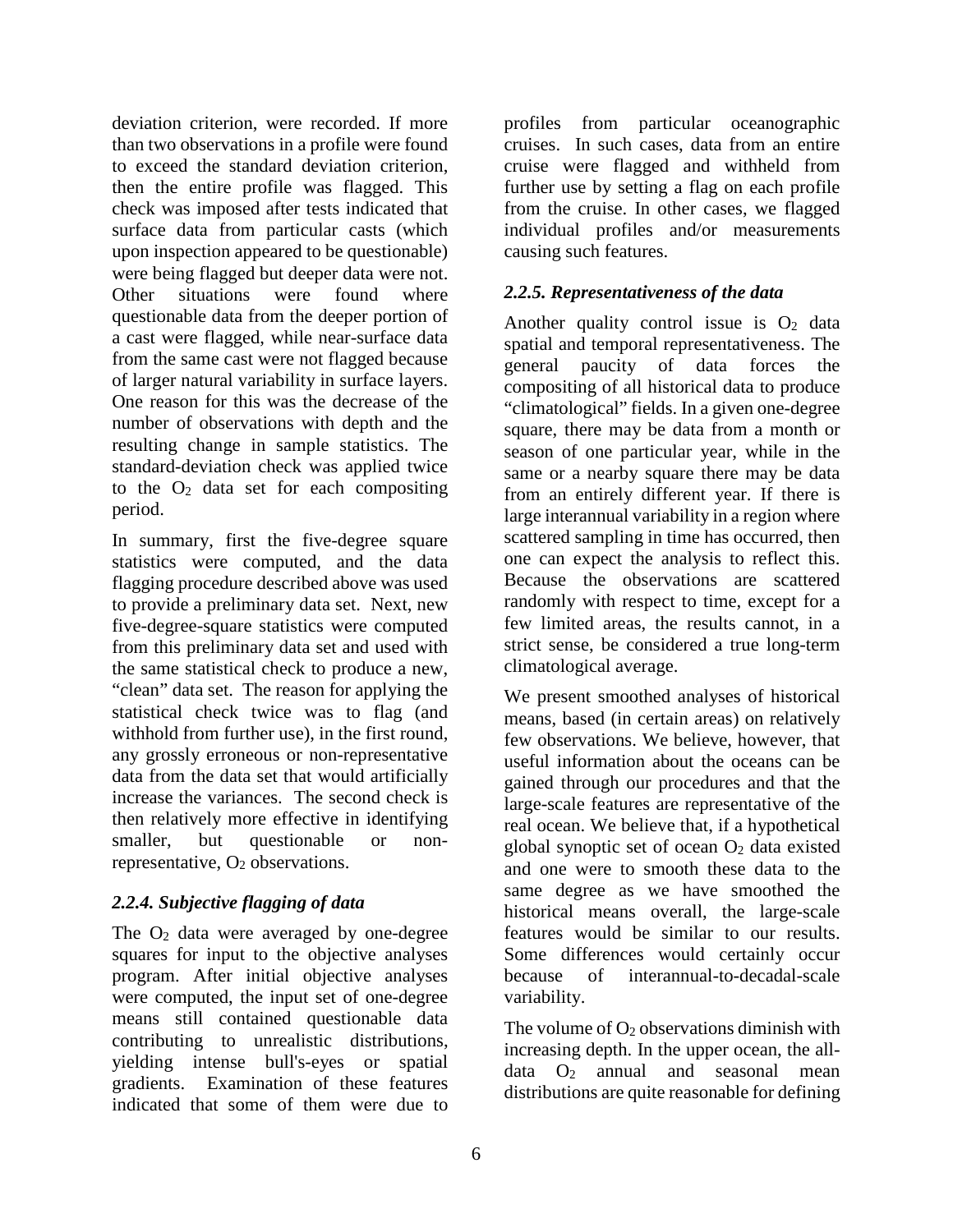large-scale features, but for the monthly periods, the database is inadequate in some regions. With respect to the deep ocean, in some areas the distribution of observations may be adequate for some diagnostic computations but inadequate for other purposes (fit for purpose). If an isolated deep basin or some region of the deep ocean has only one observation, then no horizontal gradient computations can be meaningful or robust. However, useful information is provided by the observations in the computation of other quantities (*e.g.*, a volumetric mean over a major ocean basin).

## 2.3 Calculation of AOU and  $O_2^s$

Apparent Oxygen Utilization (AOU, µmol  $kg^{-1}$ ) and dissolved oxygen saturation ( $O_2^s$ , %) were estimated when quality-controlled *in situ*  $O_2$  (µmol  $kg^{-1}$ ), temperature (T,  $^{\circ}C$ ), and salinity (S) were all measured at the same geographic location, time, and depth (hydrostatic pressure). We note that not all  $O_2$ observations included simultaneous temperature and salinity measurements (see section 2.2.4). In some cases, the temperature and/or salinity values did not pass our quality-control tests. We decided not to use potential temperature referenced to the surface ocean because of these reasons. Thus, the total number of observations available for calculating AOU and  $O_2^S$  is slightly smaller in number than the available number of  $O<sub>2</sub>$ observations.

AOU represents one rough estimate of the O2 utilized due to biochemical processes relative to a preformed value or initial value. As discussed below, AOU cannot be taken to represent the True Oxygen Utilization; hence the word "Apparent". AOU ( $\mu$ mol kg<sup>-1</sup>) was calculated as the difference between the  $O<sub>2</sub>$ gas solubility ( $[O_2^*]$ ) and the measured  $O_2$ concentrations and expressed as,

$$
AOU = [O_2^*] - [O_2]
$$

in which:

 $[O_2^*]$  is the  $O_2$  solubility concentration (µmol kg-1 ) calculated as a function of *in situ* temperature and salinity, and one atmosphere of total pressure. The effect of hydrostatic pressure on  $O_2$  is relatively insignificant relative to the long-term precision of the data (~1  $\mu$ mol kg<sup>-1</sup>). The [O<sub>2</sub>] values were calculated using the equations in Garcia and Gordon (1992) based on the  $[O_2^*]$  values of Benson and Krause (1984); and  $[O_2]$  is the measured  $O_2$  concentration (µmol kg<sup>-1</sup>).

Apparent Oxygen Utilization (AOU) is an approximate estimate of True Oxygen Utilization (TOU). The calculation of AOU assumes that the amount of  $O<sub>2</sub>$  used during local biochemical processes can be estimated by the difference in concentration between the observed  $O_2$  and the preformed  $O_2$  values. However, AOU is affected by processes other than biochemical processes such as water mixing of waters of different preformed values, departures of  $[O_2^*]$  from full equilibration with the atmosphere, bubble gas injection, skin temperature effects, and other factors (*e.g.*, Broecker and Peng, 1982; Redfield *et al.,* 1963; Garcia and Keeling, 2001; Ito, 2004). We assume that these processes are small in magnitude when compared to the amplitude of the climatological seasonal  $O<sub>2</sub>$  signal on basinscales.

The  $O_2$  saturation  $(O_2^S, %)$  was estimated as 100% times the ratio of  $[O_2]$  to  $[O_2^*]$ ,

$$
O_2^S = 100\% \left( \frac{[O_2]}{[O_2^*]} \right)
$$

The calculated AOU and  $O_2^s$  values were analyzed following the same quality control methods outlined in section 2. Furthermore, if any of the O2, temperature (Locarnini *et al.,* 2018), or salinity (Zweng *et al.,* 2018) values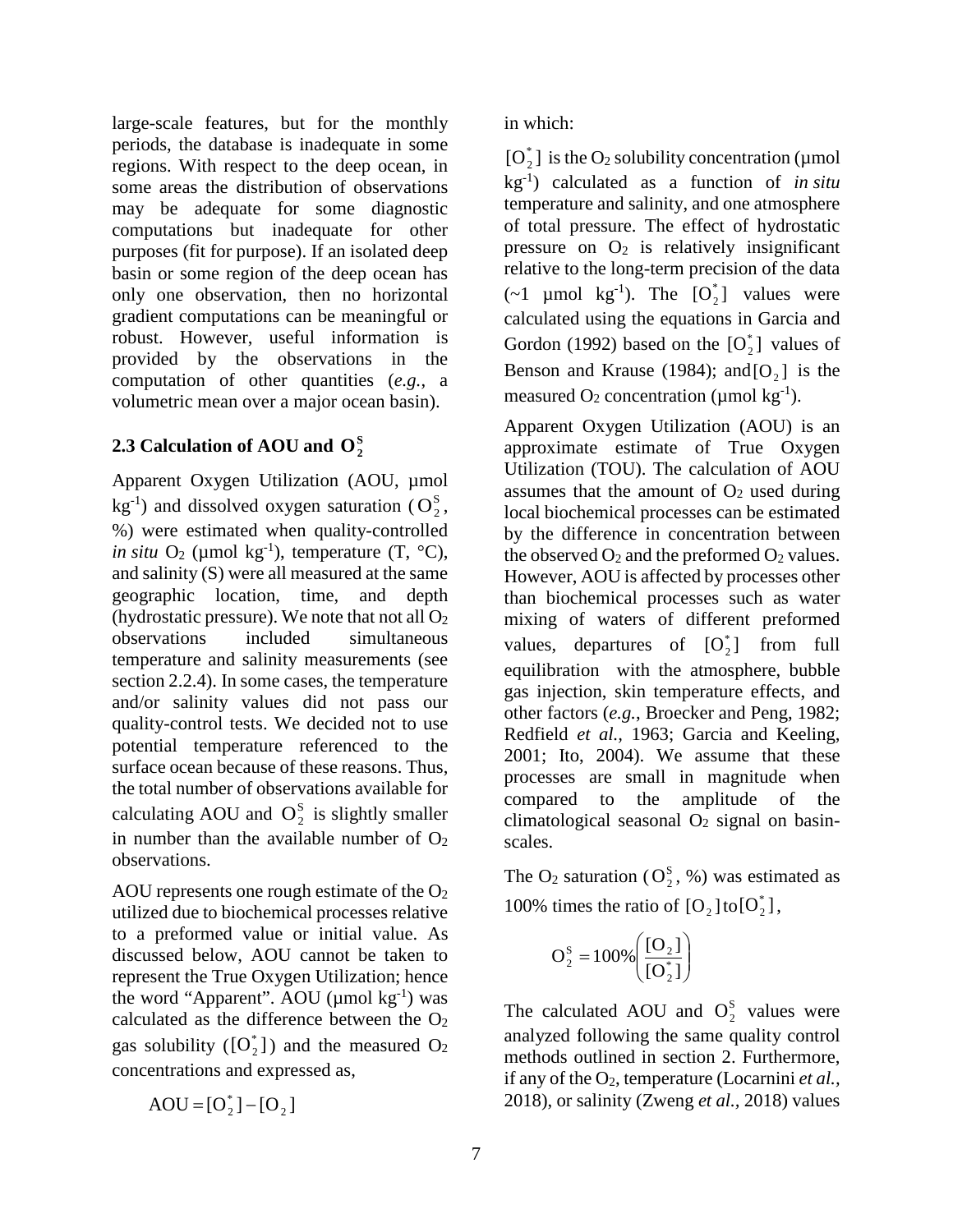were flagged during the quality control procedure, then AOU and  $O_2^s$  values were flagged also, and not used in the analysis.

#### **3. DATA PROCESSING PROCEDURES**

#### **3.1. Vertical interpolation to standard levels**

Vertical interpolation of observed depth level data to standard depth levels followed procedures in Joint Panel on Oceanographic Tables and Standards (JPOTS) Editorial Panel (1991). These procedures are in part based on the work of Reiniger and Ross (1968). Four observed depth level values surrounding the standard depth level value were used, two values from above the standard level and two values from below the standard level. The pair of values furthest from the standard level is termed "exterior" points and the pair of values closest to the standard level are termed "interior" points. Paired parabolas were generated via Lagrangian interpolation. A reference curve was fitted to the four data points and used to define unacceptable interpolations caused by "overshooting" in the interpolation. When there were too few data points above or below the standard level to apply the Reiniger and Ross technique, we used a three-point Lagrangian interpolation. If three points were not available (either two above and one below or vice-versa), we used linear interpolation. In the event that an observation occurred exactly at the depth of a standard level, then a direct substitution was made. Table 4 provides the range of acceptable distances for which observed level data could be used for interpolation to a standard level.

In WOA18, the number of standard levels used is 102, allowing for analysis with greater vertical resolution than the earlier WOA climatologies. The method for interpolating data to standard levels remains

the same as in previous analysis.

#### **3.2. Methods of analysis**

#### *3.2.1. Overview*

An objective analysis scheme of the type described by Barnes (1964) was used to produce the fields shown in this atlas. This scheme had its origins in the work of Cressman (1959). In *World Ocean Atlas 1994* (WOA94), the Barnes (1973) scheme was used. This required only one "correction" to the first-guess field at each grid point in comparison to the successive correction method of Cressman (1959) and Barnes (1964). This was to minimize computing time used in the processing. Barnes (1994) recommends a return to a multi-pass analysis when computing time is not an issue. Based on our own experience we agree with this assessment. The single pass analysis, used in WOA94, caused an artificial front in the Southeastern Pacific Ocean in a data sparse area (Anne Marie Treguier, personal communication). The analysis scheme used in generating WOA98, WOA01, WOA05, WOA13, WOA13, and WOA18 analyses uses a three-pass "correction" which does not result in the creation of this artificial front.

Inputs to the analysis scheme were onedegree square means of data values at standard levels (for time period and variable being analyzed), and a first-guess value for each square. For instance, one-degree square means for our annual analysis were computed using all available data regardless of date of observation. For July, we used all historical July data regardless of year of observation.

Analysis was the same for all standard depth levels. Each one-degree latitude-longitude square value was defined as being representative of its square. The 360x180 gridpoints are located at the intersection of half-degree lines of latitude and longitude. An influence radius was then specified. At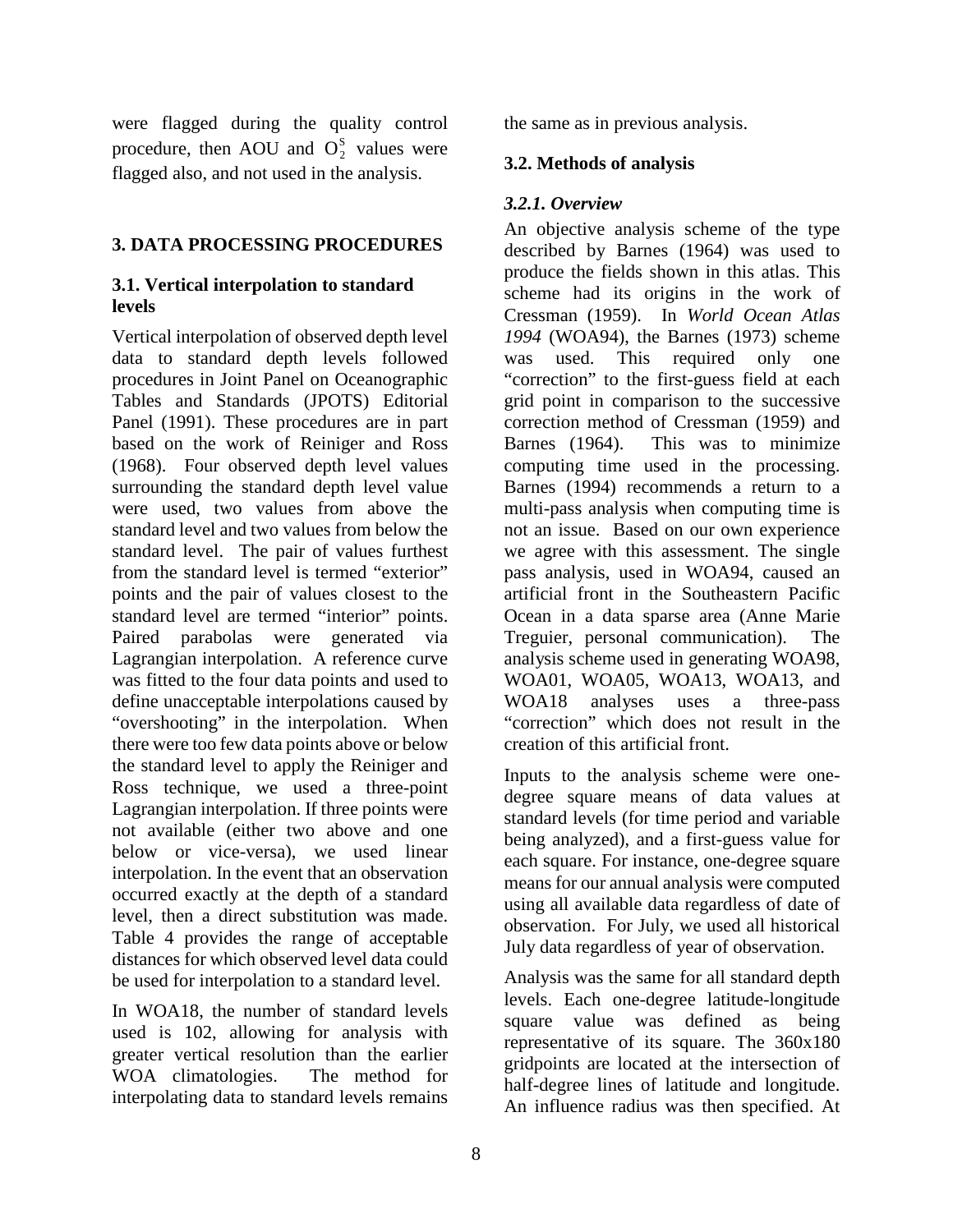those grid points where there was an observed mean value, the difference between the mean and the first-guess field was computed. Next, a correction to the firstguess value at all gridpoints was computed as a distance-weighted mean of all gridpoint difference values that lie within the area around the gridpoint defined by the influence radius. Mathematically, the correction factor derived by Barnes (1964) is given by the expression:

$$
C_{i,j} = \frac{\sum_{s=1}^{n} W_s Q_s}{\sum_{s=1}^{n} W_s}
$$
 (1)

in which:

- $(i,j)$  coordinates of a gridpoint in the eastwest and north-south directions respectively;
- $C_{i,j}$  the correction factor at gridpoint coordinates (*i,j*);
- *n* the number of observations that fall within the area around the point *i,j* defined by the influence radius;
- *Qs* the difference between the observed mean and the first-guess at the *Sth* point in the influence area;

$$
W_s = e^{-\frac{Er^2}{R^2}}
$$
 (for  $r \le R$ ;  $W_s = 0$  for  $r > R$ );

- *r* distance of the observation from the gridpoint;
- *R* influence radius;

 $E = 4$ .

The derivation of the weight function, *Ws*, will be presented in the following section. At each gridpoint we computed an analyzed value  $G_{i,j}$  as the sum of the first-guess,  $F_{i,j}$ , and the correction  $C_{i,j}$ . The expression for this is

$$
G_{i,j} = F_{i,j} + C_{i,j}
$$
 (2)

If there were no data points within the area defined by the influence radius, then the correction was zero, the first-guess field was left unchanged, and the analyzed value was simply the first-guess value. This correction procedure was applied at all gridpoints to produce an analyzed field. The resulting field was first smoothed with a median filter (Tukey, 1974; Rabiner *et al.,* 1975) and then smoothed with a five-point smoother of the type described by Shuman (1957) (hereafter referred as five-point Shuman smoother). The choice of first-guess fields is important and we discuss our procedures in section 3.2.5.

The analysis scheme is set up so that the influence radius, and the number of fivepoint smoothing passes can be varied with each iteration. The strategy used is to begin the analysis with a large influence radius and decrease it with each iteration. This technique allows us to analyze progressively smaller scale phenomena with each iteration.

The analysis scheme is based on the work of several researchers analyzing meteorological data. Bergthorsson and Doos (1955) computed corrections to a first-guess field using various techniques: one assumed that the difference between a first-guess value and an analyzed value at a gridpoint was the same as the difference between an observation and a first-guess value at a nearby observing station. All the observed differences in an area surrounding the gridpoint were then averaged and added to the gridpoint firstguess value to produce an analyzed value. Cressman (1959) applied a distance-related weight function to each observation used in the correction in order to give more weight to observations that occur closest to the gridpoint. In addition, Cressman introduced the method of performing several iterations of the analysis scheme using the analysis produced in each iteration as the first-guess field for the next iteration. He also suggested starting the analysis with a relatively large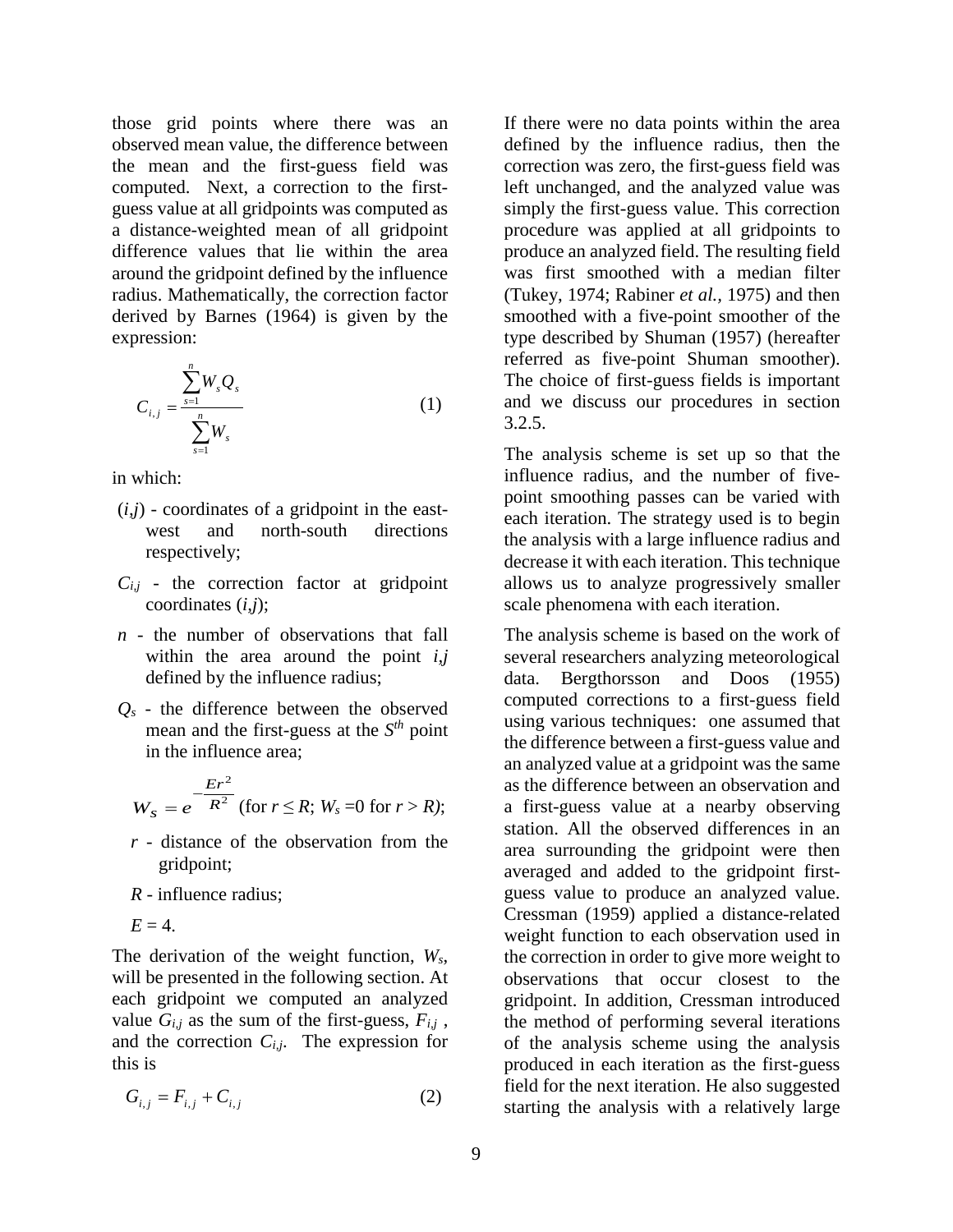influence radius and decreasing it with successive iterations so as to analyze smaller scale phenomena with each pass.

Sasaki (1960) introduced a weight function that was specifically related to the density of observations, and Barnes (1964, 1973) extended the work of Sasaki. The weight function of Barnes (1964) has been used here. The objective analysis scheme we used is in common use by the mesoscale meteorological community. Several studies of objective analysis techniques have been made. Achtemeier (1987) examined the "concept of varying influence radii for a successive corrections objective analysis scheme." Seaman (1983) compared the "objective analysis accuracies of statistical interpolation and successive correction schemes." Smith and Leslie (1984) performed an "error determination of a successive correction type objective analysis scheme." Smith *et al.* (1986) made "a comparison of errors in objectively analyzed fields for uniform and non-uniform station distribution."

#### *3.2.2. Derivation of Barnes (1964) weight function*

The principle upon which the Barnes (1964) weight function is derived is that "the twodimensional distribution of an atmospheric variable can be represented by the summation of an infinite number of independent harmonic waves, that is, by a Fourier integral representation". If  $f(x, y)$  is the variable, then in polar coordinates *(r,θ)*, a smoothed or filtered function  $g(x, y)$  can be defined:

$$
g(x, y) = \frac{1}{2\pi} \int_{0}^{2\pi} \int_{0}^{\infty} \eta f(x + r\cos\theta, y + r\sin\theta)
$$
\n
$$
d\left(\frac{r^2}{4K}\right) d\theta
$$
\n(3)

in which *r* is the radial distance from a gridpoint whose coordinates are *(x,y)*. The

weight function is defined as

$$
\eta = e^{-\frac{r^2}{4K}} \tag{4}
$$

which resembles the Gaussian distribution. The shape of the weight function is determined by the value of *K*, which relates to the distribution of data. The determination of *K* follows. The weight function has the property that

$$
\frac{1}{2\pi} \int_{0}^{2\pi} \int_{0}^{\infty} \eta d\left(\frac{r^2}{4K}\right) d\theta = 1
$$
 (5)

This property is desirable because in the continuous case (3) the application of the weight function to the distribution  $f(x, y)$  will not change the mean of the distribution. However, in the discrete case (1), we only sum the contributions to within the distance *R*. This introduces an error in the evaluation of the filtered function, because the condition given by (5) does not apply. The error can be pre-determined and set to a reasonably small value in the following manner. If one carries out the integration in (5) with respect to  $\theta$ , the remaining integral can be rewritten as

$$
\int_{0}^{R} \eta d\left(\frac{r^2}{4K}\right) + \int_{R}^{\infty} \eta d\left(\frac{r^2}{4K}\right) = 1
$$
 (6)

Defining the second integral as *ε* yields

$$
\int_{0}^{R} e^{-\frac{r^2}{4K}} d\left(\frac{r^2}{4K}\right) = 1 - \varepsilon \tag{7}
$$

Integrating (7), we obtain

$$
\varepsilon = e^{-\frac{R^2}{4K}} \tag{7a}
$$

Taking the natural logarithm of both sides of (7a) leads to an expression for *K,*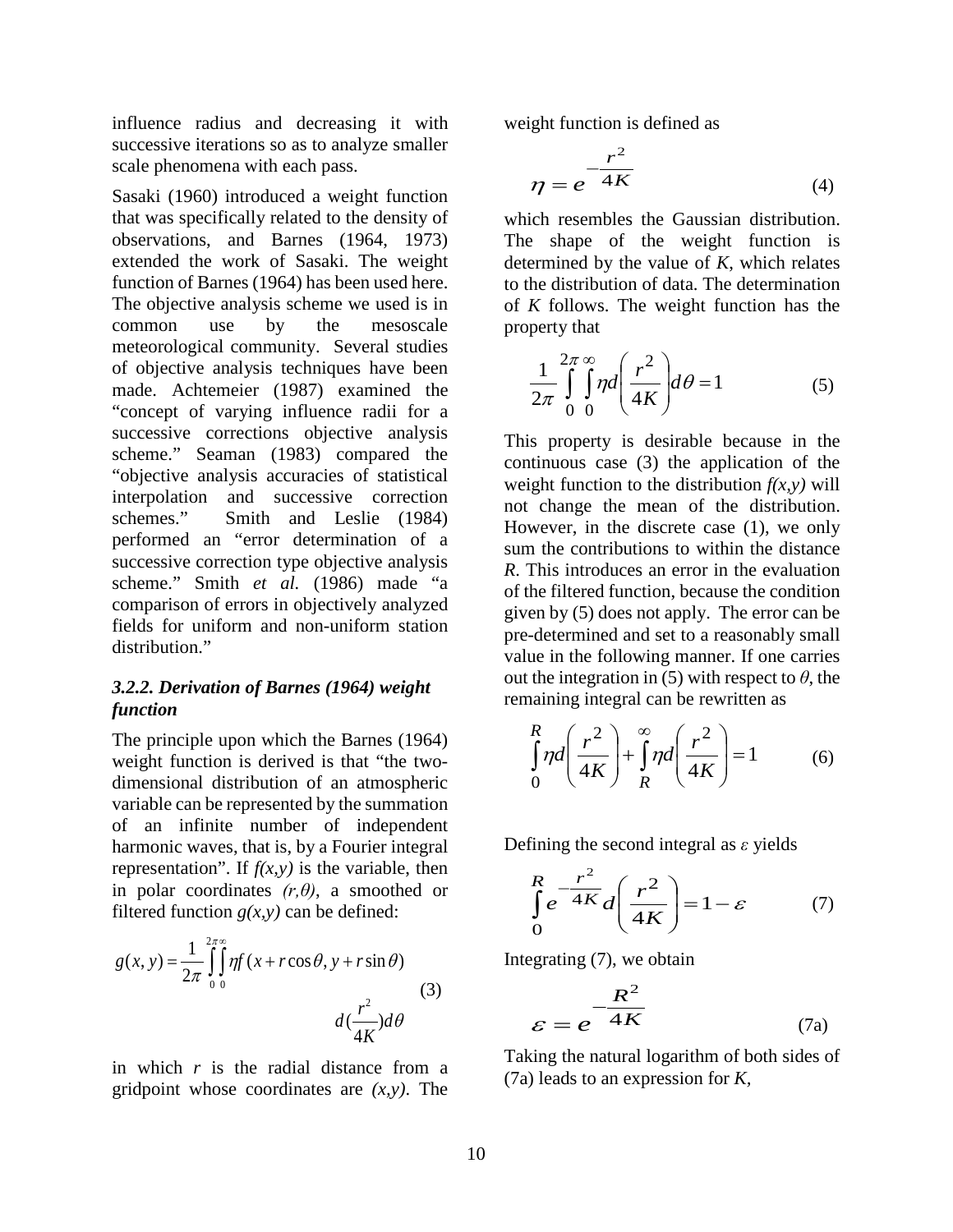$$
K = R^2 / 4E \tag{7b}
$$

where  $E \equiv -\ln \varepsilon$ 

Rewriting (4) using (7b) leads to the form of weight function used in the evaluation of  $(1)$ . Thus, choice of *E* and the specification of *R* determine the shape of the weight function. Levitus (1982) chose *E*=4 which corresponds to a value of *ε* of approximately 0.02. This choice implies with respect to (7) the representation of more than 98 percent of the influence of any data around the gridpoint in the area defined by the influence radius *R*. This analysis (WOA18) and previous analyses (WOA94, WOA98, WOA01, WOA05, WOA13) used *E*=4.

Barnes (1964) proposed using this scheme in an iterative fashion similar to Cressman (1959). Levitus (1982) used a four-iteration scheme with a variable influence radius for each pass. WOA94 used a one-iteration scheme. WOA98, WOA01, WOA05, WOA13, and WOA18 employed a threeiteration scheme with a variable influence radius.

#### *3.2.3. Derivation of Barnes (1964) response function*

It is desirable to know the response of a data set to the interpolation procedure applied to it. Following Barnes (1964) and reducing to one-dimensional case we let

$$
f(x) = A\sin(\alpha x) \tag{8}
$$

in which  $\alpha = 2\pi/\lambda$  with  $\lambda$  being the wavelength of a particular Fourier component, and substitute this function into equation (3) along with the expression for *η* in equation (4). Then

$$
g(x) = D[A\sin(\alpha x)] = Df(x) \tag{9}
$$

in which *D* is the response function for one application of the analysis and defined as

$$
D = e^{-\left(\frac{\alpha R}{4}\right)^2} = e^{-\left(\frac{\pi R}{2\lambda}\right)^2}
$$

The phase of each Fourier component is not changed by the interpolation procedure. The results of an analysis pass are used as the first-guess for the next analysis pass in an iterative fashion. The relationship between the filtered function  $g(x)$  and the response function after *N* iterations as derived by Barnes (1964) is

$$
g_N(x) = f(x)D\sum_{n=1}^N (1-D)^{n-1}
$$
 (10)

Equation (10) differs trivially from that given by Barnes. The difference is due to our firstguess field being defined as a zonal average, annual mean, seasonal mean, or monthly mean, whereas Barnes used the first application of the analysis as a first-guess. Barnes (1964) also showed that applying the analysis scheme in an iterative fashion will result in convergence of the analyzed field to the observed data field. However, it is not desirable to approach the observed data too closely, because at least seven or eight gridpoints are needed to represent a Fourier component.

The response function given in (10) is useful in two ways: it is informative to know what Fourier components make up the analyses, and the computer programs used in generating the analyses can be checked for correctness by comparison with (10).

#### *3.2.4. Choice of response function*

The distribution of  $O_2$  observations (see appendices) at different depths and for the different averaging periods, are not regular in space or time. At one extreme, regions exist in which every one-degree square contains data and no interpolation needs to be performed. At the other extreme are regions in which few if any data exist. Thus, with variable data spacing the average separation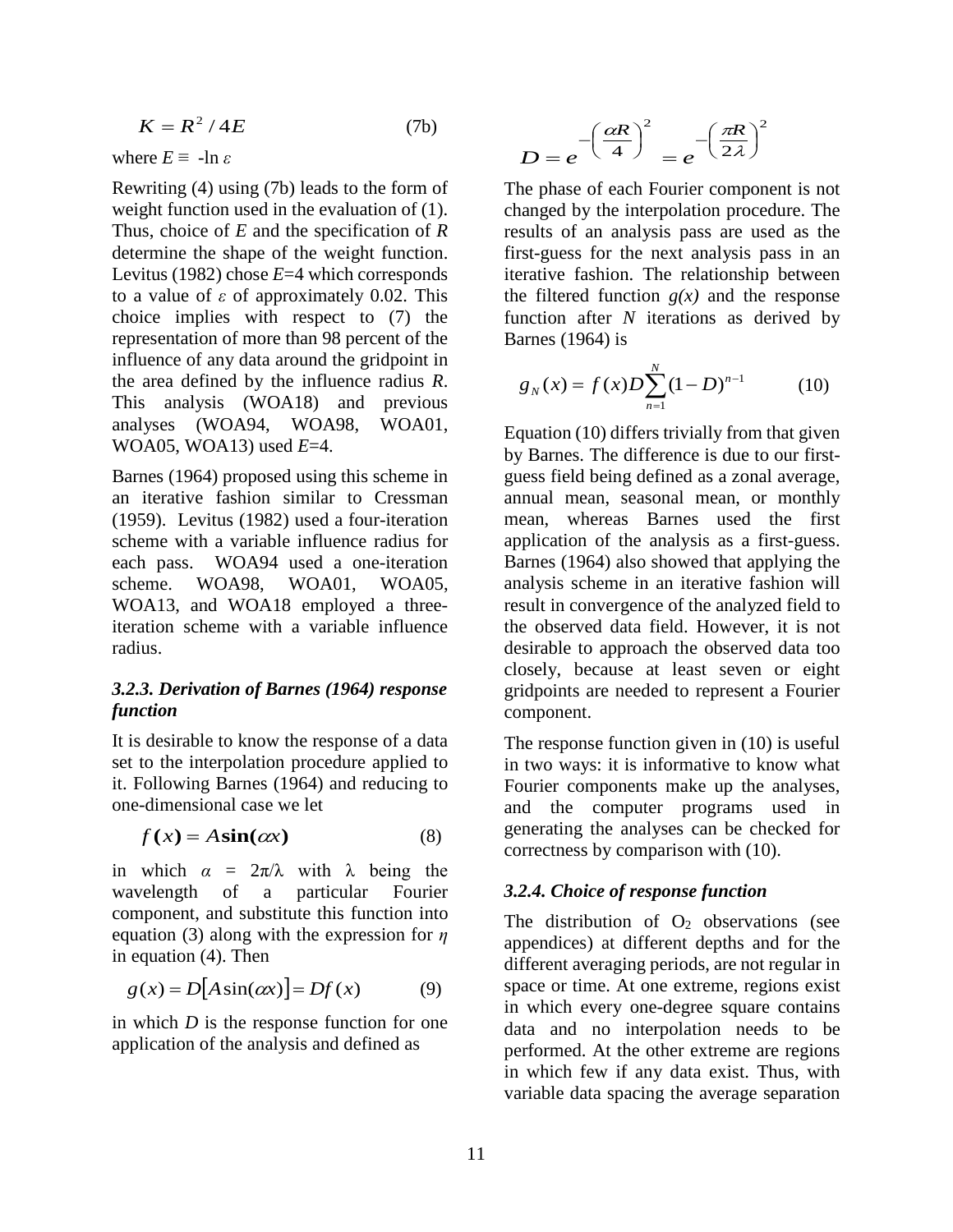distance between gridpoints containing data is a function of geographical position and averaging period. However, if we computed and used a different average separation distance for each variable at each depth and each averaging period, we would be generating analyses in which the wavelengths of observed phenomena might differ from one depth level to another and from one season to another. In WOA94, a fixed influence radius of 555 kilometers was used to allow uniformity in the analysis of all variables. For the present WOA18 analyses (as well as for WOA13, WOA09, WOA04, and WOA01), a three-pass analysis, based on Barnes (1964), with influence radii of 892, 669 and 446 km was used for the 1° analysis.

Inspection of Equation 1 shows that the difference between the analyzed field and the first-guess field values at any gridpoint is proportional to the sum of the weighteddifferences between the observed mean and first-guess at all gridpoints containing data within the influence area.

The reason for using the five-point Shuman smoother and the median smoother is that our data are not evenly distributed in space. As the analysis moves from regions containing data to regions devoid of data, small-scale discontinuities may develop. The five-point Shuman and median smoothers are used to eliminate these discontinuities. The fivepoint Shuman smoother does not affect the phase of the Fourier components that comprise an analyzed field.

The response function for the analyses presented in the WOA18 series is given in Table 4 and in Figure 1. For comparison purposes, the response function used by Levitus (1982), WOA94, and others are also presented. The response function represents the smoothing inherent in the objective analysis described above plus the effects of one application of the five-point Shuman smoother and one application of a five-point

median smoother. The effect of varying the amount of smoothing in North Atlantic sea surface temperature (SST) fields has been quantified by Levitus (1982) for a particular case. In a region of strong SST gradient such as the Gulf Stream, the effect of smoothing can easily be responsible for differences between analyses exceeding 1.0°C.

To avoid the problem of the influence region extending across land or sills to adjacent basins, the objective analysis routine employs basin "identifiers" to preclude the use of data from adjacent basins. Table 5 lists these basins and the depth at which no exchange of information between basins is allowed during the objective analysis of data, *i.e.,* "depths of mutual exclusion." Some regions are nearly, but not completely, isolated topographically. Because some of these nearly isolated basins have water mass properties that are different from surrounding basins, we have chosen to treat these as isolated basins as well. Not all such basins have been identified because of the complicated structure of the sea floor. In Table 5, a region marked with an (\*) can interact with adjacent basins except for special areas such as the Isthmus of Panama.

### *3.2.5. First-guess field determination*

There are gaps in the data coverage and, in some parts of the world ocean, there exist adjacent basins whose water mass properties are individually nearly homogeneous but have distinct basin-to basin differences. Spurious features can be created when an influence area extends over two basins of this nature (basins are listed in Table 6). Our choice of first-guess field attempts to minimize the creation of such features. To maximize data coverage and best represent global variability, a set of "timeindeterminant" climatologies were produced as a first-guess for each set of decadal climatologies. The time-indeterminant climatologies used the first-guess field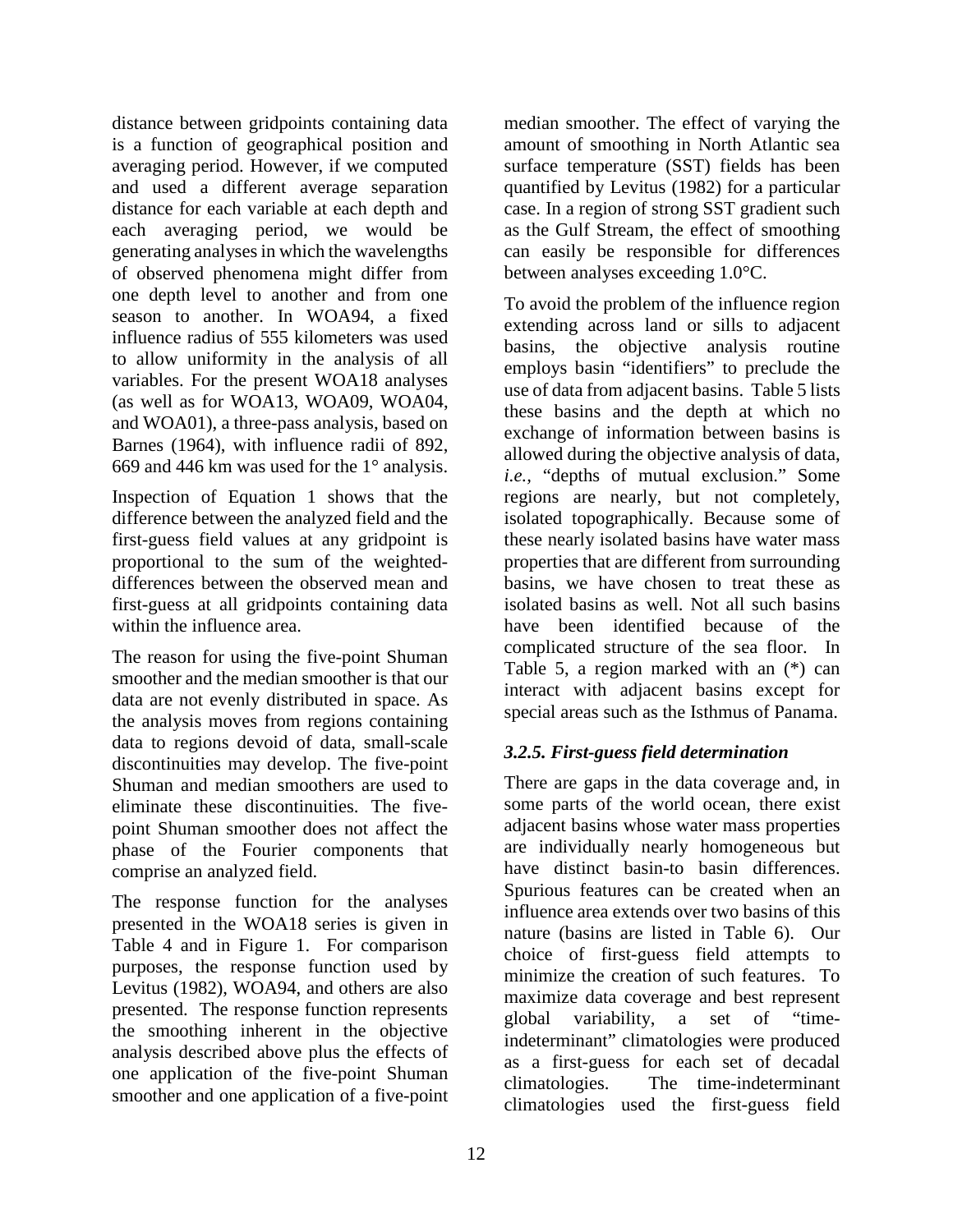procedures developed for earlier versions of WOA: To provide a first-guess field for the "all-data" annual analysis at any standard level, we first zonally averaged the observed temperature data in each one-degree latitude belt by individual ocean basins. The annual analysis was then used as the first-guess for each seasonal analysis and each seasonal analysis was used as a first-guess for the appropriate monthly analysis if computed.

We then reanalyzed the temperature data using the newly produced analyses as firstguess fields described as follows and as shown in Figure 3. A new annual mean was computed as the mean of the twelve monthly analyses for the upper 1500 m, and the mean of the four seasons below 1500 m depth. This new annual mean was used as the first-guess field for new seasonal analyses. These new seasonal analyses in turn were used to produce new monthly analyses. This procedure produces slightly smoother means.

These time-indeterminant monthly mean objectively analyzed temperature fields were used as the first-guess fields for each "decadal" monthly climatology. Likewise, time-indeterminant seasonal and annual climatologies were used as first-guess fields for the seasonal and annual decadal climatologies.

We recognize that fairly large data-void regions exist, in some cases to such an extent that a seasonal or monthly analysis in these regions is not meaningful. Geographic distribution of observations for the "all-data" annual periods (see appendices) is excellent for the upper layers of the ocean. By using an "all-data" annual mean, first-guess field regions where data exist for only one season or month will show no contribution to the annual cycle. By contrast, if we used a zonal average for each season or month, then, in those latitudes where gaps exist, the firstguess field would be heavily biased by the few data points that exist. If these were

anomalous data in some way, an entire basinwide belt might be affected.

One advantage of producing "global" fields for a particular compositing period (even though some regions are data void) is that such analyses can be modified by investigators for use in modeling studies.

For the time-indeterminant quarter-degree first-guess field, the one-degree timeindeterminant field was also used. Each of the sixteen quarter-degree boxes enclosed used the one-degree time-indeterminant value as a first-guess, thereby projecting the one-degree climatology onto the quarterdegree grid. In those areas where there was no one-degree value due to land or bottom mask, the statistical mean for the entire basin at the given depth was used. This first-guess field was then used to calculate timeindeterminant quarter-degree field. The time indeterminant quarter-degree field was then used for each quarter-degree decadal climatological mean.

### **3.3. Choice of objective analysis procedures**

Optimum interpolation (Gandin, 1963) has been used by some investigators to objectively analyze oceanographic data. We recognize the power of this technique but have not used it to produce analyzed fields. As described by Gandin (1963), optimum interpolation is used to analyze synoptic data using statistics based on historical data. In particular, second-order statistics such as correlation functions are used to estimate the distribution of first order parameters such as means. We attempt to map most fields in this atlas based on relatively sparse data sets. By necessity we must composite all data regardless of year of observation, to have enough data to produce a global, hemispheric, or regional analysis for a particular month, season, or even yearly. Because of the paucity of data, we prefer not to use an analysis scheme that is based on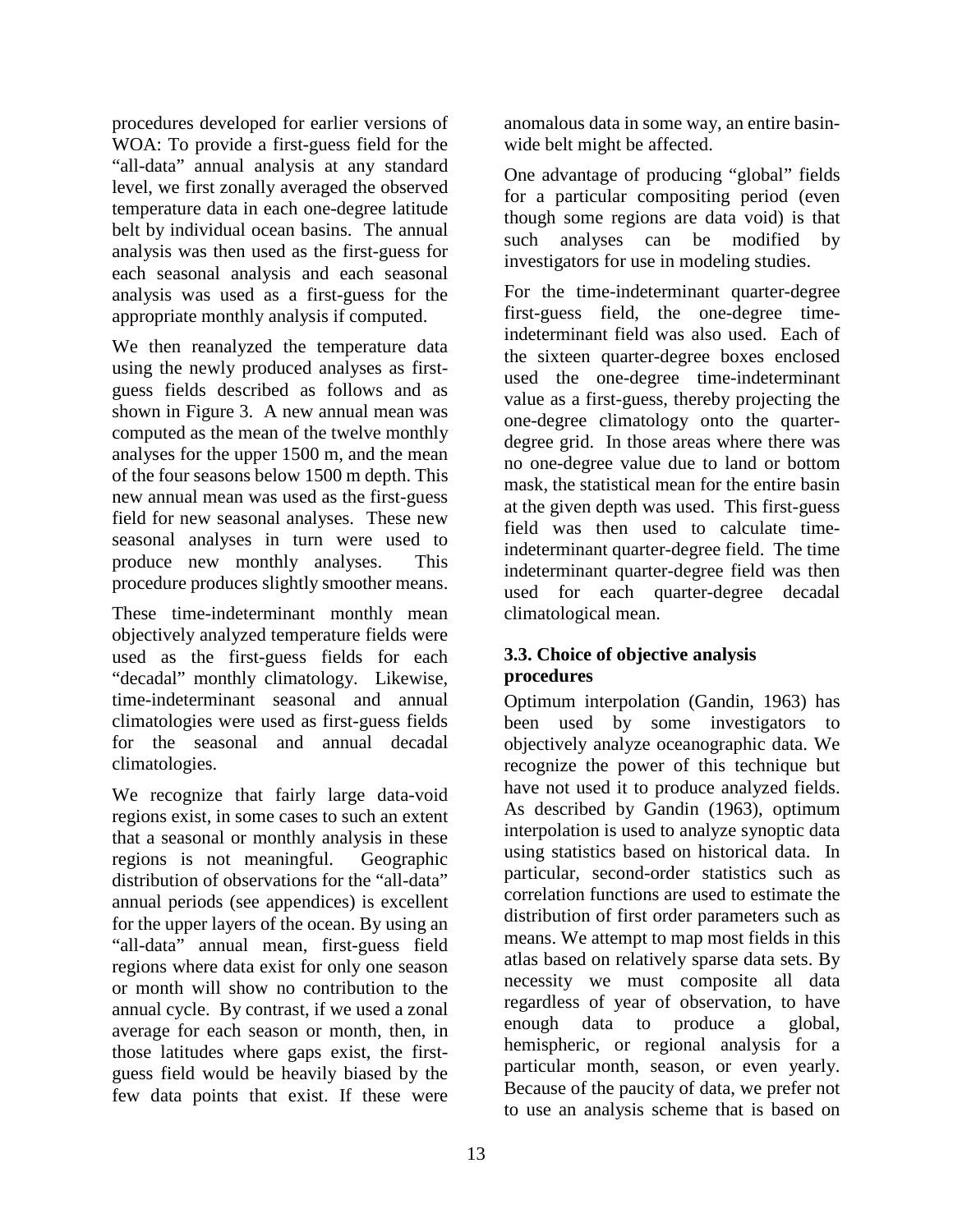second order statistics. In addition, as Gandin has noted, there are two limiting cases associated with optimum interpolation. The first is when a data distribution is dense. In this case, the choice of interpolation scheme makes little difference. The second case is when data are sparse. In this case, an analysis scheme based on second order statistics is of questionable value. For additional information on objective analysis procedures see Thiebaux and Pedder (1987) and Daley (1991).

#### **3.4. Choice of spatial grid**

The analyses that comprise WOA18 have been computed using the ETOPO2 (Earth Topography 2 arc minute) land-sea topography to define ocean depths at each gridpoint (ETOPO2, 2006). From the ETOPO2 land mask, a quarter-degree land mask was created based on ocean bottom depth and land criteria. If sixteen or more 2 minute square values out of a possible fortynine in a one-quarter-degree box were defined as land, then the quarter-degree gridbox was defined to be land. If no more than two of the 2-minute squares had the same depth value in a quarter-degree box, then the average value of the 2-minute ocean depths in that box was defined to be the depth of the quarter-degree gridbox. If ten or more 2-minute squares out of the forty-nine had a common bottom depth, then the depth of the quarter-degree box was set to the most common depth value. The same method was used to go from a quarter-degree to a onedegree resolution. In the one-degree resolution case, at least four points out of a possible sixteen (in a one-degree square) had to be land in order for the one-degree square to remain land and three out of sixteen had to have the same depth for the ocean depth to be set. These criteria yielded a mask that was then modified by:

1. Connecting the Isthmus of Panama;

- 2. Maintaining an opening in the Straits of Gibraltar and in the English Channel;
- 3. Connecting the Kamchatka Peninsula and the Baja Peninsula to their respective continents.

The one-degree mask was created from the quarter-degree mask instead of directly from ETOPO2 in order to maintain consistency between the quarter-degree and one-degree masks.

### **4. RESULTS**

The on-line figures for this atlas include seven types of horizontal maps representing annual, seasonal, and monthly spatial distribution of analyzed data and data statistics as a function of selected standard depth levels for dissolved  $O_2$ , AOU, and  $O_2$ saturation over one-degree latitude-longitude grid:

- a) Objectively analyzed climatology fields. Grid boxes for which there were less than three values available in the objective analysis defined by the influence radius are denoted by a white "**+**" symbol.
- b) Statistical mean one-degree fields. Grid boxes for which there were less than three values available in the objective analysis defined by the influence radius are denoted by a white "**+**" symbol.
- c) Data distribution fields for the number of observations in each grid box used in the objective analysis binned into 1 to 2, 3-5, 6-10, 11-30, 31-50 and greater than 51 observations.
- d) Standard deviation fields binned into several ranges depending on the depth level. The maximum value of the standard deviation is shown on the map.
- e) Standard error of the mean fields binned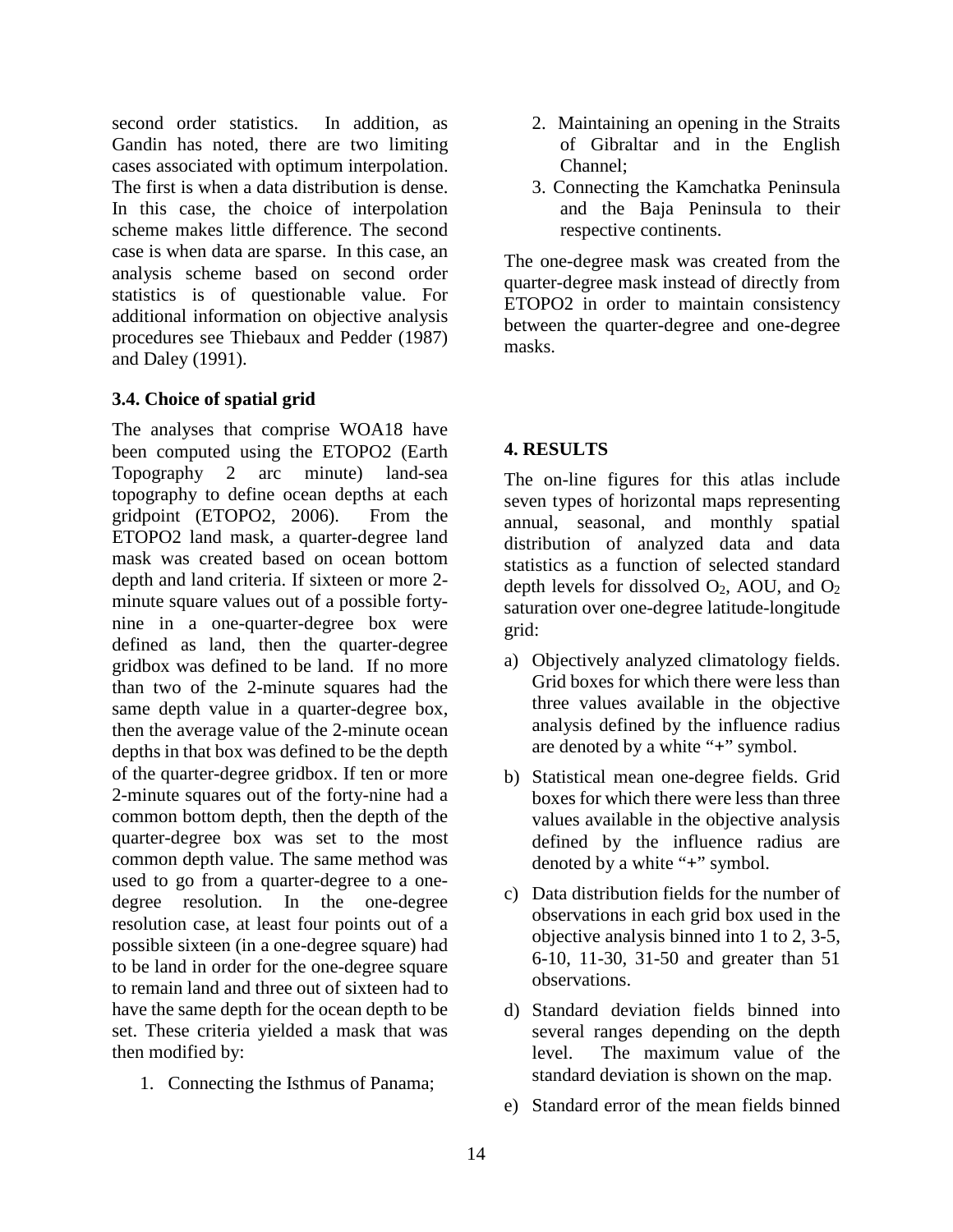into several ranges depending on the depth level.

- f) Difference between observed and analyzed fields binned into several ranges depending on the depth level.
- g) Difference between seasonal/monthly temperature fields and the annual mean field.
- h) The number of mean values within the radius of influence for each grid box was also calculated. This is not represented as stand-alone maps, but the results are used on a) and b) maps (see above) to mark the grid boxes with less than three mean values within the radius of influence. These calculations are available as data files.

The maps presented were arranged by composite time periods (annual, seasonal, month) for  $O_2$ , AOU, and  $O_2^S$ , respectively. Table 5 describes all available O<sub>2</sub>, AOU, and  $O_2^s$  maps and data fields. We note that the complete set of all climatological maps (in color), objectively analyzed fields, and associated statistical fields at all standard depth levels shown in Table 2, as well as the complete set of data fields and documentation, are available [on-line.](http://www.nodc.noaa.gov/OC5/indprod.html)

All of the figures use consistent symbols and notations for displaying information. Continents are displayed as light-grey areas. Coastal and open ocean areas shallower than the standard depth level being displayed are shown as solid gray areas. The objectively analyzed fields include the nominal contour interval used. In addition, these maps may include in some cases additional contour lines displayed as dashed black lines. All of the maps were computer drafted using Generic Mapping Tools (GMT, Wessel and Smith, 1998).

We describe next the computation of annual and seasonal fields (section 4.1) and available objective and statistical fields (section 4.2).

#### **4.1. Computation of annual and seasonal fields**

After completion of all of our analyses, we define a final annual analysis as the average of our twelve monthly mean fields in the upper 1500 m of the ocean. Below 1500 m depth we define an annual analysis as the mean of the four seasonal analyses. Our final seasonal analyses are defined as the average of monthly analyses in the upper 1500 m of the ocean (see Figure 2). The monthly fields are not available to 1500 me. We note that the seasonal field values below about 1000 m generally approximate the annual field value with noted exceptions where variability is generally large. As noted before, the volume of O2 observations below about 1000 m depth are not abundant as to construct robust monthly fields.

#### **4.2. Available objective and statistical fields**

Table 5 lists all objective and statistical fields calculated as part of WOA18. Climatologies of oceanographic variables and associated statistics described in this document, as well as global figures of same can be obtained [on](http://www.nodc.noaa.gov/OC5/woa13f/index.html)[line.](http://www.nodc.noaa.gov/OC5/woa13f/index.html)

The sample standard deviation in a gridbox was computed using:

$$
s = \sqrt{\frac{\sum_{n=1}^{N} (x_n - \overline{x})^2}{N - 1}}
$$
 (11)

in which  $x_n$ = the  $n^{\text{th}}$  data value in the grid box,  $x =$ mean of all data values in the gridbox, and *N*= total number of data values in the gridbox. The standard error of the mean was computed by dividing the standard deviation by the square root of the number of observations in each gridbox.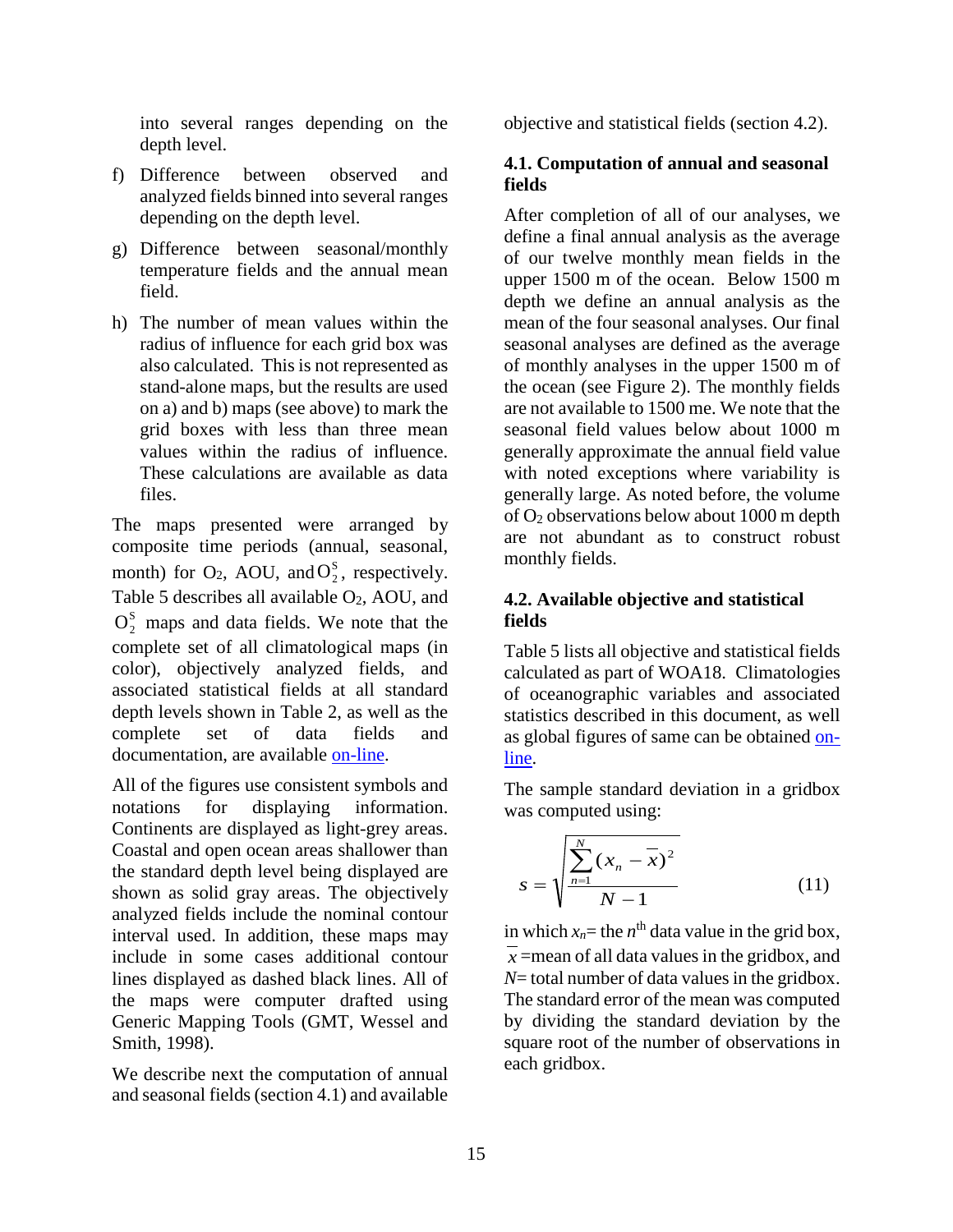In addition to statistical fields, the land/ocean bottom mask and basin definition mask are available online. A user could take the standard depth level data from WOD18 with flags and these masks, and recreate the WOA18 fields following the procedures outlined in this document. Explanations and data formats for the data files are found under documentation on the WOA18 [webpage.](http://www.nodc.noaa.gov/OC5/woa18/woa18data.html)

#### **4.3. Obtaining WOA18 fields on-line**

The objective and statistical data fields can be obtained on-line in different digital formats at the WOA18 [webpage.](http://www.nodc.noaa.gov/OC5/woa18/woa18data.html) The WOA18 fields can be obtained in ASCII format (WOA native and comma separated value [CSV]) and Network Common Data Form (NetCDF) through our WOA18 [webpage.](http://www.nodc.noaa.gov/OC5/woa18/woa18data.html) For users interested in specific geographic areas, the World Ocean Atlas Select [\(WOAselect\)](http://www.nodc.noaa.gov/OC5/SELECT/dbsearch/dbsearch.html) selection tool can be used to designate a subset geographic area, depth, and oceanographic variable to view, and optionally download, climatological means or related statistics in shapefile format which is compatible with GIS software such as ESRI ArcMap. WOA18 includes a digital collection of "JPEG" images of the objective and statistical fields. In addition, WOA18 can be obtained in Ocean Data View [\(ODV\)](http://odv.awi.de/) format. WOA18 will be available through other on-line locations as well. WOA98, WOA01, WOA05, WOA09, and WOA13 are presently served through the [IRI/LDEO](http://iridl.ldeo.columbia.edu/)  [Climate Data Library](http://iridl.ldeo.columbia.edu/) with access to statistical and objectively analyzed fields in a variety of digital formats.

### **5. SUMMARY**

In the preceding sections we have described the results of a project to objectively analyze all historical quality-controlled  $O<sub>2</sub>$  data in WOD18. We desire to build a set of climatological analyses that are identical in

all respects for all variables in the WOA18 series including relatively data sparse variables such as nutrients (Garcia *et al.,* 2018). This provides investigators with a consistent set of analyses to work with.

One advantage of the analysis techniques used in this atlas is that we know the amount of smoothing by objective analyses as given by the response function in Table 3 and Figure 1. We believe this to be an important function for constructing and describing a climatology of any parameter. Particularly when computing anomalies from a standard climatology, it is important that the data field be smoothed to the same extent as the climatology, to prevent generation of spurious anomalies simply through differences in smoothing. A second reason is that purely diagnostic computations require a minimum of seven or eight gridpoints to represent any Fourier component with statistical confidence. Higher order derivatives will require more smoothing.

We have attempted to create objectively analyzed fields and data sets that can be used as a "black box." We emphasize that some quality control procedures used are subjective. For those users who wish to make their own choices, all the data used in our analyses are available both at standard depth levels as well as observed depth levels. The results presented in this atlas show some features that are suspect and may be due to non-representative data that were not flagged by the quality control techniques used. Although we have attempted to identify and eliminate as many of these features as possible by flagging the data, which generate these features, some obviously could remain. Some may eventually turn out not to be artifacts but rather to represent real ocean features, not yet capable of being described in a meaningful way due to lack of observational data. The views, findings, and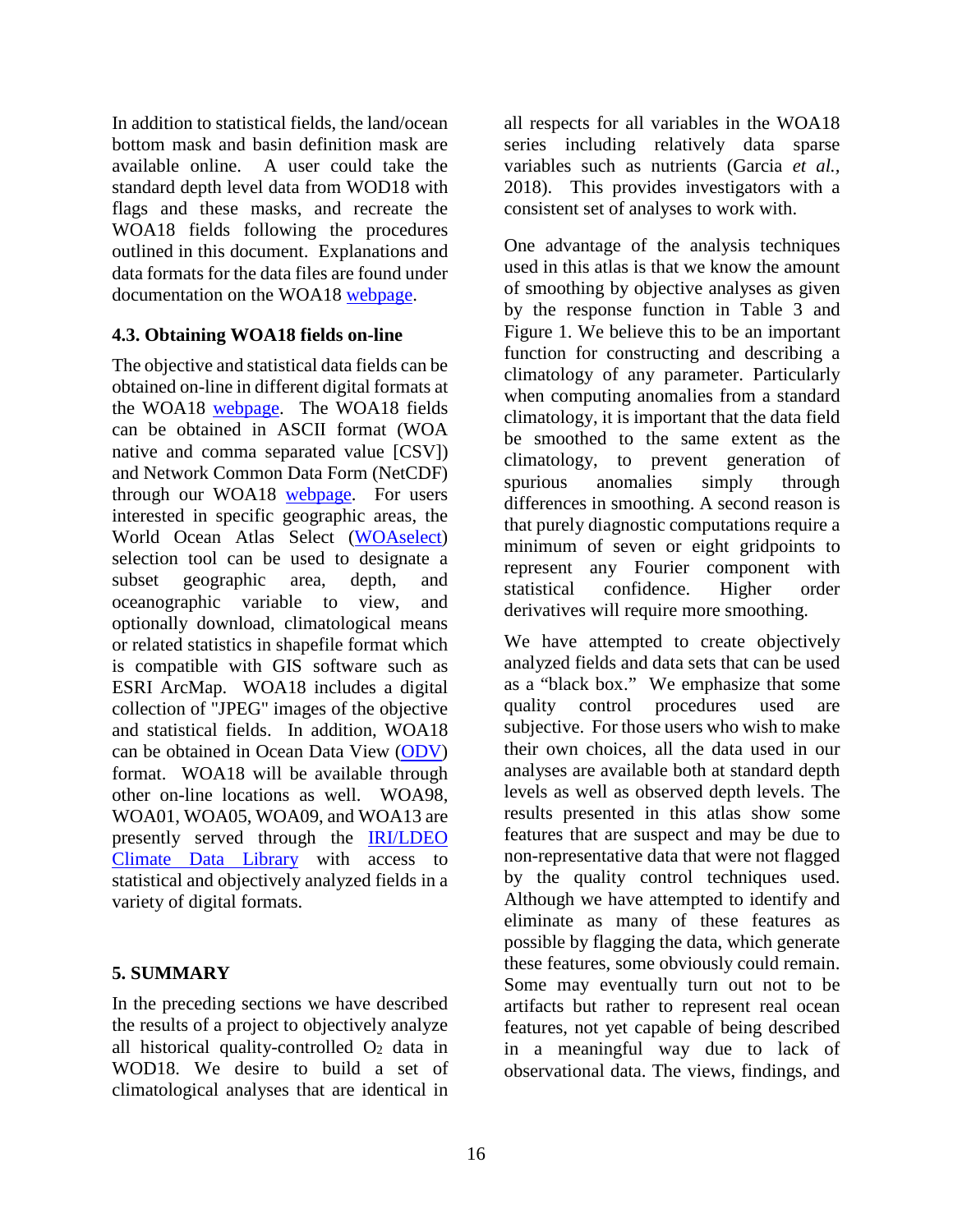any errors in this document are those of the authors.

To provide an estimate of the quality (uncertainty) of the WOA18 climatology, we compared the WOA18 and the Global Ocean Data Analysis Project version 2 (GLODAPv2, Olsen *et al.*, 2016) gridded O2 fields. GLODAPv2 does not have seasonal or monthly O<sub>2</sub> gridded fields; and thus we could not compare our results.

The results suggest that the basin-scale deep O2 differences between the two annual mean climatologies are relatively small below about 500 m depth (60°N-60°S). The global average difference of WOA18 minus GLODAPv2  $O_2$  gridded fields is  $-0.4\pm4.7$  $\mu$ mol kg<sup>-1</sup> below 500 m depth (Table 6). This is less than or comparable to the estimated long-term  $O_2$  measurement uncertainty ( $\sim \pm 1$ ) µmol/kg). The data do not show a significant systematic depth offset at these broad spatial scales.

Above 500 m depth, we note significant measurable regional differences (> 5µmol/kg). This difference is expected because of larger high frequency variability in the upper ocean and because WOA18 is based on a much representative larger spatial and monthly data coverage than GLODAPv2. WOA18 contains all of the  $O<sub>2</sub>$ data used in the creation of GLODAPv2. As shown in Table 6, the WOA18 and GLODAPv2 difference is small.

### **6. FUTURE WORK**

Our analyses will be updated when justified by additional O2 observations. As more data are received at NCEI/WDS-Oceanography, we will also be able to produce improved higher resolution climatologies for  $O_2$ , AOU, and  $O_2^s$ .

Merging and integrating  $O<sub>2</sub>$  data collected by

Winkler with other observing systems will likely improve the results. The analysis of  $O<sub>2</sub>$ data collected by profiling [Argo](http://www.argo.ucsd.edu/) floats, CTD, moorings, and gliders with automated biochemical sensors including  $O_2$  will provide additional observational constraints on observed inter-annual to decadal-scale changes (*e.g.*, Emerson *et al.,* 2002; Körtzinger *et al.,* 2004; 2005, Garcia *et al.,* 2005a,b; Garcia *et al.,* 1998; Keeling and Garcia, 2002; Bindoff and McDougall, 2002; Deutsch *et al.,* 2005; Stramma *et al.,* 2008, 2012; Shaffer *et al.,* 2009; Riebesell *et al.,* 2009; Hofmann and Schellnhuber, 2009; Kwon *et al.*, 2016; Johnson *et al.*, 2015). Each of these different  $O_2$  observing systems add much additional data coverage and have different data uncertainties and calibrations that must be reconciled before combining into an internally consistent climatology.

As indicated earlier, we are working on constructing climatological fields combining O2 data obtained by chemical (Winkler) and sensors (CTD, BCG-Argo, Gliders, moorings,  $etc.$ ). Combining such  $O<sub>2</sub>$  data requires detailed work to account for measurement uncertainties and potential systematic concentration differences between different observing systems (calibration). The availability of such an integrated climatology could enable workers such as the Global Ocean  $O_2$  Network  $(GO_2NE)$  and others to estimate global ocean deoxygenation variability with less uncertainty because of the greater spatial and temporal coverage of the data (*e.g.*, Breitburg *et al.*, 2018, Schmidtko *et al.*, 2017).

As the spatial and temporal coverage of the data increases, we will be able to create climatological fields on a ¼° spatial resolution that would enable better representation of  $O<sub>2</sub>$  concentration structure and variability along boundary currents and Oxygen Minimum Zones (OMZ).

We are encouraged by the potential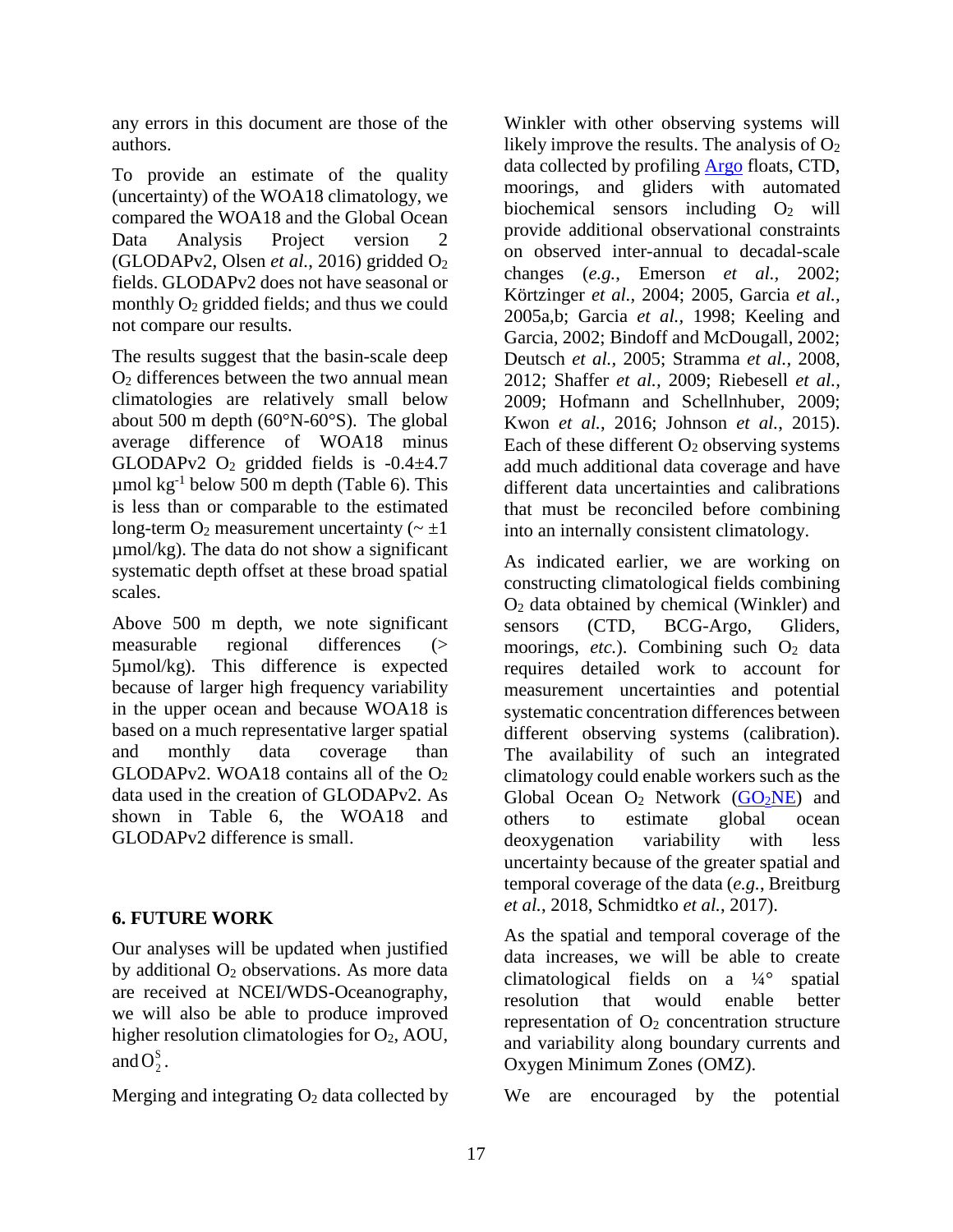acquisition of much additional high-quality oceanographic observations through recently adopted complementary global projects such as the [Global Ocean Observing System](https://www.goosocean.org/index.php?option=com_oe&task=viewDocumentRecord&docID=24590)  [\(GOOS\) 2030 Strategy](https://www.goosocean.org/index.php?option=com_oe&task=viewDocumentRecord&docID=24590) and the [United](https://en.unesco.org/ocean-decade)  [Nations Decade of Ocean Science for](https://en.unesco.org/ocean-decade)  [Sustainable Development \(2021-2030\).](https://en.unesco.org/ocean-decade) GOOS is sponsored by the Intergovernmental Oceanographic Commission of UNESCO, the World Meteorological Organization (WMO), the United Nations Environment Programme (UNEP), and the International Science Council (ISC). Expansion of the current global ocean observing system will enable the creation of more robust climatologies that span shorter climatological time-periods (e.g., inter-annual to decadal).

Creating WOA18 relies on the unrestricted and timely open access and use of oceanographic observations collected worldwide. One country cannot afford the observational system needed to monitor the entire Earth; and thus, open access and use of observations is essential for formulating informed science-based societal-relevant strategies for sustainable ocean use and respond to environmental challenges. The developing research-quality climatologies such as WOA O<sub>2</sub> serve as reliable sciencebased baselines from which to estimate low frequency regional to global  $O_2$  variability.

#### **7. REFERENCES**

- Achtemeier, G.L. (1987). On the concept of varying influence radii for a successive corrections objective analysis. *Mon. Wea. Rev*., 11, 1761-1771.
- Antonov, J.I., S. Levitus, T.P. Boyer, M.E. Conkright, T.D. O'Brien, and C. Stephens (1998a). World Ocean Atlas 1998. Vol. 1: Temperature of the Atlantic Ocean. *NOAA Atlas NESDIS 27*, U.S. Gov. Printing Office, Washington, D.C., 166 pp.
- Antonov, J.I., S. Levitus, T.P. Boyer, M.E. Conkright, T.D. O'Brien, and C. Stephens (1998b). World Ocean Atlas 1998. Vol. 2: Temperature of the Pacific Ocean. *NOAA Atlas NESDIS 28*, U.S. Gov. Printing Office, Washington, D.C., 166 pp.
- Antonov, J.I., S. Levitus, T.P. Boyer, M.E. Conkright, T.D. O'Brien, C. Stephens, and B. Trotsenko (1998c). World Ocean Atlas 1998. Vol. 3: Temperature of the Indian Ocean. *NOAA Atlas NESDIS 29*, U.S. Gov. Printing Office, Washington, D.C., 166 pp.
- Antonov, J.I., R.A. Locarnini, T.P. Boyer, H.E. Garcia, and A.V. Mishonov (2006). World Ocean Atlas 2005. Vol. 2: Salinity. S. Levitus, Ed*. NOAA Atlas NESDIS 62*, U.S. Gov. Printing Office, Washington, D.C. 182 pp.
- Antonov, J.I., R.A. Locarnini, T.P. Boyer, A.V. Mishonov, and H.E. Garcia (2010). World Ocean Atlas 2009. Vol. 2: Salinity*.* S. Levitus, Ed. *NOAA Atlas NESDIS 69*, U.S. Gov. Printing Office, Washington, D.C., 184 pp.
- Barnes, S.L. (1964). A technique for maximizing details in numerical weather map analysis. *J. App. Meteor*., 3, 396-409.
- Barnes, S.L. (1973). Mesoscale objective map analysis using weighted time series observations. *NOAA Technical Memorandum ERL NSSL-62*, 60 pp.
- Barnes, S.L. (1994). Applications of the Barnes Objective Analysis Scheme, Part III: Tuning for Minimum Error. *J. Atmosph. and Oceanic Tech*., 11, 1459-1479.
- Benson, B.B., and O. Krauss (1984). The concentration and isotopic fractionation of oxygen dissolved in freshwater and seawater in equilibrium with the atmosphere. *Limnol. Oceanogr*., 10, 264- 277.
- Bergthorsson, P. and B. Doos (1955). Numerical Weather map analysis. *Tellus*, 7, 329-340.
- Bindoff, N.L., and T.J. McDougall (2000). Decadal changes along an Indian Ocean section at 32°S and their interpretation, *J. Phys. Oceanogr*., 30, 1207– 1222.
- Bittig, H.C., and A. Kortzinger (2015). Tackling oxygen optode drift: Near-surface and in-air oxygen optode measurements on a float provide an accurate in-situ reference. *J. Atmos. Ocean. Technol*. 32: 1536–1543. doi:10.1175/JTECH-D-14-00162.1
- Boyer, T.P. and S. Levitus (1994). Quality control and processing of historical temperature, salinity and oxygen data*. NOAA Technical Report NESDIS 81*, 65 pp.
- Boyer, T.P., S. Levitus, J.I. Antonov, M.E. Conkright, T.D. O'Brien, and C. Stephens (1998a). World Ocean Atlas 1998. Vol. 4: Salinity of the Atlantic Ocean. *NOAA Atlas NESDIS 30*, U.S. Gov. Printing Office, Washington, D.C., 166 pp.
- Boyer, T.P., S. Levitus, J.I. Antonov, M.E. Conkright, T.D. O'Brien, and C. Stephens (1998b). World Ocean Atlas 1998. Vol. 5: Salinity of the Pacific Ocean. *NOAA Atlas NESDIS 31*, U.S. Gov. Printing Office, Washington, D.C., 166 pp.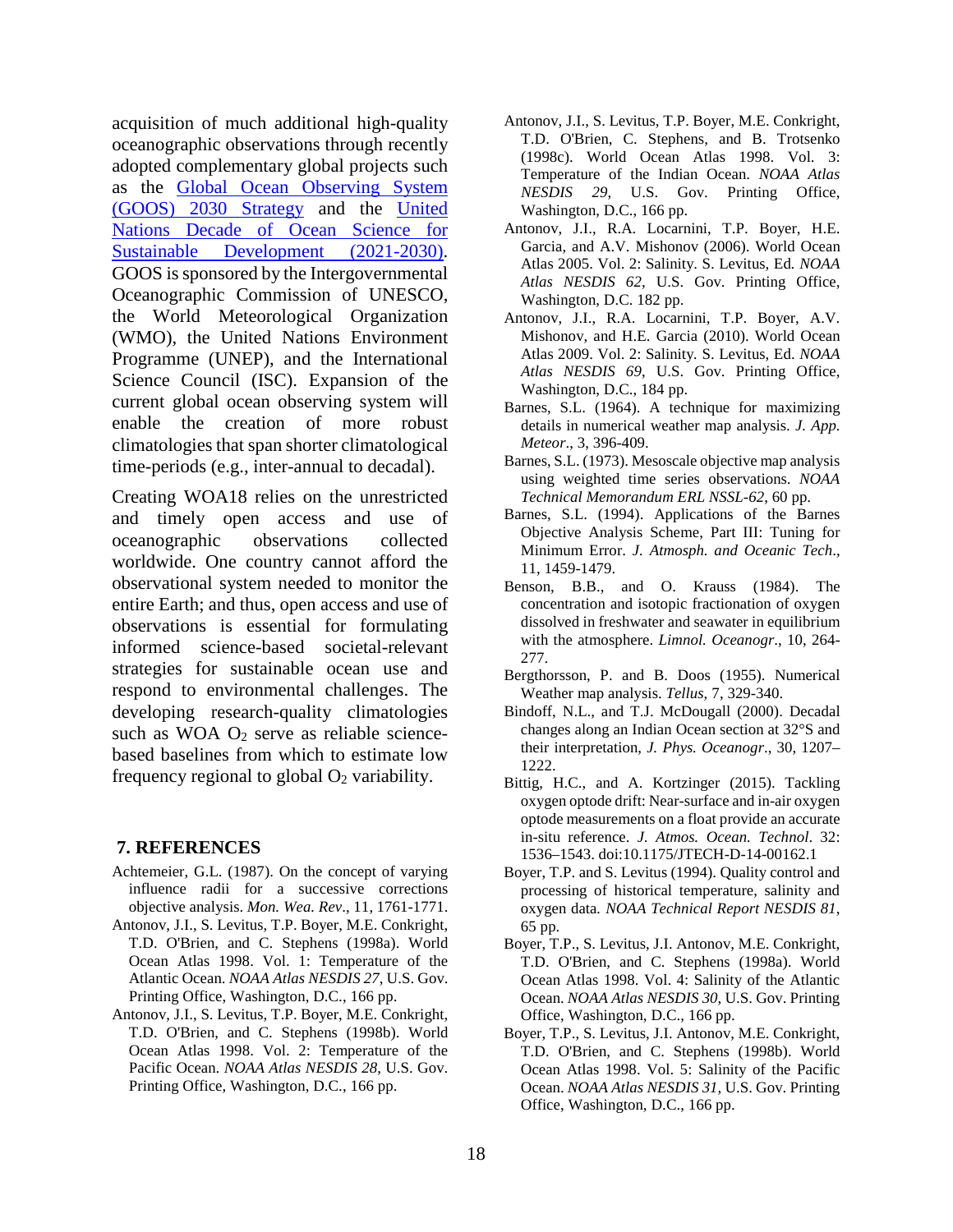- Boyer, T.P., S. Levitus, J.I. Antonov, M.E. Conkright, T.D. O'Brien, C. Stephens, and B. Trotsenko (1998c). World Ocean Atlas 1998. Vol. 6: Salinity of the Indian Ocean. *NOAA Atlas NESDIS 32*, U.S. Gov. Printing Office, Washington, D.C., 166 pp.
- Boyer, T.P., C. Stephens, J.I. Antonov, M.E. Conkright, R.A. Locarnini, T.D. O'Brien, and H.E. Garcia (2002). World Ocean Atlas 2001. Vol. 2: Salinity. S. Levitus, Ed. *NOAA Atlas NESDIS 50*, U.S. Gov. Printing Office, Washington, D.C., 165 pp.
- Boyer, T.P., S. Levitus, H.E. Garcia, R.A. Locarnini, C. Stephens, and J.I. Antonov (2004). Objective Analyses of Annual, Seasonal, and Monthly Temperature and Salinity for the World Ocean on a ¼ degree Grid. *International J. of Climatology*, 25, 931-945.
- Boyer, T.P., J.I. Antonov, H.E. Garcia, D.R. Johnson, R.A. Locarnini, A.V. Mishonov, M.T. Pitcher, O.K. Baranova, and I.V. Smolyar (2006). World Ocean Database 2005. S. Levitus, Ed. *NOAA Atlas NESDIS 60*, U.S. Gov. Printing Office, Washington, D.C., 190 pp.
- Boyer, T.P., J.I. Antonov, O.K. Baranova, H.E. Garcia, D.R. Johnson, R.A. Locarnini, A.V. Mishonov, T.D. O'Brien, D. Seidov, I.V. Smolyar, M.M. Zweng (2009). World Ocean Database 2009. S. Levitus, Ed., *NOAA Atlas NESDIS 66*, U.S. Gov. Printing Office, Wash., D.C., 216 pp., DVDs.
- Boyer, T.P., J.I. Antonov, O.K. Baranova, C. Coleman, H.E. Garcia, A. Grodsky, D.R. Johnson, T.D. O'Brien, C.R. Paver, R.A. Locarnini, A.V. Mishonov, J.R. Reagan, D. Seidov, I.V. Smolyar, and M.M. Zweng (2013). World Ocean Database 2013. S. Levitus, Ed., A. Mishonov Tech. Ed. *NOAA Atlas NESDIS 72*, 209 pp.
- Boyer, T.P., O.K. Baranova, C. Coleman, H.E. García, A. Grodsky, R.A. Locarnini, A.V. Mishonov, C.R. Paver, J.R. Reagan, D. Seidov, I.V. Smolyar, K.W. Weathers, M.M. Zweng (2019). World Ocean Database 2018. A. V. Mishonov, Technical Editor, *NOAA Atlas NESDIS 87*.
- Breitburg, D., Grégoire, M., and Isensee, K. (eds.), 2018. The ocean is losing its breath: Declining oxygen in the world's ocean and coastal waters, IOC-UNESCO, IOC Technical Series, No. 137.
- Broecker, W.S. and T.H. Peng (1982). Tracers in the Sea, *Eldigio Press*, Palisades, N.Y., 690 pp.
- Bushinsky S.M., S.R. Emerson, S.C. Riser, D.D. Swift (2016). Accurate oxygen measurements on modified Argo floats using in situ air calibrations. *Limnol. Oceanogr*.: Methods
- Carpenter, J.H. (1965). The Chesapeake Bay Institute technique for the Winkler dissolved oxygen titration, *Limnol. Oceanogr*., 10, 141-143.
- Conkright, M., S. Levitus, and T. Boyer (1994). World Ocean Atlas 1994. Vol. 1: Nutrients. *NOAA Atlas NESDIS 1*, U.S. Gov. Printing Office, Washington, D.C., 150 pp.
- Conkright, M.E., T.D. O'Brien, S. Levitus, T.P. Boyer, J.I. Antonov, and C. Stephens (1998a). World Ocean Atlas 1998. Vol. 10: Nutrients and Chlorophyll of the Atlantic Ocean. *NOAA Atlas NESDIS 36*, U.S. Gov. Printing Office, Washington, D.C., 245 pp.
- Conkright, M.E., T.D. O'Brien, S. Levitus, T.P. Boyer, J.I. Antonov, and C. Stephens (1998b). World Ocean Atlas 1998. Vol. 11: Nutrients and Chlorophyll of the Pacific Ocean. *NOAA Atlas NESDIS 37*, U.S. U.S. Gov. Printing Office, Washington, D.C., 245 pp.
- Conkright, M.E., T.D. O'Brien, S. Levitus, T.P. Boyer, J.I. Antonov, and C. Stephens (1998c). World Ocean Atlas 1998. Vol. 12: Nutrients and Chlorophyll of the Indian Ocean. *NOAA Atlas NESDIS 38*, U.S. Gov. Printing Office, Washington, D.C., 245 pp.
- Conkright, M.E., H.E. Garcia, T.D. O'Brien, R.A. Locarnini, T.P. Boyer, C. Stephens, and J.I. Antonov (2002). World Ocean Atlas 2001. Vol. 4: Nutrients*.* S. Levitus, Ed. *NOAA Atlas NESDIS 52*, U.S. Gov. Printing Office, Washington, D.C., 392 pp.
- Cressman, G.P. (1959). An operational objective analysis scheme. *Mon. Wea. Rev.*, 87, 329-340.
- Culberson, C.H. and S.L. Huang (1987). Automated amperometric oxygen titration, *Deep-Sea Res*., 34, 875 880.
- Culberson, C.H., G. Knapp, M.C. Stalcup, R.T. Williams, and F. Zemlyak (1991). A comparison of methods for the determination of dissolved oxygen in seawate*r*. *Report No. WHPO 91-2, WOCE Hydrographic Program Office*, Woods Hole Oceanographic Institution, Woods Hole, Mass., U.S.A.
- Daley, R. (1991). Atmospheric Data Analysis. Cambridge University Press, Cambridge, 457 pp.
- Deutsch, C., S. Emerson, and L. Thompson (2005). Fingerprints of climate change in North Pacific oxygen. *Geophys. Res. Lett*., 32, doi:10.1029/2005GL023190.
- Dickson, A.G. (1994). Determination of dissolved oxygen in sea water by Winkler titration. WOCE Hydrographic Program, Operations and Methods Manual, Woods Hole, Mass., U.S.A., *Unpublished manuscript*.
- England, M.H. (1992). On the formation of Antarctic Intermediate and Bottom Water in Ocean general circulation models. *J. Phys. Oceanogr*., 22, 918- 926.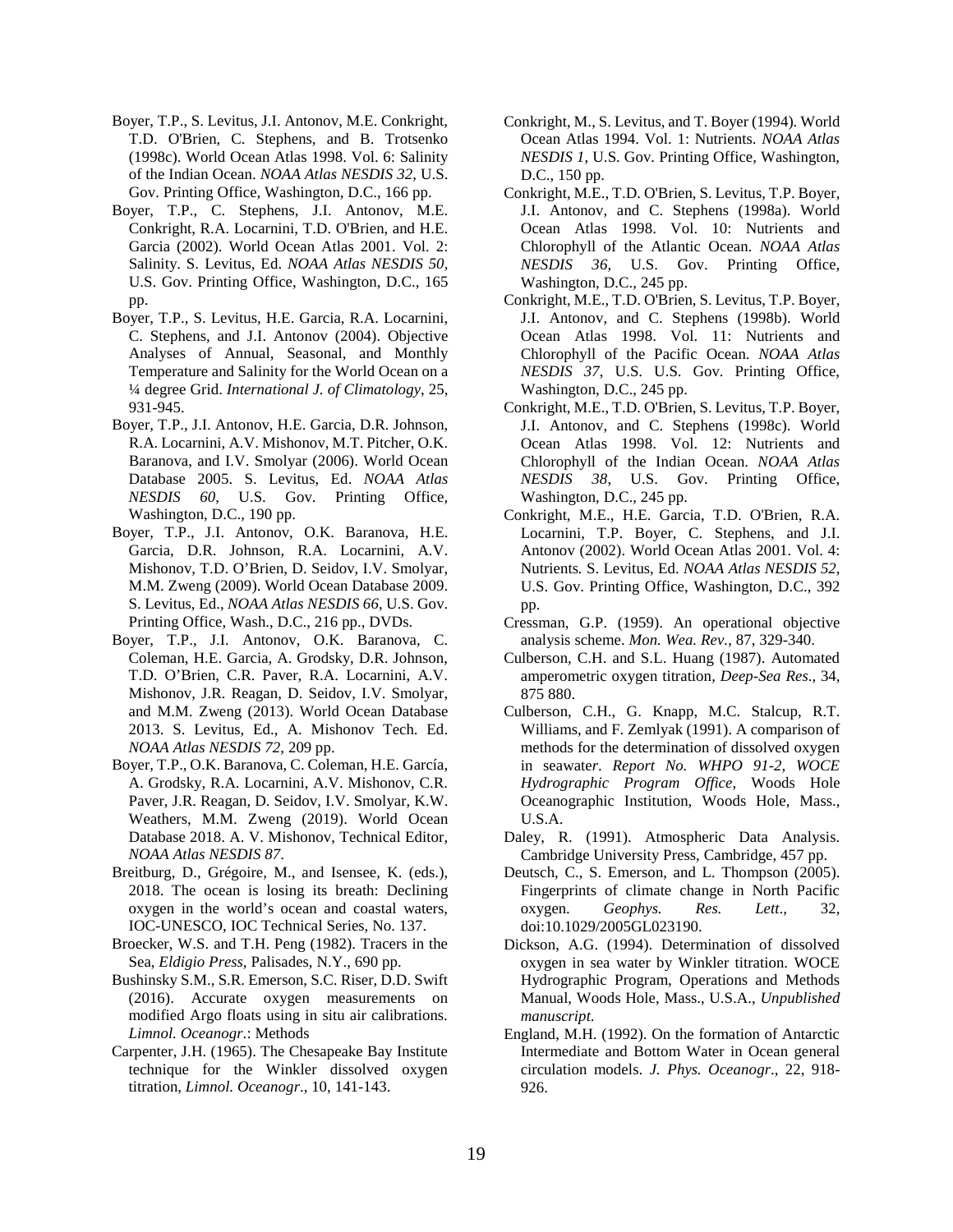- Emerson S., C. Stump, B. Johnson, and D.M. Karl (2002). In-situ determination of oxygen and nitrogen dynamics in the upper ocean, *Deep-Sea Res.*, 49, 941-952.
- ETOPO5 (1988). Data Announcements 88-MGG-02, Digital relief of the Surface of the Earth*. NOAA, National Geophysical Data Center*, Boulder, CO.
- Gandin, L.S. (1963). Objective Analysis of Meteorological fields. *Gidromet Izdat*, Leningrad (translation by Israel program for Scientific Translations), Jerusalem, 1966, 242 pp.
- Garcia, H.E. and L.I. Gordon (1992). Oxygen solubility in seawater: Better fitting equations. *Limnol. Oceanogr*., 37, 1307-1312.
- Garcia, H.E., A. Cruzado, L.I. Gordon, and J. Escanez (1998). Decadal-scale chemical variability in the subtropical North Atlantic deduced from nutrient and oxygen data. *J. Geophys. Res*., 103, 2817–2830
- Garcia, H.E. and R.E. Keeling (2001). On the global oxygen anomaly and air-sea flux. *J. Geophys. Res*., 106, 31155-31166.
- Garcia, H.E., T.P. Boyer, S. Levitus, R.A. Locarnini, and J.I. Antonov (2005a). Climatological annual cycle of upper ocean oxygen content, *Geophys. Res. Lett*., 32, doi: 10.1029/2004GL021745.
- Garcia, H.E., T.P. Boyer, S. Levitus, R.A. Locarnini, and J.I. Antonov (2005b). On the variability of dissolved oxygen and apparent oxygen utilization content for the upper world ocean: 1955 to 1998. *Geophys. Res. Lett.*, doi:10.1029/2004GL021745.
- Garcia H.E., R.A. Locarnini, T.P. Boyer, and J.I. Antonov (2006a). World Ocean Atlas 2005. Vol. 4: Nutrients (phosphate, nitrate, silicate), S. Levitus, Ed. *NOAA Atlas NESDIS 64*, U.S. Gov. Printing Office, Washington, D.C., 395 pp.
- Garcia, H.E., R.A. Locarnini, T.P. Boyer, and J.I. Antonov (2006b). World Ocean Atlas 2005, Vol. 4: Nutrients (phosphate, nitrate, silicate)*.* S. Levitus, Ed. *NOAA Atlas NESDIS 64*, U.S. Gov. Printing Office, Washington, D.C., 396 pp.
- Garcia, H.E., R.A. Locarnini, T.P. Boyer, and J.I. Antonov (2010a). World Ocean Atlas 2009. Vol. 4: Nutrients (phosphate, nitrate, silicate). S. Levitus, Ed. *NOAA Atlas NESDIS 71*, U.S. Gov. Printing Office, Washington, D.C., 398 pp.
- Garcia, H.E., J.I. Antonov, O.K. Baranova, T.P. Boyer, D.R. Johnson, R.A. Locarnini, A.V. Mishonov, D. Seidov, M.M. Zweng, and I.V. Smolyar (2010b)*.* Chapter 2: OSD-Ocean Station Data, Low-resolution CTD, Low resolution XCTD, and Plankton Tows. In: *Boyer et al*. (2009).
- Garcia H.E., T.P. Boyer, O.K. Baranova, R.A. Locarnini, A.V. Mishonov, A. Grodsky, C.R. Paver, K.W. Weathers, I.V. Smolyar, J.R. Reagan, D. Seidov, M.M. Zweng (2019a). World Ocean

Atlas 2018: Product Documentation. A. Mishonov, Technical Editor.

- Garcia H.E., K.W. Weathers, C.R. Paver, I.V. Smolyar, T.P. Boyer, R.A. Locarnini, M.M. Zweng, A.V. Mishonov, O.K. Baranova, and J.R. Reagan (2019b). World Ocean Atlas 2018, Vol. 4: Dissolved Inorganic Nutrients (phosphate, nitrate, silicate). A. Mishonov, Tech. Ed. *NOAA Atlas NESDIS 84*, 34pp.
- Garcia, H.E., J. Reagan, O.K. Baranova, T.P. Boyer, R.A. Locarnini, A.V. Mishonov, D. Seidov, I.V. Smolyar, M.M. Zweng (2019c). Chapter 2: OSD-Ocean Station Data, Low-resolution CTD, Low resolution XCTD, and Plankton Tows, In: *Boyer et al.* (2019).
- Hofmann M. and H-J. Schellnhuber (2009). Oceanic acidification affects marine carbon pump and triggers extended marine oxygen holes*. Proc. U.S. Natl. Acad. Sci., 106*: 3017-3022.
- IOC (1992a). Summary report of the IGOSS task team on quality control for automated systems and addendum to the summary report. *IOC/INF-888*, 1992.
- IOC (1992b). Summary report of the IGOSS task team on quality control for automated systems and addendum to the summary report. *IOC/INF-888* append., 1992.
- IOC (1998). Global Temperature-Salinity Profile Programme (GTSPP) – Overview and Future. *IOC Technical Series, 49*, Intergovernmental Oceanographic Commission, Paris, 12 pp.
- Ito, T., M. Follows, and E.A. Boyle (2004). Is AOU a good measure of respiration in the oceans? *Geophys. Res. Lett*., 31, doi: 10.1029/2004GL020900
- JPOTS (Joint Panel on Oceanographic Tables and Standards) Editorial Panel (1991). Processing of Oceanographic Station Data. *UNESCO*, Paris, 138 pp.
- Johnson, D.R., T.P. Boyer, H.E. Garcia, R.A. Locarnini, O. K. Baranova, and M.M. Zweng (2013). World Ocean Database 2013 User's Manua*l.* Sydney Levitus, Ed.; A. Mishonov, Tech. Ed. *NODC Internal Report 22*, NOAA Printing Office, Silver Spring, MD, 172 pp.
- Johnson K.S., J.N. Plant, S.C. Riser, and D. Gilbert (2015). Air Oxygen Calibration of Oxygen Optodes on a Profiling Float Array. *J. Atmos. and Ocean. Tech.* 32:2160-2172. DOI: 10.1175/JTECH-D-15- 0101.1
- Knapp, G.P., M.C. Stalcup, and R.J. Stanley (1990). Automated oxygen titration and salinity determination, *Woods Hole Oceanographic Institution*, WHOI Ref. No. 90-35.
- Keeling, R. and H. Garcia (2002). The change in oceanic O2 inventory associated with recent global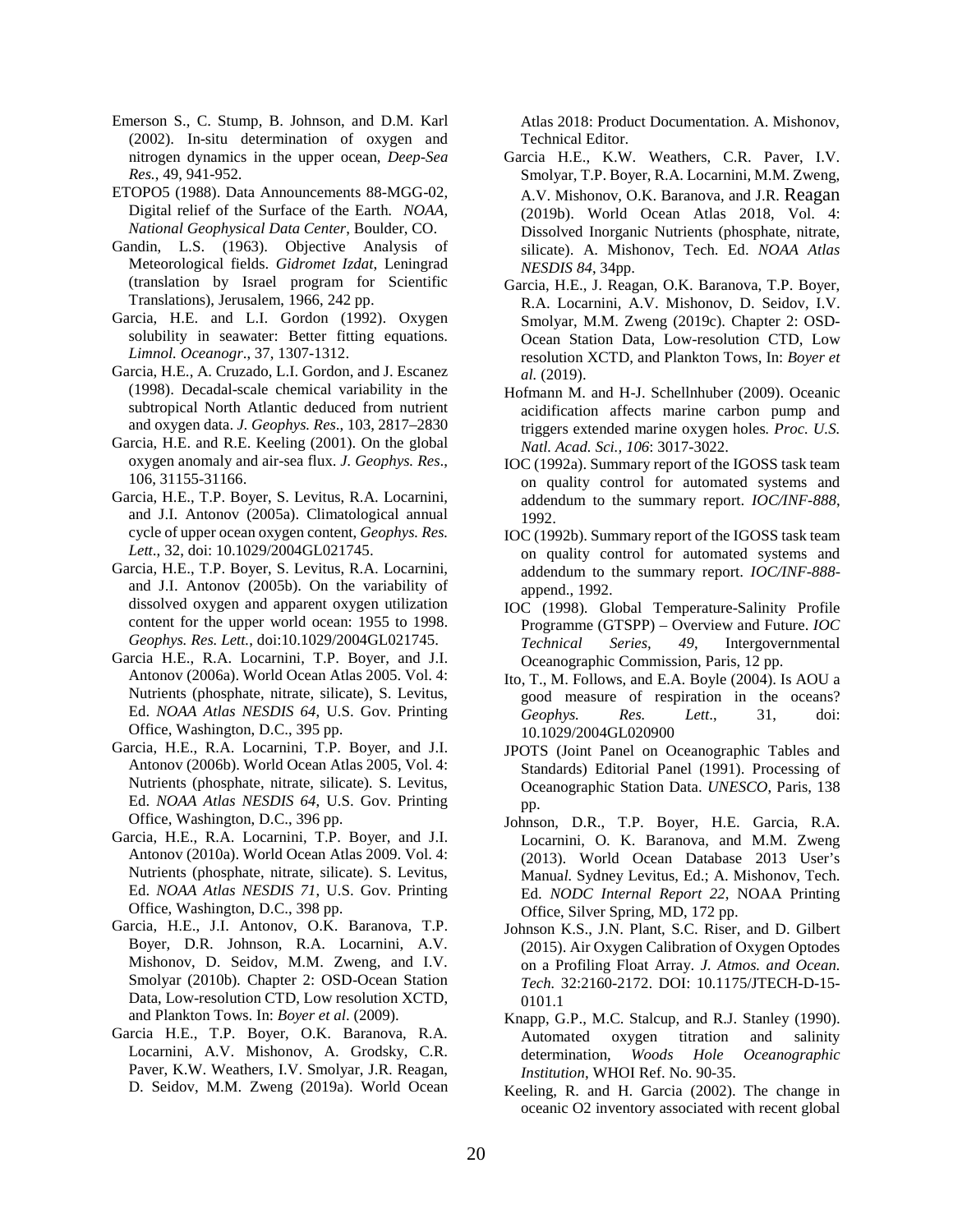warming, *Proc. U.S. Natl. Acad. Sci*., 99:7848- 7853.

- Kwon, E. Y., Deutsch, C. A., Xie, S.-P., Schmidtko, S. & Cho, Y.-K. (2016) The North Pacific Oxygen uptake rates over the past half century. J. Clim. 29, 61–76.
- Körtzinger, A., J. Schimanski, U. Send, and D. Wallace (2004). The ocean takes a deep breath, *Science,* 306, 1337.
- Körtzinger, A., J. Schimanski and U. Send (2005). High Quality Oxygen Measurements from Profiling Floats: A Promising New Technique, *J. of Atmos. and Oceanic Tech.*, 22, doi: 10.1175/JTECH1701.1.
- Levitus, S. (1982). Climatological Atlas of the World Ocean*, NOAA Professional Paper No. 13*, U.S. Gov. Printing Office, 173 pp.
- Levitus, S., and T.P. Boyer (1994a). World Ocean Atlas 1994. Vol. 2: Oxygen. *NOAA Atlas NESDIS 2*, U.S. Gov. Printing Office, Washington, D.C., 186 pp.
- Levitus, S., and T.P. Boyer (1994b). World Ocean Atlas 1994. Vol. 4: Temperature. *NOAA Atlas NESDIS 4*, U.S. Gov. Printing Office, Washington, D.C., 117 pp.
- Levitus, S., R. Burgett, and T.P. Boyer (1994c). World Ocean Atlas 1994. Vol. 3: Salinity. *NOAA Atlas NESDIS 3*, U.S. Gov. Printing Office, Washington, D.C., 99 pp.
- Levitus, S., S. Sato, C. Maillard, N. Mikhailov, P. Caldwell, H. Dooley (2005). Building Ocean Profile-Plankton Databases for Climate and Ecosystem Research, *NOAA Technical Report NESDIS 117*, U.S. Gov. Printing Office, Washington, D.C., 29 pp.
- Locarnini, R.A., T.D. O'Brien, H.E. Garcia, J.I. Antonov, T.P. Boyer, M.E. Conkright, and C. Stephens (2002*). World Ocean Atlas 2001. Vol. 3: Oxygen*. S. Levitus, Ed. *NOAA Atlas NESDIS 51*, U.S. Gov. Printing Office, Washington, D.C., 286 pp.
- Locarnini, R.A., A.V. Mishonov, J.I. Antonov, T.P. Boyer, and H.E. Garcia (2006). World Ocean Atlas 2005. Vol. 1: Temperature. S. Levitus, Ed. *NOAA Atlas NESDIS 61*, U.S. Gov. Printing Office, Washington, D.C. 182 pp.
- Locarnini, R.A., A.V. Mishonov, J.I. Antonov, T.P. Boyer, and H.E. Garcia (2010). World Ocean Atlas 2009. Vol. 1: Temperature*.* S. Levitus, Ed. *NOAA Atlas NESDIS 68*, U.S. Gov. Printing Office, Washington, D.C., 184 pp.
- Locarnini, R.A., A.V. Mishonov, J.I. Antonov, T.P. Boyer, H.E. Garcia, O.K. Baranova, M.M. Zweng, C.R. Paver, J R. Reagan, D.R. Johnson, M. Hamilton, D. Seidov (2013). World Ocean Atlas 2013. Vol. 1: Temperature. S. Levitus, Ed.; A.

Mishonov, Tech. Ed. *NOAA Atlas NESDIS 73*, 40 pp.

- Locarnini, R. A., A. V. Mishonov, O. K. Baranova, T. P. Boyer, M. M. Zweng, H. E. Garcia, J. R. Reagan, D. Seidov, K. Weathers, C. R. Paver, I. Smolyar (2019). World Ocean Atlas 2018, Volume 1: Temperature. A. Mishonov Technical Ed. *NOAA Atlas NESDIS 81*, 52 pp.
- Matear, R.J. and A.C. Hirst (2003). Long-term changes in dissolved oxygen concentrations in the ocean caused by protracted global warming. *Glob. Biogeochem. Cycles,* 17(4), 1125, doi: 10.1029/2002GB001997.
- O'Brien, T.D., S. Levitus, T.P. Boyer, M.E. Conkright, J.I. Antonov, and C. Stephens (1998a). World Ocean Atlas 1998. Vol. 7: Oxygen of the Atlantic Ocean. *NOAA Atlas NESDIS 33*, U.S. Gov. Printing Office, Washington, D.C., 234 pp.
- O'Brien, T.D., S. Levitus, T.P. Boyer, M.E. Conkright, J.I. Antonov, and C. Stephens (1998b) World Ocean Atlas 1998. Vol. 8: Oxygen of the Pacific Ocean. *NOAA Atlas NESDIS 34*, U.S. Gov. Printing Office, Washington, D.C., 234 pp.
- O'Brien, T.D., S. Levitus, T.P. Boyer, M.E. Conkright, J.I. Antonov, and C. Stephens (1998c) World Ocean Atlas 1998. Vol. 9: Oxygen of the Indian Ocean. *NOAA Atlas NESDIS 35*, U.S. Gov. Printing Office, Washington, D.C., 234 pp.
- Olsen, A., R. M. Key, S. van Heuven, S. K. Lauvset, A. Velo, X. Lin, C. Schirnick, A. Kozyr, T. Tanhua, M. Hoppema, S. Jutterström, R. Steinfeldt, E. Jeansson, M. Ishii, F. F. Pérez & T. Suzuki. 2016. The Global Ocean Data Analysis Project version 2 (GLODAPv2) - an internally consistent data product for the world ocean, Earth System Science Data, 8, 297-323. doi:10.5194/essd-8-297-2016.
- Rabiner, L.R., M.R. Sambur, and C.E. Schmidt (1975). Applications of a non-linear smoothing algorithm to speech processing, *IEEE Trans. on Acoustics, Speech and Signal Processing*, 23, 552-557.
- Redfield A., B. Ketchum, and F. Richards (1963). The influence of organisms on the composition of seawater*, In The Sea*, *Vol. 2*, pp 224-228, N. Hill, Ed. Interscience, New York.
- Reiniger, R.F. and C.F. Ross (1968). A method of interpolation with application to oceanographic data. *Deep-Sea Res*., 9, 185-193.
- Riebesell U., A. Körtzinger, and A. Oschlies (2009). Sensitivities of marine carbon fluxes to ocean change. *Proc. U.S. Natl. Acad. Sci*., 106:20602- 20609.
- Sasaki, Y. (1960). An objective analysis for determining initial conditions for the primitive equations. Ref. 60-1 6T, Atmospheric Research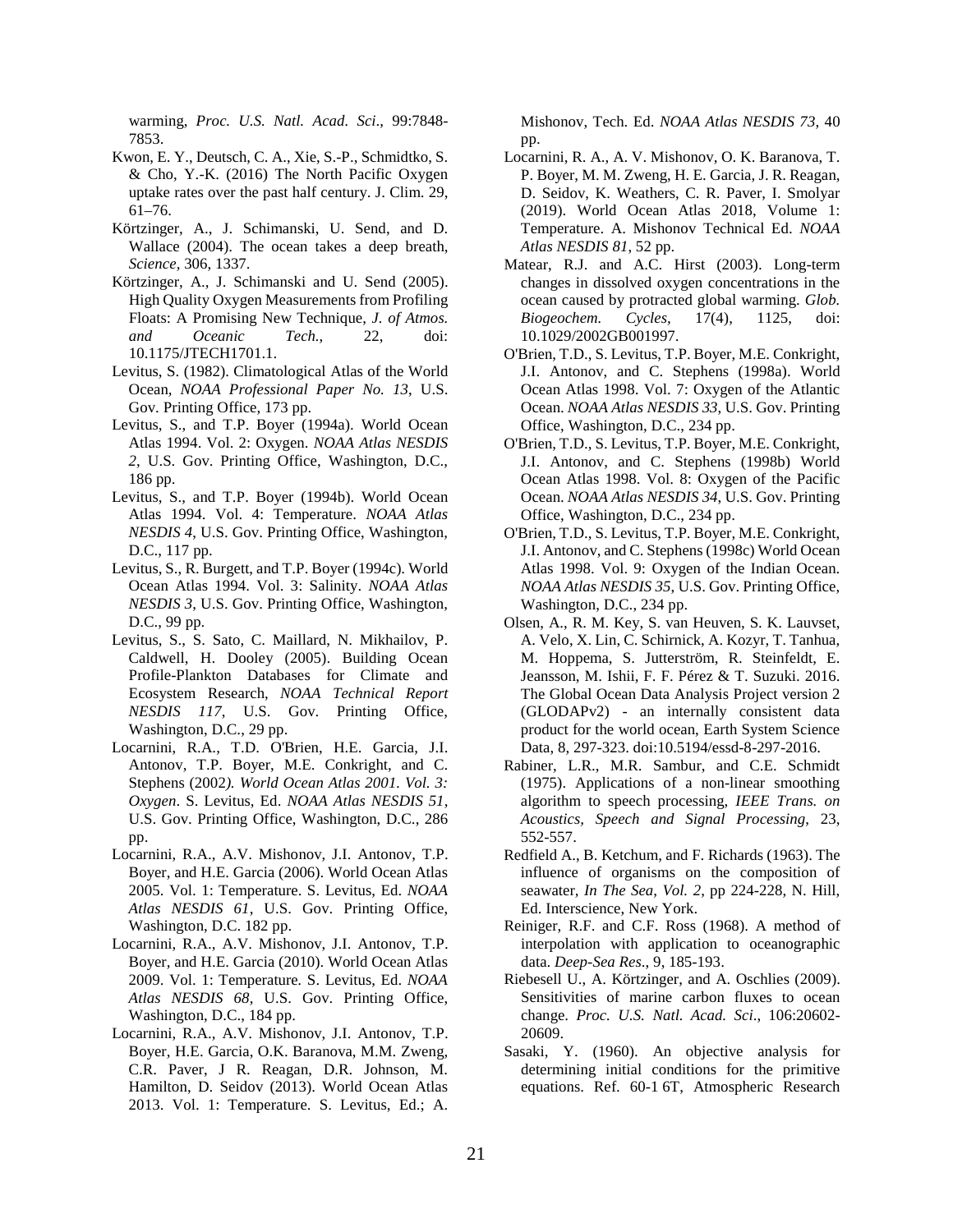Lab., *Univ. of Oklahoma Research Institute*, Norman, 23 pp.

- Schmidtko, S., L. Stramma, and M. Visbeck (2017). Decline in global oceanic oxygen content during the past five decades. Nature 542: 335-339.
- Seaman, R.S. (1983). Objective Analysis accuracies of statistical interpolation and successive correction schemes. *Australian Meteor. Mag*., 31, 225-240.
- Shaffer G., S.M. Olsen, and J.O.P. Pedersen (2009). Long-term pcean oxygen depletion in response to carbon dioxide emissions from fossil fuels. *Nature geoscience*, doi:10.1038/NGEO420.
- Shuman, F.G. (1957). Numerical methods in weather prediction: II. Smoothing and filtering. *Mon*. *Wea. Rev.*, 85, 357-361.
- Smith, D.R. and F. Leslie (1984). Error determination of a successive correction type objective analysis scheme. *J Atm. and Oceanic Tech*., 1, 121-130.
- Smith, D.R., M.E. Pumphry, and J.T. Snow (1986). A comparison of errors in objectively analyzed fields for uniform and nonuniform station distribution, *J. Atm. Oceanic Tech*., 3, 84-97.
- Stephens, C., J.I. Antonov, T.P. Boyer, M.E. Conkright, R. A. Locarnini, T.D. O'Brien, and H E. Garcia (2002). World Ocean Atlas 2001. Vol. 1: Temperature*.* S. Levitus, Ed. *NOAA Atlas NESDIS 49*, U.S. Gov. Printing Office, Washington, D.C., 167 pp.
- Stramma, L., G.C. Johnson, J. Sprintall, and V. Mohrholz (2008). Expanding Oxygen-Minimum Zones in the Tropical Oceans. *Science*, 320(5876):655–658. doi: 10.1126/science.115384.
- Stramma, L., E. D. Prince, S. Schmidtko, J. Luo, J. P. Hoolihan, M. Visbeck, D. W. Wallace, P. Brandt, and A. Körtzinger (2012). Expansion of oxygen minimum zones may reduce available habitat for tropical pelagic fishes. Nature Climate Change 2:33-37.
- Sverdrup, H.U., M.W. Johnson, and R.H. Fleming (1942). The Oceans: Their physics, chemistry, and general biology. *Prentice Hall*, 1060 pp.
- Thiebaux, H.J. and M.A. Pedder (1987). Spatial Objective Analysis: with applications in atmospheric science. *Academic Press*, 299 pp.
- Tukey, J.W. (1974). Non-linear (nonsuperposable) methods for smoothing data, in "Cong. Rec.", 1974 *EASCON*, 673 pp.
- Winkler, L.W. (1888). Die Bestimmung des in Wasser gelösten Sauerstoffen. *Berichte der Deutschen Chemischen Gesellschaft*, 21, 2843–2855.
- Wessel, P., and W.H.F. Smith. (1998). New, improved version of Generic Mapping Tools released, *EOS Trans*. Amer. Geophys. U., 79, 579.
- Zweng, M.M., J.R. Reagan, J.I. Antonov, R.A. Locarnini, A.V. Mishonov, T.P. Boyer, H.E. Garcia, O.K. Baranova, D.R. Johnson, D. Seidov,

and M.M. Biddle (2013). World Ocean Atlas 2013. Vol. 2: Salinity. S. Levitus, Ed. A. Mishonov Tech. Ed. *NOAA Atlas NESDIS 74*, 39 pp.

Zweng, M. M., J. R. Reagan, D. Seidov, T. P. Boyer, R. A. Locarnini, H. E. Garcia, A. V. Mishonov, O. K. Baranova, K. Weathers, C. R. Paver, and I. Smolyar (2019). World Ocean Atlas 2018, Volume 2: Salinity. A. Mishonov Technical Ed. *NOAA Atlas NESDIS 82*, 50 pp.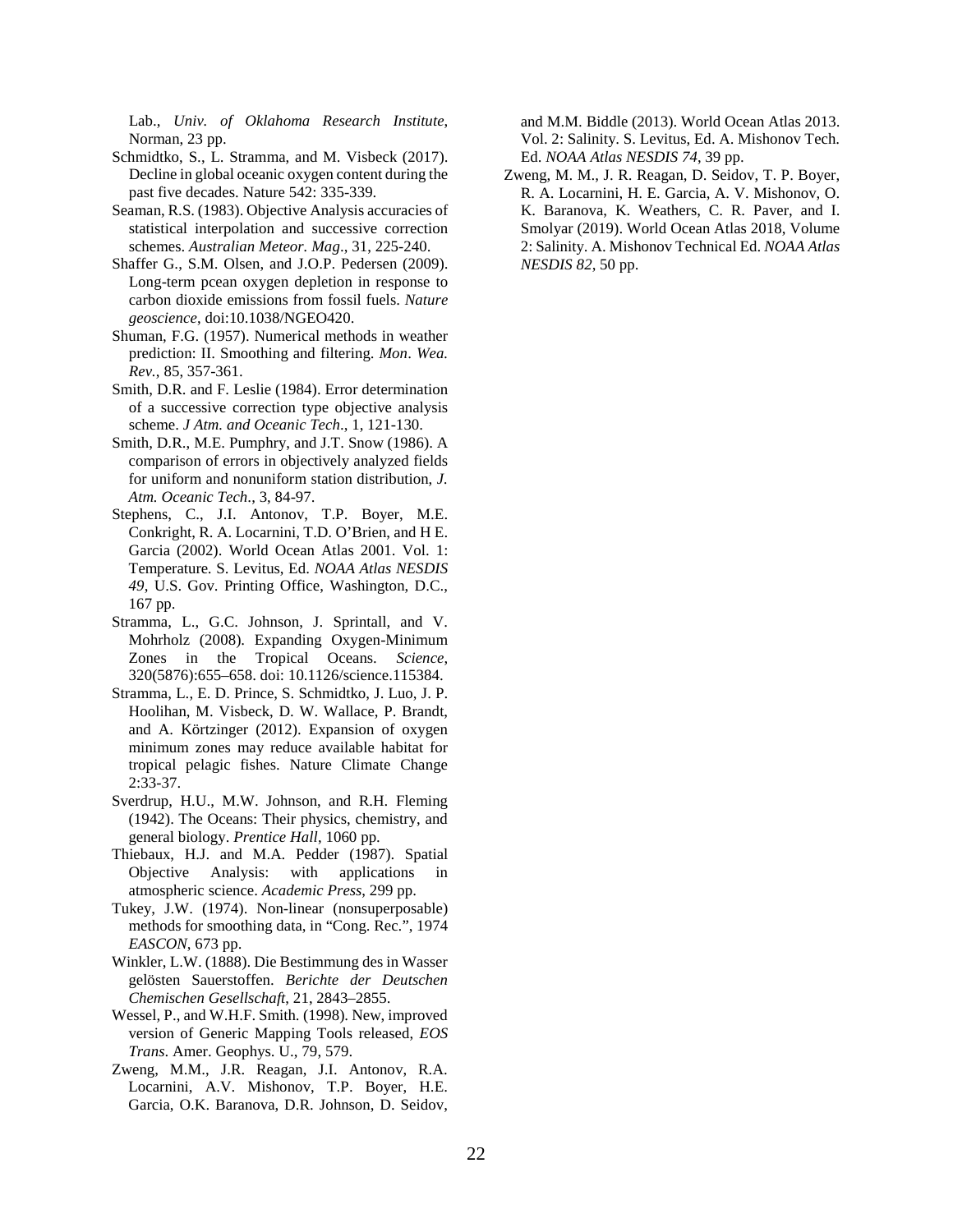Table 1. Descriptions of climatologies for dissolved oxygen (O<sub>2</sub>), Apparent Oxygen Utilization (AOU), and oxygen saturation ( $O_2^s$ ) in WOA18. The climatologies have been calculated based on bottle data (OSD) from WOD18. The standard depth levels are shown in Table 2.

| Oceanographic            | <b>Depths for Annual</b> | <b>Depths for Seasonal</b> | <b>Depths for Monthly</b> |
|--------------------------|--------------------------|----------------------------|---------------------------|
| Variable                 | Climatology              | Climatology                | Climatology               |
| $O_2$ , AOU, and $O_2^S$ | $0-5500$ m               | $0-1500$ m                 | $0-1500 \text{ m}$        |
|                          | (102 levels)             | $(57$ levels)              | $(57$ levels)             |

Table 2. Acceptable distances (m) for defining interior (A) and exterior (B) values used in the Reiniger-Ross scheme for interpolating observed level data to standard levels.

| <b>Standard</b><br>Level # | <b>Standard</b><br>Depths (m) | Α  | в   | <b>Standard</b><br>Level # | <b>Standard</b><br>Depths (m) | Α    | в    |
|----------------------------|-------------------------------|----|-----|----------------------------|-------------------------------|------|------|
| 1                          | 0                             | 50 | 200 | 52                         | 1250                          | 200  | 400  |
| $\overline{2}$             | 5                             | 50 | 200 | 53                         | 1300                          | 200  | 1000 |
| 3                          | 10                            | 50 | 200 | 54                         | 1350                          | 200  | 1000 |
| $\overline{\mathbf{4}}$    | 15                            | 50 | 200 | 55                         | 1400                          | 200  | 1000 |
| 5                          | 20                            | 50 | 200 | 56                         | 1450                          | 200  | 1000 |
| 6                          | 25                            | 50 | 200 | 57                         | 1500                          | 200  | 1000 |
| $\overline{7}$             | 30                            | 50 | 200 | 58                         | 1550                          | 200  | 1000 |
| 8                          | 35                            | 50 | 200 | 59                         | 1600                          | 200  | 1000 |
| 9                          | 40                            | 50 | 200 | 60                         | 1650                          | 200  | 1000 |
| 10                         | 45                            | 50 | 200 | 61                         | 1700                          | 200  | 1000 |
| 11                         | 50                            | 50 | 200 | 62                         | 1750                          | 200  | 1000 |
| 12                         | 55                            | 50 | 200 | 63                         | 1800                          | 200  | 1000 |
| 13                         | 60                            | 50 | 200 | 64                         | 1850                          | 200  | 1000 |
| 14                         | 65                            | 50 | 200 | 65                         | 1900                          | 200  | 1000 |
| 15                         | 70                            | 50 | 200 | 66                         | 1950                          | 200  | 1000 |
| 16                         | 75                            | 50 | 200 | 67                         | 2000                          | 1000 | 1000 |
| 17                         | 80                            | 50 | 200 | 68                         | 2100                          | 1000 | 1000 |
| 18                         | 85                            | 50 | 200 | 69                         | 2200                          | 1000 | 1000 |
| 19                         | 90                            | 50 | 200 | 70                         | 2300                          | 1000 | 1000 |
| 20                         | 95                            | 50 | 200 | 71                         | 2400                          | 1000 | 1000 |
| 21                         | 100                           | 50 | 200 | 72                         | 2500                          | 1000 | 1000 |
| 22                         | 125                           | 50 | 200 | 73                         | 2600                          | 1000 | 1000 |
| 23                         | 150                           | 50 | 200 | 74                         | 2700                          | 1000 | 1000 |
| 24                         | 175                           | 50 | 200 | 75                         | 2800                          | 1000 | 1000 |
| 25                         | 200                           | 50 | 200 | 76                         | 2900                          | 1000 | 1000 |
| 26                         | 225                           | 50 | 200 | 77                         | 3000                          | 1000 | 1000 |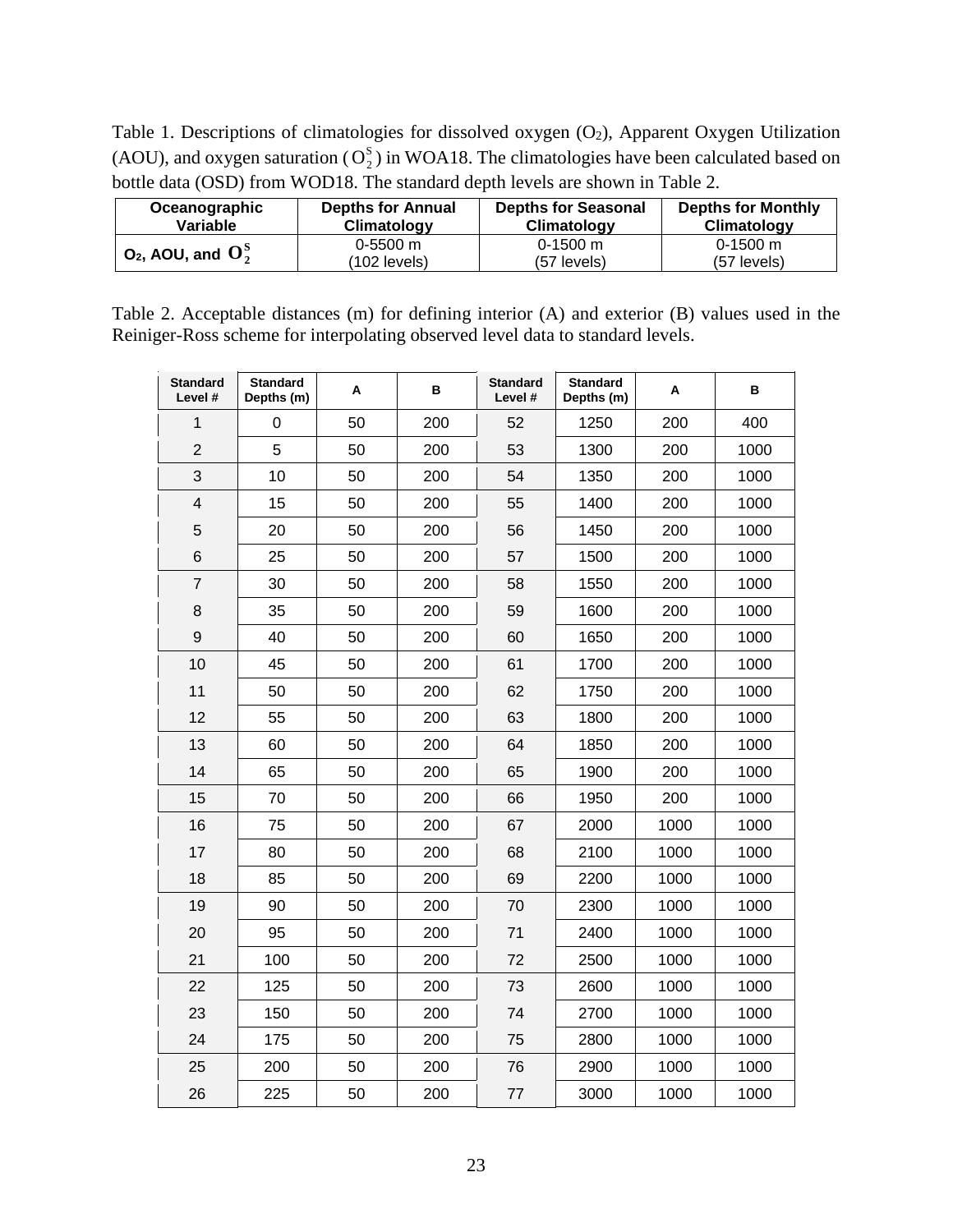| <b>Standard</b><br>Level # | <b>Standard</b><br>Depths (m) | Α   | в   | <b>Standard</b><br>Level # | <b>Standard</b><br>Depths (m) | Α    | в    |
|----------------------------|-------------------------------|-----|-----|----------------------------|-------------------------------|------|------|
| 27                         | 250                           | 100 | 200 | 78                         | 3100                          | 1000 | 1000 |
| 28                         | 275                           | 100 | 200 | 79                         | 3200                          | 1000 | 1000 |
| 29                         | 300                           | 100 | 200 | 80                         | 3300                          | 1000 | 1000 |
| 30                         | 325                           | 100 | 200 | 81                         | 3400                          | 1000 | 1000 |
| 31                         | 350                           | 100 | 200 | 82                         | 3500                          | 1000 | 1000 |
| 32                         | 375                           | 100 | 200 | 83                         | 3600                          | 1000 | 1000 |
| 33                         | 400                           | 100 | 200 | 84                         | 3700                          | 1000 | 1000 |
| 34                         | 425                           | 100 | 200 | 85                         | 3800                          | 1000 | 1000 |
| 35                         | 450                           | 100 | 200 | 86                         | 3900                          | 1000 | 1000 |
| 36                         | 475                           | 100 | 200 | 87                         | 4000                          | 1000 | 1000 |
| 37                         | 500                           | 100 | 400 | 88                         | 4100                          | 1000 | 1000 |
| 38                         | 550                           | 100 | 400 | 89                         | 4200                          | 1000 | 1000 |
| 39                         | 600                           | 100 | 400 | 90                         | 4300                          | 1000 | 1000 |
| 40                         | 650                           | 100 | 400 | 91                         | 4400                          | 1000 | 1000 |
| 41                         | 700                           | 100 | 400 | 92                         | 4500                          | 1000 | 1000 |
| 42                         | 750                           | 100 | 400 | 93                         | 4600                          | 1000 | 1000 |
| 43                         | 800                           | 100 | 400 | 94                         | 4700                          | 1000 | 1000 |
| 44                         | 850                           | 100 | 400 | 95                         | 4800                          | 1000 | 1000 |
| 45                         | 900                           | 200 | 400 | 96                         | 4900                          | 1000 | 1000 |
| 46                         | 950                           | 200 | 400 | 97                         | 5000                          | 1000 | 1000 |
| 47                         | 1000                          | 200 | 400 | 98                         | 5100                          | 1000 | 1000 |
| 48                         | 1050                          | 200 | 400 | 99                         | 5200                          | 1000 | 1000 |
| 49                         | 1100                          | 200 | 400 | 100                        | 5300                          | 1000 | 1000 |
| 50                         | 1150                          | 200 | 400 | 101                        | 5400                          | 1000 | 1000 |
| 51                         | 1200                          | 200 | 400 | 102                        | 5500                          | 1000 | 1000 |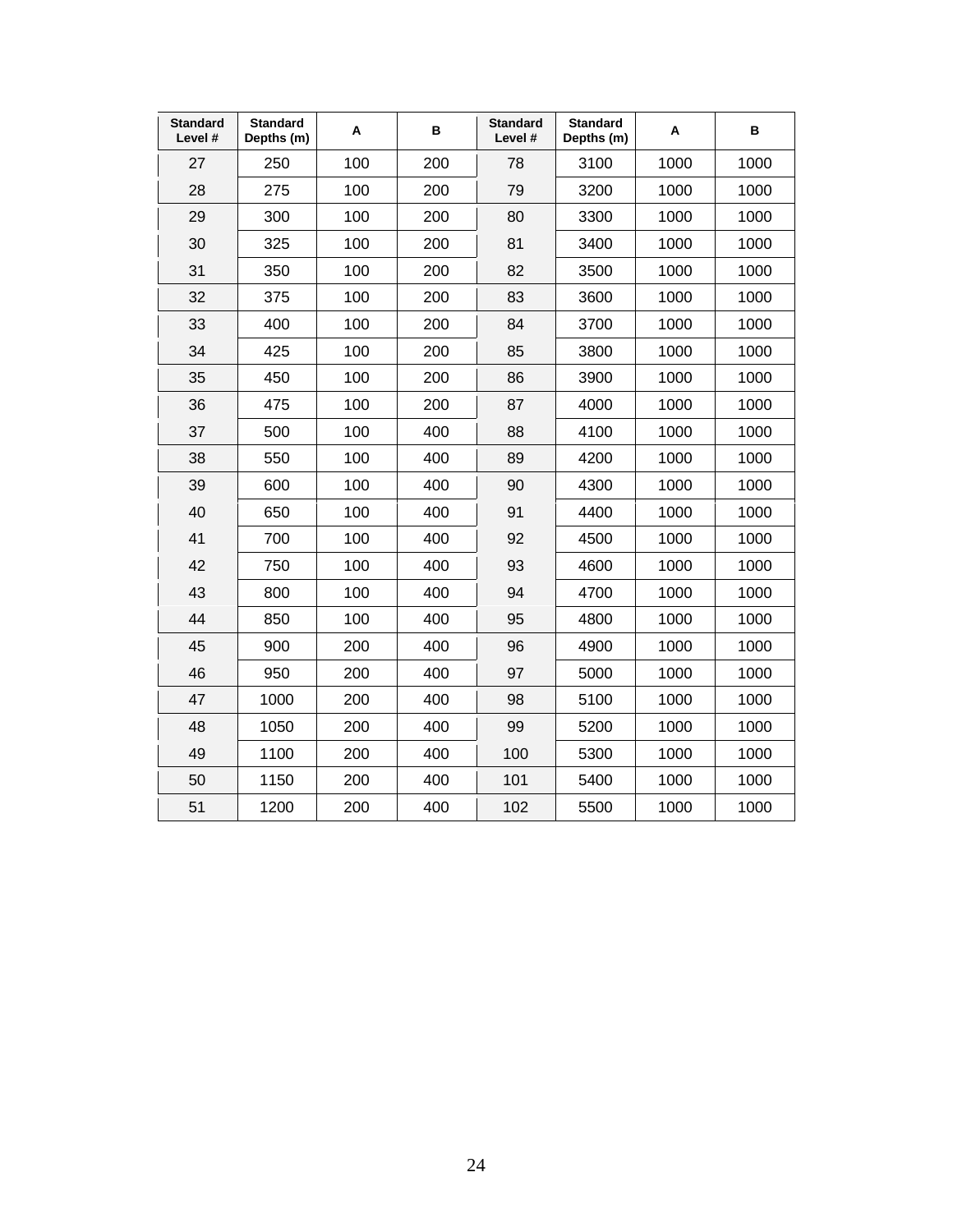| Wavelength <sup>1</sup> | <b>Levitus (1982)</b> |                | WOA98, 01, 05,<br>09, 13, 18 |
|-------------------------|-----------------------|----------------|------------------------------|
| 360AX                   | 1.000                 | 0.999          | 1.000                        |
| 180AX                   | 1.000                 | 0.997          | 0.999                        |
| 120AX                   | 1.000                 | 0.994          | 0.999                        |
| $90\Delta X$            | 1.000                 | 0.989          | 0.998                        |
| 72AX                    | 1.000                 | 0.983          | 0.997                        |
| $60\Delta X$            | 1.000                 | 0.976          | 0.995                        |
| 45 $\Delta$ X           | 1.000                 | 0.957          | 0.992                        |
| 40 $\Delta$ X           | 0.999                 | 0.946          | 0.990                        |
| 36 $\Delta$ X           | 0.999                 | 0.934          | 0.987                        |
| $30\Delta X$            | 0.996                 | 0.907          | 0.981                        |
| $24\Delta X$            | 0.983                 | 0.857          | 0.969                        |
| 20 $\Delta$ X           | 0.955                 | 0.801          | 0.952                        |
| 18 $\Delta$ X           | 0.923                 | 0.759          | 0.937                        |
| $15\Delta X$            | 0.828                 | 0.671          | 0.898                        |
| $12\Delta X$            | 0.626                 | 0.532          | 0.813                        |
| 10 $\Delta$ X           | 0.417                 | 0.397          | 0.698                        |
| $9\Delta X$             | 0.299                 | 0.315          | 0.611                        |
| $8\Delta X$             | 0.186                 | 0.226          | 0.500                        |
| $\Delta\Delta$          | $3.75x10^{-2}$        | 0.059          | 0.229                        |
| $5\Delta X$             | $1.34x10^{-2}$        | 0.019          | 0.105                        |
| $4\Delta X$             | $1.32x10^{-3}$        | $2.23x10^{-3}$ | $2.75x10^{-2}$               |
| $3\Delta X$             | $2.51x10^{-3}$        | 1.90x10-4      | $5.41x10^{-3}$               |
| $2\Delta X$             | $5.61x10^{-7}$        | $5.30x10^{-7}$ | $1.36x10^{-6}$               |

Table 3. Response function of the objective analysis scheme as a function of wavelength for WOA18 and earlier analyses. Response function is normalized to 1.0.

<sup>1</sup>For  $\Delta X = 111$  km, the meridional separation at the Equator.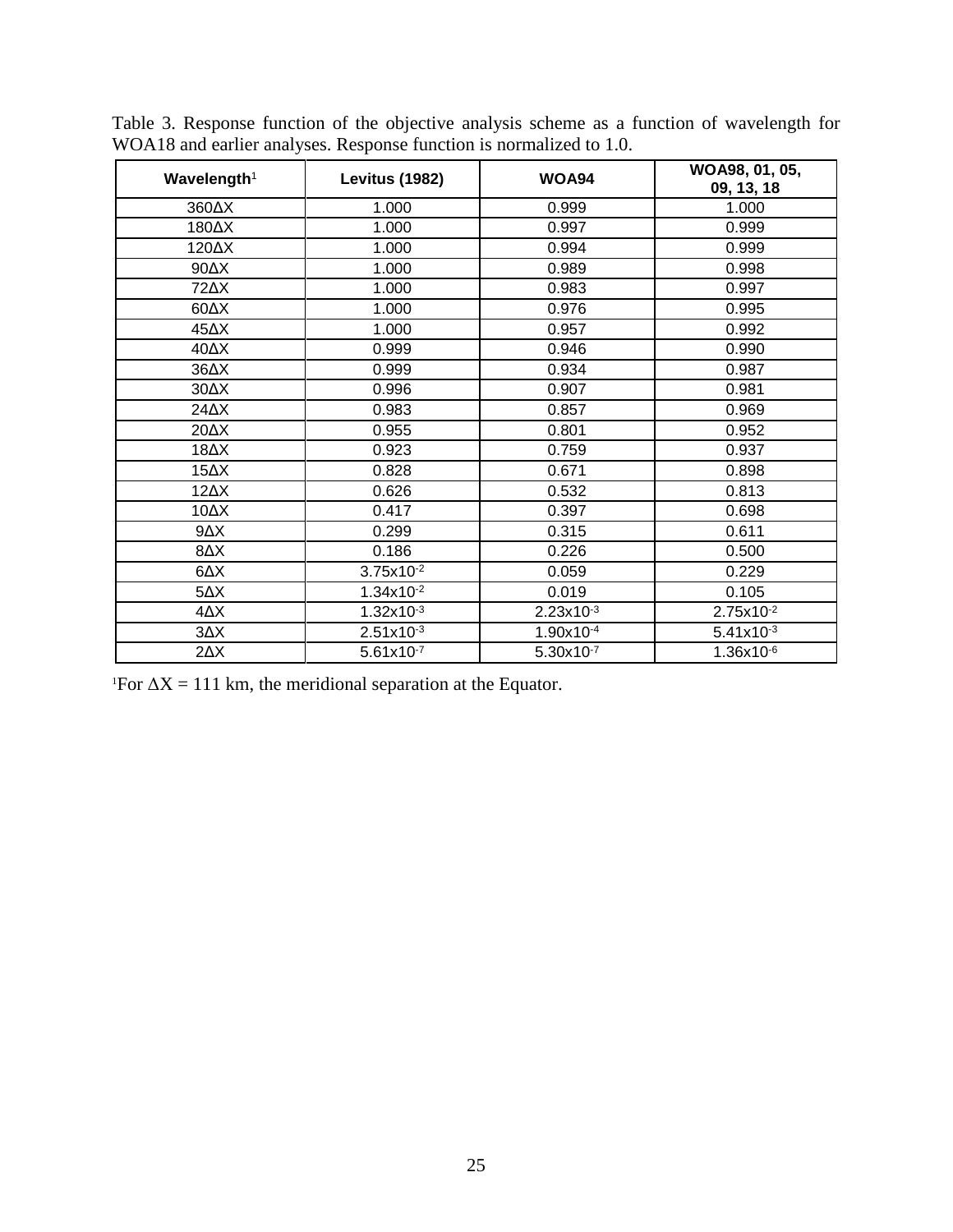| #                       | $Basin1$              | <b>Standard</b><br><b>Depth</b><br>Level | #  | $Basin1$                   | <b>Standard</b><br><b>Depth</b><br>Level |
|-------------------------|-----------------------|------------------------------------------|----|----------------------------|------------------------------------------|
| 1                       | <b>Atlantic Ocean</b> | $1^*$                                    | 30 | North American Basin       | 29                                       |
| $\overline{2}$          | Pacific Ocean         | $1*$                                     | 31 | West European Basin        | 29                                       |
| $\overline{3}$          | Indian Ocean          | $\overline{1^*}$                         | 32 | Southeast Indian Basin     | 29                                       |
| $\overline{\mathbf{4}}$ | Mediterranean Sea     | $1^*$                                    | 33 | Coral Sea                  | 29                                       |
| $\overline{5}$          | <b>Baltic Sea</b>     | 1                                        | 34 | East Indian Basin          | 29                                       |
| $\overline{6}$          | <b>Black Sea</b>      | 1                                        | 35 | Central Indian Basin       | 29                                       |
| $\overline{7}$          | Red Sea               | 1                                        | 36 | Southwest Atlantic Basin   | 29                                       |
| 8                       | Persian Gulf          | 1                                        | 37 | Southeast Atlantic Basin   | 29                                       |
| $\overline{9}$          | Hudson Bay            | 1                                        | 38 | Southeast Pacific Basin    | 29                                       |
| 10                      | Southern Ocean        | $1^*$                                    | 39 | Guatemala Basin            | 29                                       |
| 11                      | Arctic Ocean          | 1                                        | 40 | <b>East Caroline Basin</b> | 30                                       |
| 12                      | Sea of Japan          | 1                                        | 41 | Marianas Basin             | 30                                       |
| 13                      | Kara Sea              | 8                                        | 42 | Philippine Sea             | 30                                       |
| 14                      | Sulu Sea              | 10                                       | 43 | Arabian Sea                | 30                                       |
| 15                      | Baffin Bay            | 14                                       | 44 | <b>Chile Basin</b>         | 30                                       |
| 16                      | East Mediterranean    | 16                                       | 45 | Somali Basin               | 30                                       |
| 17                      | West Mediterranean    | 19                                       | 46 | Mascarene Basin            | 30                                       |
| 18                      | Sea of Okhotsk        | 19                                       | 47 | <b>Crozet Basin</b>        | 30                                       |
| 19                      | Banda Sea             | 23                                       | 48 | Guinea Basin               | 30                                       |
| 20                      | Caribbean Sea         | 23                                       | 49 | <b>Brazil Basin</b>        | 31                                       |
| 21                      | Andaman Basin         | 25                                       | 50 | Argentine Basin            | 31                                       |
| 22                      | North Caribbean       | 26                                       | 51 | <b>Tasman Sea</b>          | 30                                       |
| 23                      | <b>Gulf of Mexico</b> | 26                                       | 52 | Atlantic Indian Basin      | 31                                       |
| 24                      | <b>Beaufort Sea</b>   | 28                                       | 53 | Caspian Sea                | $\mathbf 1$                              |
| 25                      | South China Sea       | 28                                       | 54 | Sulu Sea II                | 14                                       |
| 26                      | <b>Barents Sea</b>    | 28                                       | 55 | Venezuela Basin            | 14                                       |
| 27                      | Celebes Sea           | $\overline{25}$                          | 56 | Bay of Bengal              | $1^*$                                    |
| 28                      | Aleutian Basin        | 28                                       | 57 | Java Sea                   | 6                                        |
| 29                      | Fiji Basin            | 29                                       | 58 | East Indian Atlantic Basin | 32                                       |

Table 4. Basins defined for objective analysis and the shallowest standard depth level for which each basin is defined.

Basins marked with a "\*" can interact with adjacent basins in the objective analysis.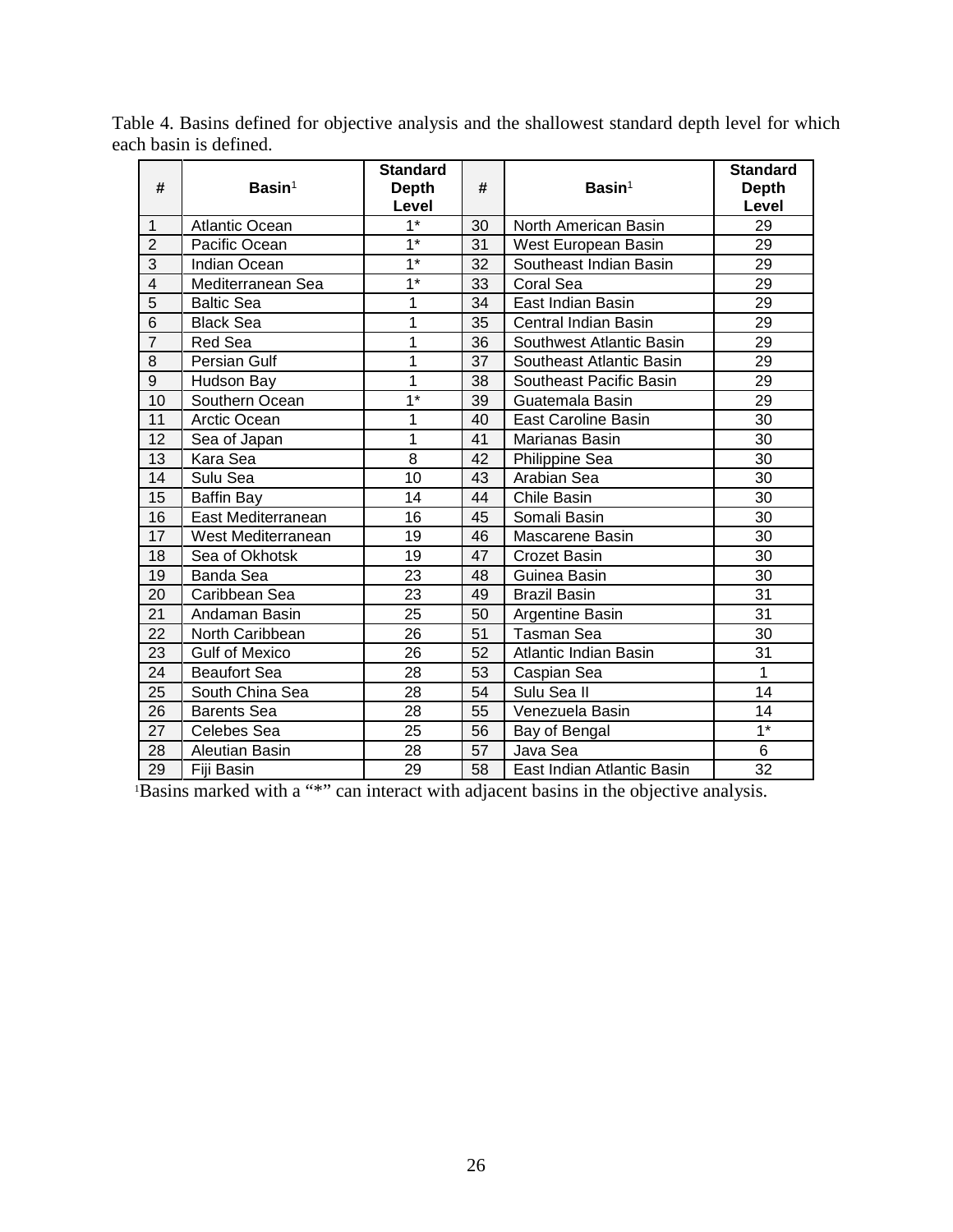Table 5. Statistical fields calculated as part of WOA18 ("√"denotes field was calculated and is publicly available).

| <b>Statistical field</b>                                | <b>One-degree Field</b><br><b>Calculated</b> | Five-degree<br><b>Statisctics</b><br>calculated |
|---------------------------------------------------------|----------------------------------------------|-------------------------------------------------|
| Objectively analyzed climatology                        |                                              |                                                 |
| Statistical mean                                        |                                              |                                                 |
| Number of observations                                  |                                              |                                                 |
| Seasonal (monthly) climatology minus annual climatology |                                              |                                                 |
| Standard deviation from statistical mean                |                                              |                                                 |
| Standard error of the statistical mean                  |                                              |                                                 |
| Statistical mean minus objectively analyzed climatology |                                              |                                                 |
| Number of mean values within radius of influence        |                                              |                                                 |
|                                                         |                                              |                                                 |

Table 6. Nominal depth average  $O_2$  (µmol/kg) differences ( $\pm 1$  standard deviation) of the GLODAPv2 minus WOA18 for 1-degree objectively analyzed fields (60°N-60°S).

| Depth range (m) | <b>Atlantic</b> | <b>Pacific</b> | Indian       | Global         |
|-----------------|-----------------|----------------|--------------|----------------|
| $0 - 500$       | $1.1 \pm 9.8$   | $1.8 + 11.5$   | $0.9 + 10.6$ | $1.4 \pm 10.9$ |
| 500-5500        | $-0.4+4.4$      | $0.9 + 4.6$    | $0.1 + 4.9$  | $0.4 + 4.7$    |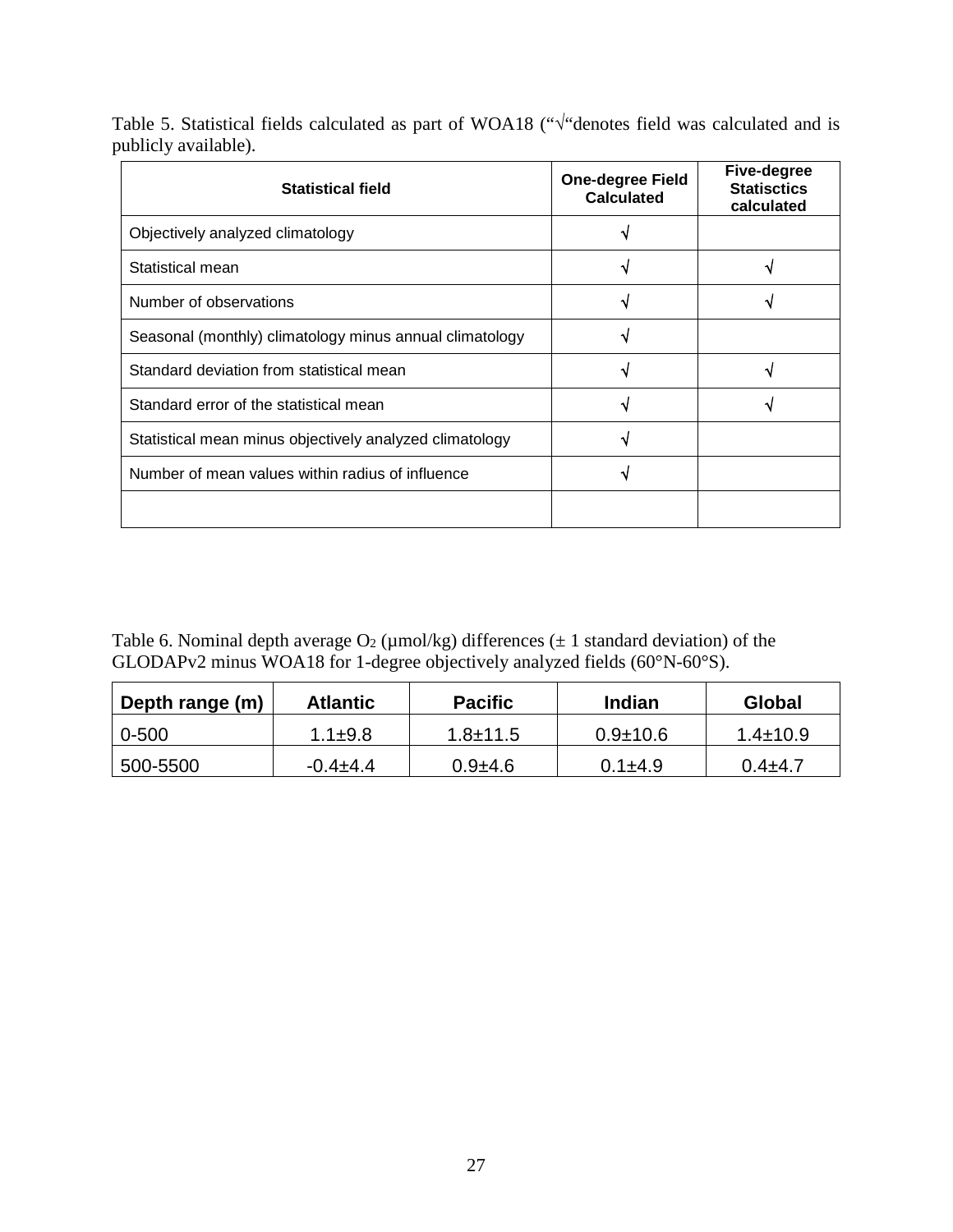

Figure 1. Response function of the WOA18, WOA13, WOA05, WOA01, WOA98, WOA94, and Levitus (1982) objective analysis schemes.